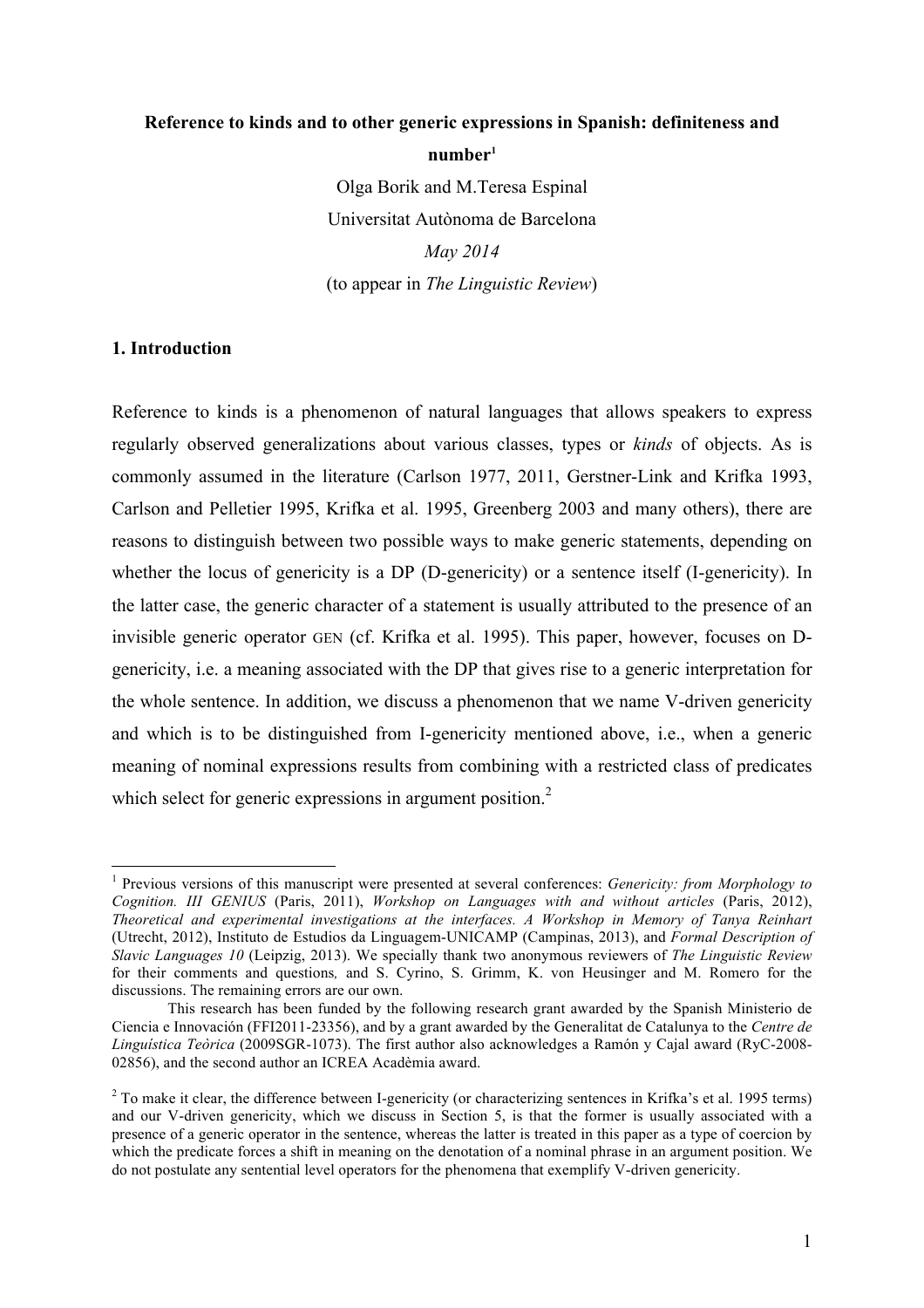Kind-referring nominal expressions are not uniform in their morpho-syntactic appearance. Consider, for instance, the contrast between a definite DP in (1a) and a bare plural (BPl) in (1b) in the following examples, taken from Carlson (1977:276):

(1) a. *The owl* is common/widespread/fast disappearing/often intelligent.

b. *Owls* are common/widespread/fast disappearing/often intelligent.

In the theory of Carlson (1977), which is probably the most influential approach to kind reference, both *the owl* and *owls* in (1a) and (1b), respectively, are nominal expressions referring directly to kinds of individuals, as opposed to reference to a specific object, exemplified in  $(2)$ :<sup>3</sup>

(2) *The owl* that just flew by

Notice also that the difference in the referential status of the subject in (1) and (2) coincides with a difference in the type of predicate the nominal expression combines with: a k(ind)level and an i(ndividual)-level predicates are used in (1), as opposed to a s(tage)-level predicate in (2).<sup>4</sup>

One point raised by the examples in (1) is whether there are relevant differences in the interpretation of the subjects in (1a) and (1b), even though the claim that *both* subjects refer to kinds remains central to Carlson's theory of kind reference. Carlson himself points out that

<sup>&</sup>lt;sup>3</sup> The difference between kinds and objects can also be related to the *type/token* distinction that has been postulated in the literature, e.g., Vergnaud and Zubizaretta (1992).

<sup>4</sup> As for predicates, following the distinction between k-, i- and s-level predicates (Carlson 1977, Chierchia 1995, Kratzer 1995), it should be taken into account that: (a) k-level predicates select for kind entities (type  $\langle e^{k} \rangle$  as arguments, (b) i-level predicates may select for kinds or individual objects (types  $\langle e^{k} \rangle$  or  $\langle e^{k} \rangle$ , and (c) s-level predicates only select for individual entities (type  $\langle e^{\circ} \rangle$ ). A model based on this predicate typology predicts the possibility to use a kind-referring definite NP with k-level and i-level predicates, as illustrated in (ia-b). This predicts that definite kinds must also be allowed as subjects of conjoined k-level and i-level predicates, as (ic) illustrates.

<sup>(</sup>i) a. The blue whale *is the largest mammal* in the world.

b. The blue whale *lives* in all oceans, mainly in the Artic and the Antartic.

c. The blue whale *lives* in all oceans and *is the largest mammal* in the world.

However, an s-level predicate makes it impossible to interpret the subject DP as a kind. In order to make a generic statement with an s-level predicate the sentential operator GEN is required (Krifka et al. 1995). This type of abstract operator is what guarantees the appropriate interpretation for (ii).

<sup>(</sup>ii) A blue whale *eats* an average of three tones of food a day (and *is the largest mammal* in the world).

Although we realize that many predicates are difficult to unambiguously classify in terms of k-, i- or s-level, we will use this classification as it allows us to illustrate in a very clear way the empirical observations and predictions made by the analysis we will develop below with respect to various predicate-argument combinations. It should be noted that for many predicates, it seems that their status as an s- or i-level becomes apparent only in use. To give an example, *contain vitamin C* seems to function as an i-level predicate, while *contain jewelry* is rather an s-level predicate.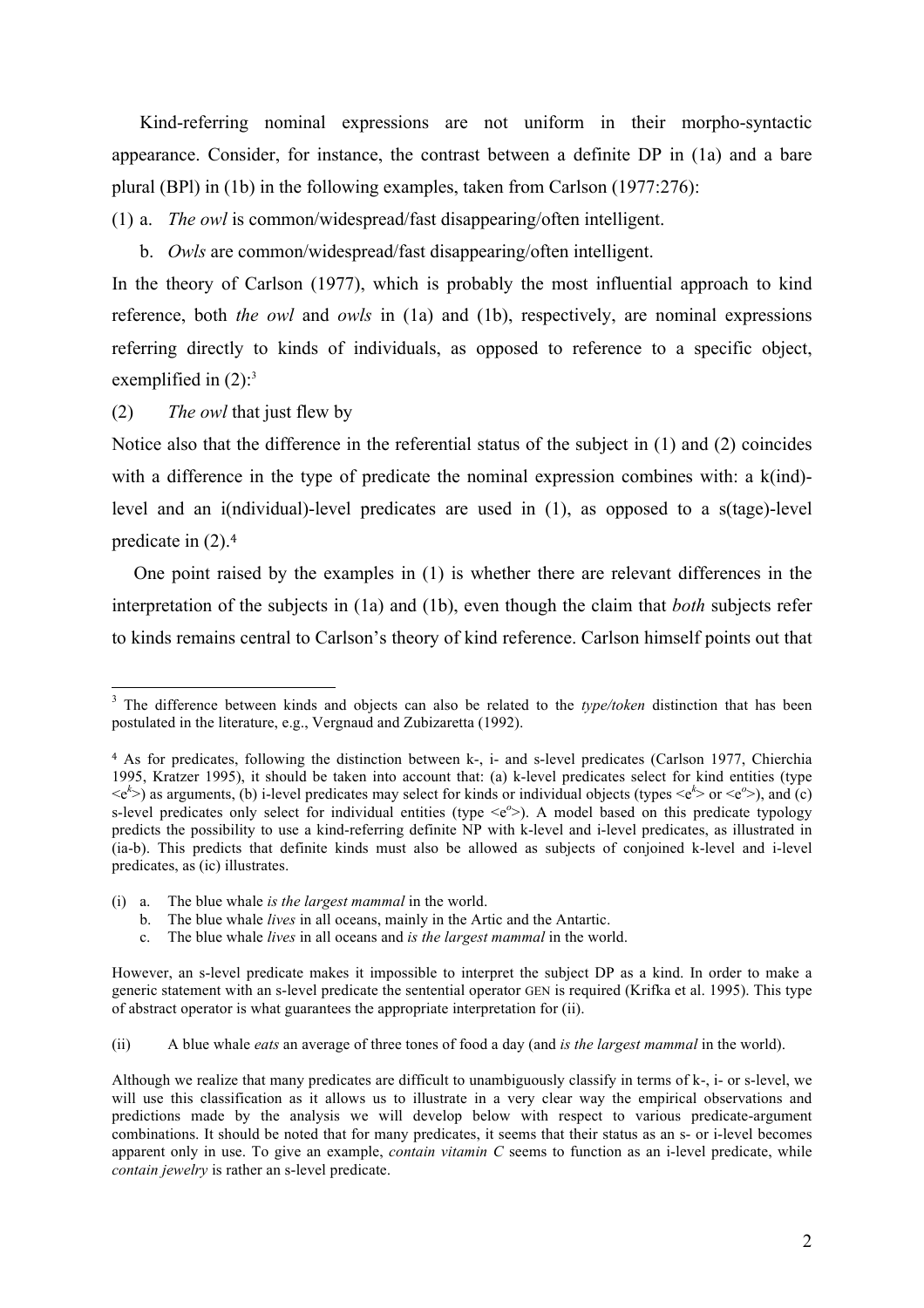in English, definite generics as in (1a) have a more restricted distribution with respect to BPl kinds exemplified in (1b). Basically, definite expressions are restricted to well-established (Krifka et al. 1995) or well-defined (Ionin et al. 2011) kinds, but the reasons for this restriction remain poorly understood. We will get back to this issue later, and we will align ourselves with the view that the requirement for definite generics to refer only to "wellestablished kinds" is not a linguistic constraint on the formation of kinds, but is dependent on encyclopaedic information, as Dayal (2004: note 30) already observed. For the time being it should be noted that the class of acceptable definite kinds is largely pragmatically constrained, and that the kind reading of non-well defined kinds can be coerced by context.

BPls, exemplified in (1b), have always been in the focus of attention in the literature on kinds, considering their special status in a language like English: these are the only nominal expressions that freely appear without an article in English. They also have been assumed to be a default way to refer to kinds in this language, probably due to the fact that the definite generics are subject to some apparent restrictions, as was just pointed out in the previous paragraph.

It should also be noted that (1a) and (1b) exemplify two different semantic types of kind referring subjects, which correlates with the hypothesis that the nominal expressions in these examples are derived by applying different semantic operators (Chierchia 1984, 1998; Dayal 2004): the definite subject in (1a) is derived by means of the iota operator ι, whereas the BPl subject in (1b) is a result of the application of the special nom/ $\alpha$  operator.<sup>5</sup>

One of the main goals of the present paper is to argue that, contrary to the above mentioned common assumption in the linguistic literature, BPls are not the default, most common or standard way to refer to kinds crosslinguistically. All languages that have Determiners (null or overt) allow definite kinds,<sup>6</sup> but the availability of bare plurals for kind denotation depends on the semantic status of these nominal expressions in accordance with the Nominal Mapping Parameter (Chierchia 1998). We hereby focus on kind expressions exemplified in (1a), arguing that they denote the kind or species itself (Jespersen 1927), whereas plural subjects always refer to a (maximal) sum of representatives of the kind, but do not name the kind itself. The former, as we argue in this paper, is the default way to express

 

 $5$  From now on we will use the term nom/ $\circ$  operator to refer equally to Partee's (1987) nominalization and Chierchia's (1998) down operator.

 $6$  Brazilian Portuguese (Cyrino & Espinal to appear), which omits articles in more contexts than many other Romance languages, and Russian (Borik & Espinal 2012), a language with no overt articles, are the other languages that we have studied in relation to kinds and which confirm this prediction.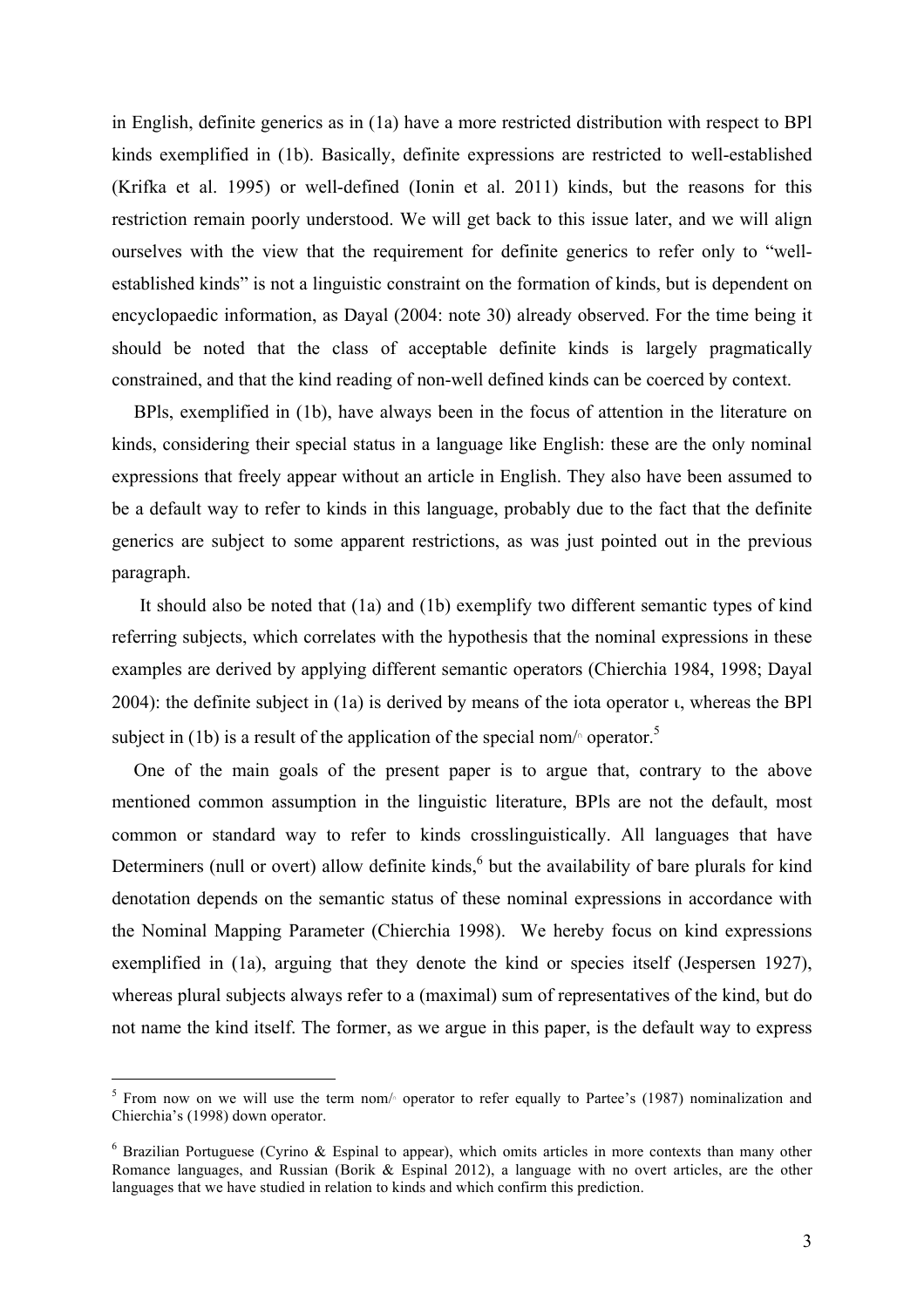D-genericity in Spanish, and possibly in Romance languages in general. We will also challenge a closely related claim, namely, that the kind reference is necessarily built on pluralities. We defend the hypothesis that there is no plurality and, in fact, no number involved in the denotation of definite generics.

In this paper we provide an analysis of definite generic nominal expressions of the type exemplified in (1a), or, as we will call them henceforth, *definite kinds*. We analyse the syntactic and semantic processes involved in the derivation of a kind interpretation for definite kinds and propose that the denotation of a definite kind is built by applying the iota operator to the denotation of a common noun. The ingredients of such a derivation are not new, but the details of the compositional analysis, as will become clear later in the paper, are significantly different from the existing proposals.

English will not be the main empirical focus of this paper, though. We will develop our analysis on the basis of the data from Spanish, a representative of the Romance languages, which, in general, have been extensively studied in the literature on kind reference (cf. Chierchia 1998; Longobardi 2001, 2005; Zamparelli 2002; Beyssade 2005, Dobrovie Sorin & Pires de Olveira 2007, among others). The most well known fact about Romance languages is that, in contrast to English, BPls in Romance cannot obtain a kind reading, but only an existential one (cf. Laca 1990, 1999; Longobardi 1994, 2001; Dobrovie-Sorin and Laca 1996, 2003; Beyssade 2005; de Swart 2006), and that, by contrast, definite plurals are used in these languages to render a logically equivalent kind interpretation. The following example is taken from Dobrovie-Sorin and Laca (2003:245) to illustrate the point:

(3) En la India se están extinguiendo \*tigres / los tigres. in the India CL are extinguishing tigers the tigers 'Tigers are becoming extinct in India.'

We will argue that definite kinds are the only expression of D-genericity in Spanish, whereas the interpretation of other generic nominal expressions, including definite plurals exemplified in (3), is constrained by the predicate. The representation of these expressions will require a more complex structure with some sort of nominal specifier (i.e., the definite article, a demonstrative, an indefinite or a quantifier). The Spanish examples corresponding to the English sentences in (1) will look like follows:

(4) a. *El búho* es común / está por todas partes/ desaparece rápidamente/ the owl is common / is at all parts / disappears rapidly a menudo es inteligente. often is intelligent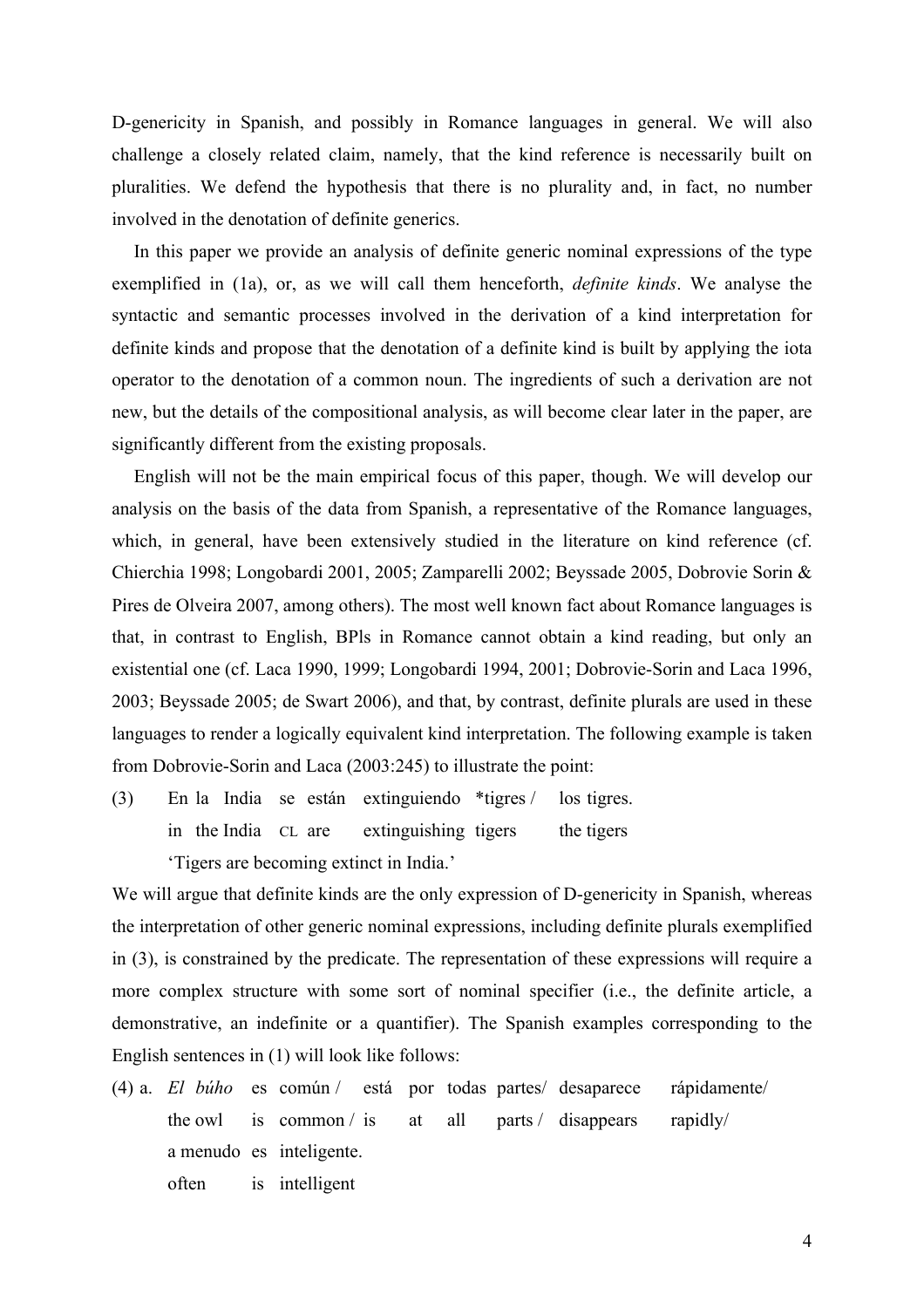'The owl is common / widespread / fast disappearing / often intelligent.'

- b. \*(*Los) búhos* son comunes/ están por todas partes/desaparecen rápidamente/ the owls are common / are at all parts / disappear rapidly/ a menudo soninteligentes.
	- often are intelligent

'Owls are common / widespread / fast disappearing / often intelligent.'

A first contrast that we observe on the basis of the English examples in (1), in comparison to the Spanish ones in (4), is the following: in English, kind referring expressions differ in both definiteness marking (definite in (1a), bare in (1b)) and number (apparently singular in (1a), plural in (1b)). In fact, previous research on this sort of data in English has mostly concentrated on the definiteness contrast (Carlson 1977 and many others) and possible syntactic or semantic explanations for it (cf. Chierchia 1998; Longobardi 2001; Dayal 2004, 2011, etc.). However, in Spanish, the only difference between generic referring expressions in (4a) vs. (4b) is in number; the definiteness contrast is absent language internally. It is this observation that led us to wonder what the role of definiteness and number exactly is in reference to kinds and to other generic expressions in Spanish.

The proposal that we are going to develop in this paper will rest on the following assumptions. First of all, we adopt the assumption that linguistic models should not presuppose theoretical ambiguities if they can be avoided, so we will try to keep all the ingredients of our analysis unambiguous. This is to say that we start off by postulating that neither the common noun (contra Dayal 2004), nor number, nor the definite article (contra Chierchia 1998, Dayal 2004) are ambiguous. We also assume an inventory of independently postulated linguistic operators (Partee 1987, Chierchia 1998, and Dayal 2004) in building reference to kinds and to other generic expressions in Spanish: the *iota operator* (ι) (Frege, Russell) that imposes maximality (Sharvy 1980, Link 1983) and maps properties to the unique / maximal / largest individual satisfying that property, which is (roughly) the meaning of the definite article; the *Realization operator* (R) (Carlson 1977, Déprez 2005) that guarantees an instantiation of kinds; and the *intensionalizing operator* (^) (Montague 1970, Chierchia 1998).

With these assumptions in mind the main claims we will argue for in this paper are the following: Definite kinds express D-genericity, denote the kind itself and are built by applying a iota operator (which corresponds to the definite article) to the meaning of a common noun, which is taken to denote properties of kinds. Definite kinds are numberless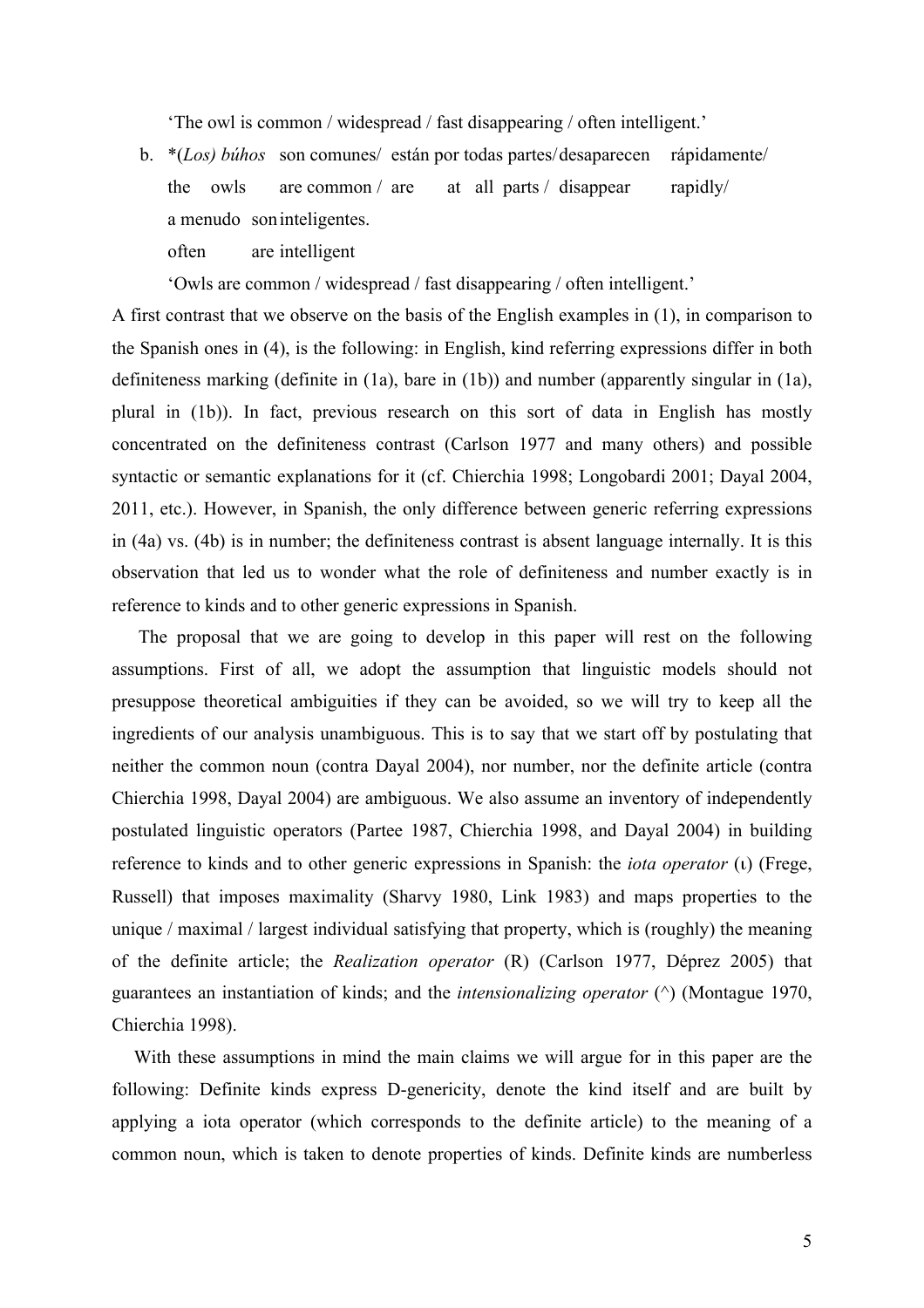DP structures. Other generic interpretations for nominal expressions including generic definite plurals, which emerge largely as the expression of V-driven genericity, are the result of satisfying the selection requirements of a restricted class of verbal predicates. The latter group of nominal expressions is associated with DP structures that express Number. On the basis of empirical arguments from Spanish we will question the universal status of the down operator and the Derived Kind Predication (Chierchia 1998), since none of them seem to be required in the grammar of Spanish (and maybe more generally, in the grammar of other Romance languages) for reference to kinds and to other generic expressions.

The paper is organized as follows. In Section 2, we will review two prominent analyses of definite kinds, namely Chierchia's (1998) and Dayal's (2004) analyses.

In Section 3, we move on to explaining our theoretical proposal with regard to the meaning of common nouns, the definite article and Number. We will argue that common nouns denote properties of kinds, conceived as intensional entities. We spell out how common nouns interact with the iota operator (ι) to yield a definite kind description. This operation constitutes the essence of our proposal concerning the derivation of definite kinds. We further argue that Number should be analyzed as an instantiation operator (cf. Carlson 1977, Déprez 2005), which, when applied to a common noun, yields properties of objects. Crucially, this operator is not involved in the derivation of definite kinds. In other words, we argue that definite kinds do not refer to any instantiation of the kind, due to the absence of Number. Thus, we claim that it is misleading to refer to definite kinds as singular definite generics (cf. Gerstner-Link and Krifka 1993) or singular generics (Chierchia 1998), since, as we will argue, they do not specify any sort of number. This view is crucially different from Dayal's analysis, discussed in Section 2.2, where singular number plays a major role in resolving a conflict between 'conceptual plurality' and 'atomicity', the properties that she associates with definite kinds.

In Section 4 we move to the empirical data from Spanish to show how reference to kinds is built in this language and how the data give support to the analysis spelled out in Section 3. We argue that definite kinds (Section 4.1) and modified kinds (Section 4.2) are the expressions of D-genericity.

In Section 5 we discuss other types of generic nominals (namely, subkinds and plural definites) expressed by full DPs specified for morphosyntactic Number, combined with kand i-level predicates. Subkinds and generic definite plurals are argued to be the expression of V-driven genericity. We defend the view that a taxonomic interpretation for nominal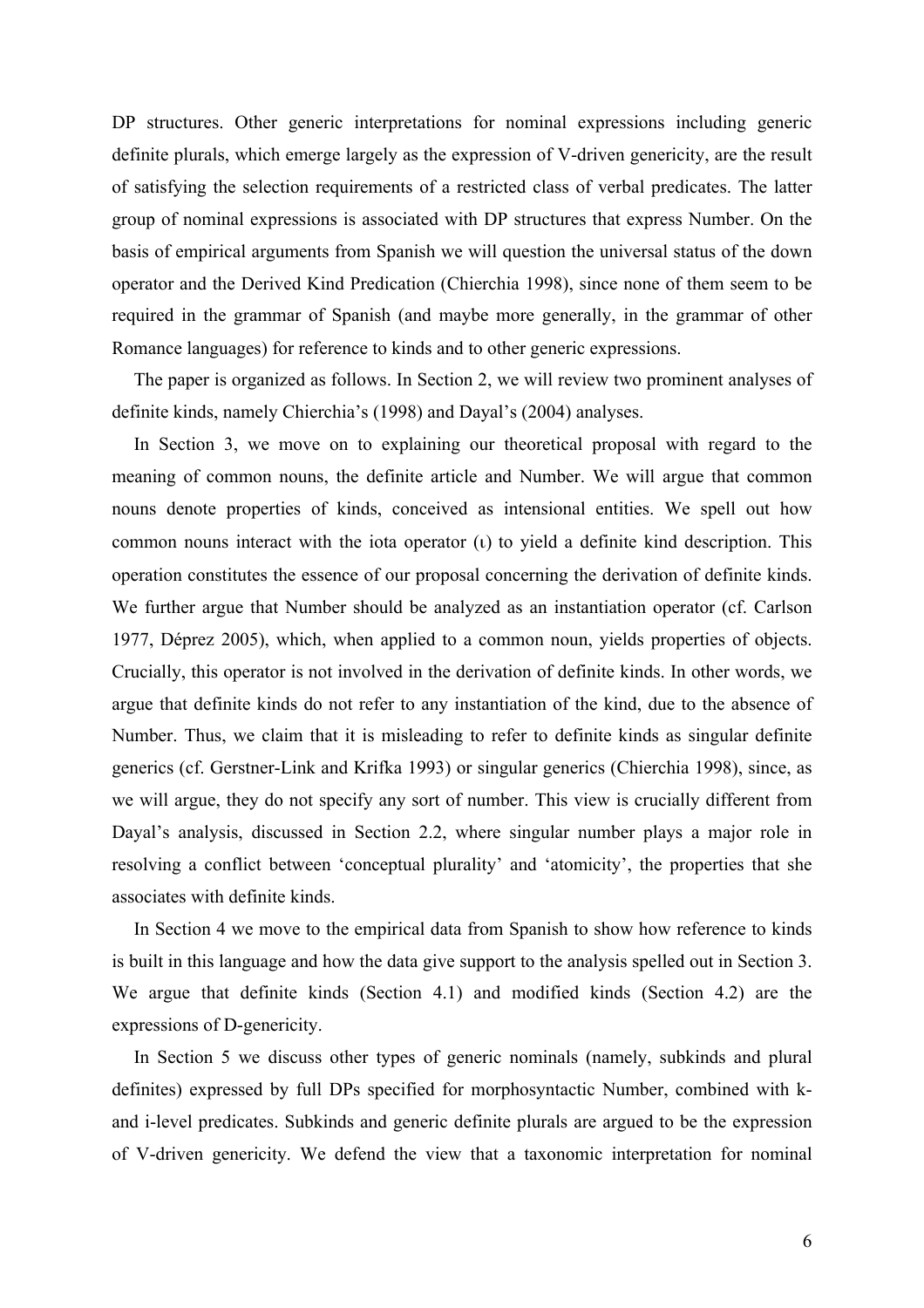expressions must be considered an epiphenomenon, including on the one hand modified definite kinds (for which a DP structure with no Number is postulated), and on the other hand subkinds (for which a full DP structure that specifies morphosyntactic Number is postulated).

In Section 5.2 we will argue that generic plural definites in Spanish, as the one exemplified in (4b) above, cannot simply be assumed to be equivalent in meaning to BPls in English. This means that we will reject the claim that the definite article in Spanish and other Romance languages lexicalizes two semantic operators, the iota and the down operator, and that the differences between languages are to be explained in terms of different lexicalization strategies (Dayal 2004). This conclusion is coherent with the hypothesis introduced in Section 3.2 that the definite determiner uniquely corresponds to the iota operator. A generic reading for definite plural subject arguments is derived by an intensionalizing operator  $\wedge$ applied to the definite description  $(\lambda)$  (Chierchia 1998), an operation that is triggered only when the nominal expression is in argument position of a k- or an i-level predicate.

In Section 6, we will sum up the main points and the results of our analysis and evaluate some predictions made by it. This section concludes the paper.

# **2. Definite kinds: some previous theoretical approaches**

It would not be fair to say that definite kinds did not receive much attention in the literature, although, as we already mentioned, the discussion of kind reference has been more focused on bare plurals and their counterparts in other languages. This section will be devoted to the discussion of two representative analyses of definite kinds that have been very influential in the literature, namely, Chierchia's (1998) and Dayal's (2004) analyses. We will review the proposals in turn, with an emphasis on some problematic aspects, most of which have been noted in the literature before, and the valuable empirical observations that have been made in these proposals.

#### *2.1. Chierchia (1998)*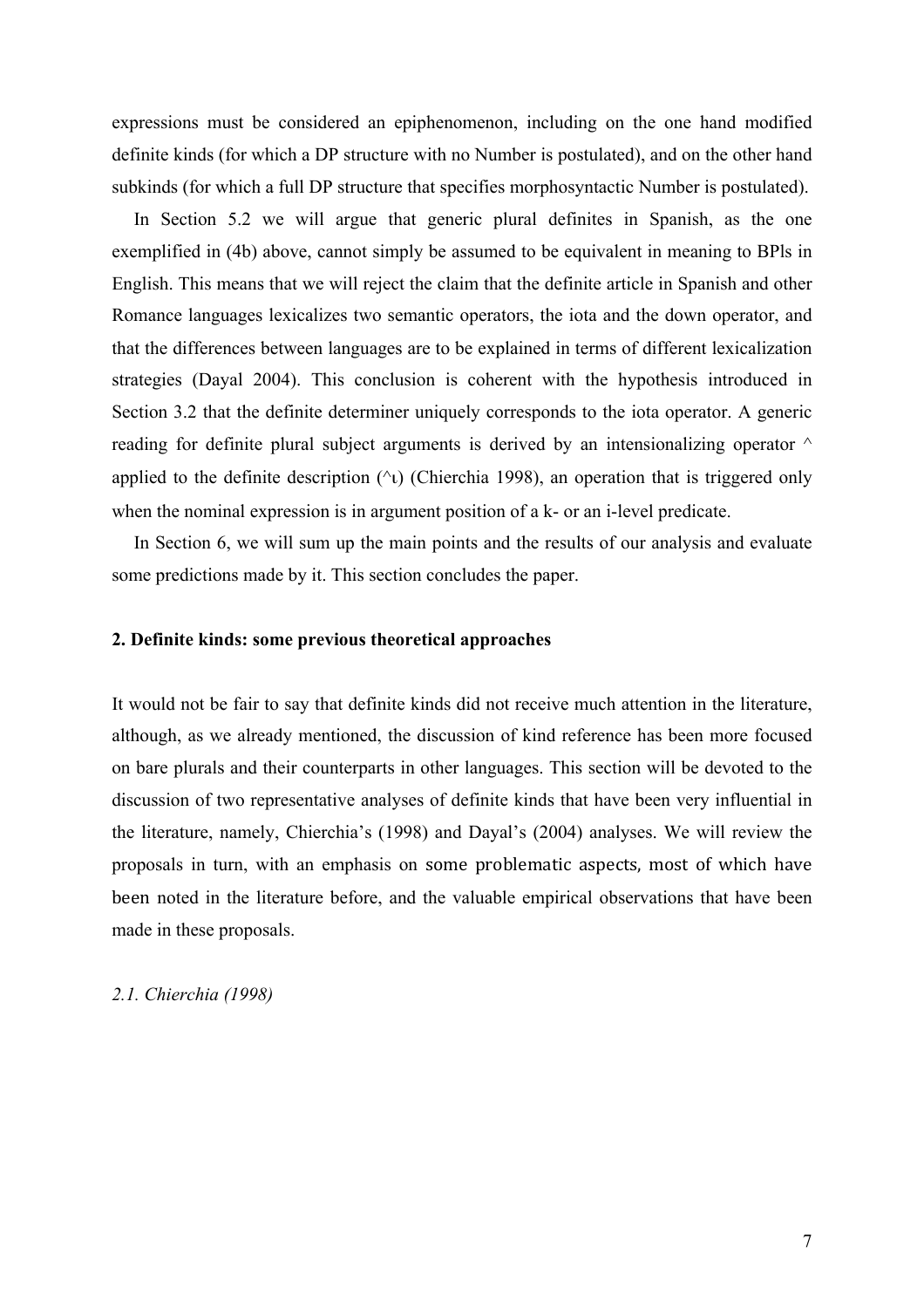Chierchia (1998) puts forward one of the most important and explicit semantic analyses of kind referring expressions. In this section we briefly review his treatment of the singular generic *the N* construction, or our definite kinds. 7

The derivation of singular generics in Chierchia's account is a rather complex process that proceeds in two steps. In general, common count nouns start their lives as properties, and to turn them into arguments, different operators must apply. In the case of definite kinds, the first operator that combines with a common count noun is MASS, which is a massifying function that turns a count noun into a mass noun, as in  $(5)$ :

### $(v_5)$  *owl*  $\rightarrow$  MASS(*owl*)

The derived expression in (5) has a mass reference, which is interpreted as referring to both atomic owls and pluralities of owls.

At the next step of the derivation of definite kinds, the iota operator combines with the MASS operator. It should be noted at this point that the contribution of the iota operator in Chierchia's account is basically ambiguous, i.e. its output depends on whether the iota operator applies to a count (for a singular definite count reading) or a mass noun. Thus, Chierchia (1998:380) gives the two definitions of the iota operator presented in (6).

ιP, if P is a *count noun* denotation; g(ιP), if P is a *mass noun* denotation (where g is a function from pluralities into groups)  $(6)$  THE P =

In the case of definite kinds, the input for the iota operator is a derived mass noun, and the output is a definite noun whose denotation is essentially a group:

(7) the owl  $\Rightarrow$  THE(MASS(owl) = g( $\iota$  MASS(owl))

Leaving aside the discussion of the motivation for this complex analysis of definite kinds, let us focus on the predictions that this proposal makes. First of all, the proposal predicts that the denotation of the definite kind is essentially a *group*, a collective noun. This has some welcome consequences. For instance, it is well known that a group individual does not allow any reference to its members. In this respect, definite kinds do behave as regular group nouns like *family* or *committee*, and do not seem to easily combine with predicates that require not a collective but a distributive plural interpretation.

(8) a.  $*$ The owl is numerous/is more than four.<sup>8</sup>

 $<sup>7</sup>$  Many of the observations and assumptions used in Chierchia's analysis of definite kinds are, of course, part of</sup> a bigger picture presented in his paper. For obvious reasons, we cannot do justice to Chierchia's proposal in general and will only focus on the part directly relevant for our purposes here.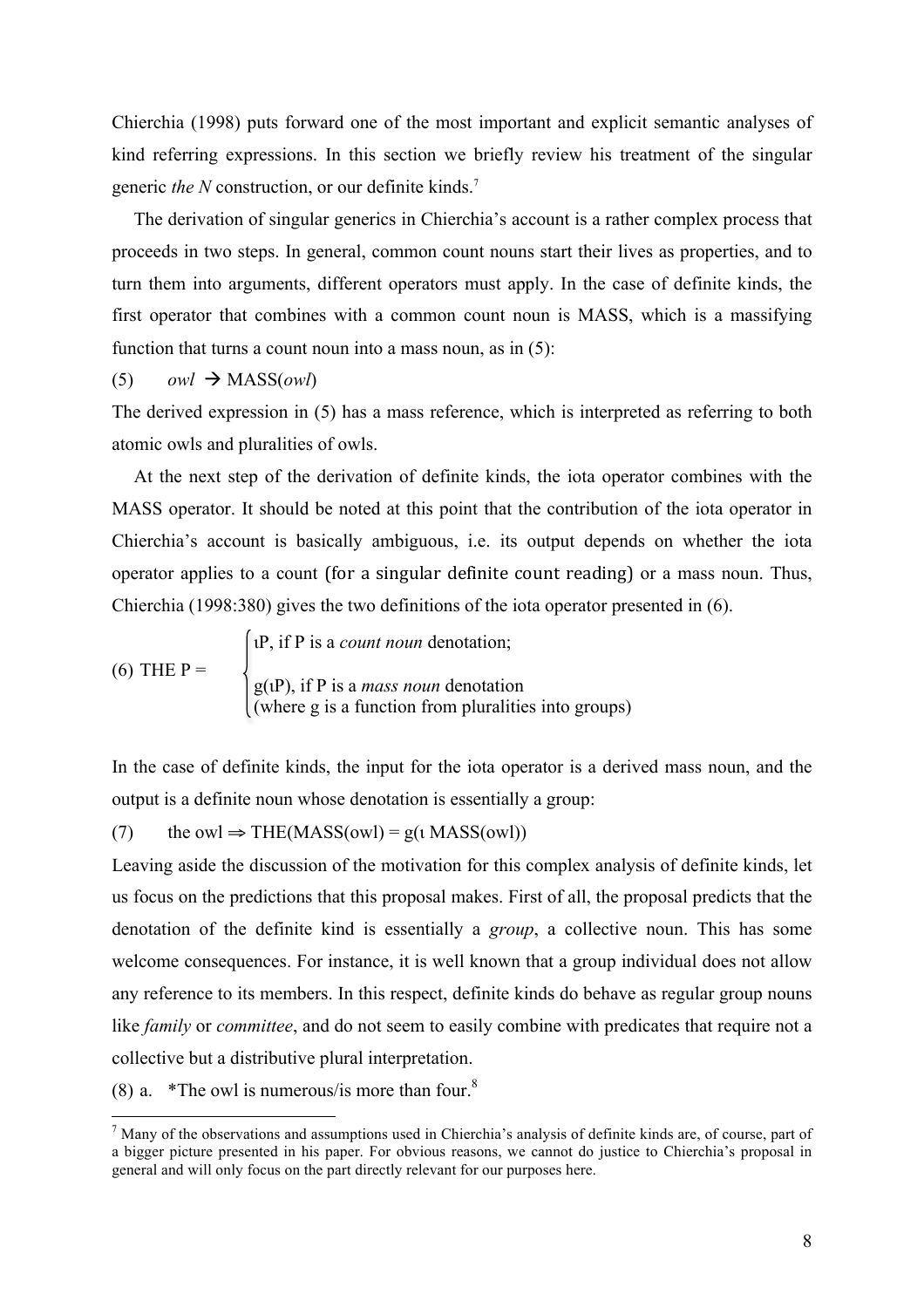b. \*The Jones family/the committee is numerous/is more than four.

However, to combine a group noun with a k-level predicate becomes a non-trivial matter. As witnessed by the contrast in (9), a standard group noun in (9a) does not naturally occur as an argument of a kind-level predicate, whereas a kind group noun in (9b) does:

(9) a. \*The committee is rare/common/extinct.

b. The tiger is rare/common/extinct.

Chierchia observes that there is a type mismatch in (9) created by a k-level predicate combined with a group individual. A way to resolve it in the case of (9b) is by intensionalizing the argument, using Montague's cap operator ^ to create an intensional entity. However, the contrast in (9) still remains unexplained, because it is not clear what prevents the same cup operator to apply in the case of (9a) to resolve an apparently very similar type mismatch. Apart from this, we find it very counterintuitive that to derive a simple sentence like *The tiger is extinct* you need to apply in a precise order three different semantic operators to a common noun: MASS,  $\iota$  (precisely the right variant of it) and  $\iota$ .

Another problem of Chierchia's analysis is that it makes a wrong prediction with respect to mass nouns, as already noticed by Dobrovie-Sorin and Pires de Oliveira (2007). In particular, it appears to be impossible to rule out the group version of the iota operator as defined in (6) to apply directly to real mass nouns such as *gold*, although this combination turns out to be ungrammatical in English.

(10) (\*The) gold is rare.

In other words, the group iota seems to apply only to the output of the MASS function, whereas the English mass nouns like *gold* do not and cannot combine with the definite article

(i) a. The antelope is numerous in the African savannah.

b. #The rabbit is numerous in South Africa.

 <sup>8</sup> It should be noted, however, that the acceptability of definite kinds with predicates such as *to be numerous*  shows some variability among native speakers, which should probably be attributed to lexical or encyclopaedic knowledge.

<sup>(</sup>ii) "Though the Adelie penguin is numerous −with more than five million individuals stretched across 38 colonies− their native habitat is changing rapidly." http://www.treehugger.com/naturalsciences/penguins-hop-on-the-scale-for-climate-research-video.html [Oct. 6th, 2012]

A relevant comment concerning distributional predicates like *to be common / abundant / rare* / *numerous* that has already been discussed in the literature (cf. Krifka et at. 1995, Longobardi 1999, Zamparelli 2002) is that these predicates express *ratios* that relate individuals with locations. This is why the acceptability of the sentences with this kind of predicates improves in the presence of the location argument (cf. (ia) and (ib)), although some examples such as (ii) can also be found. We thank K. Huddlestone (p.c.) for providing these examples to us.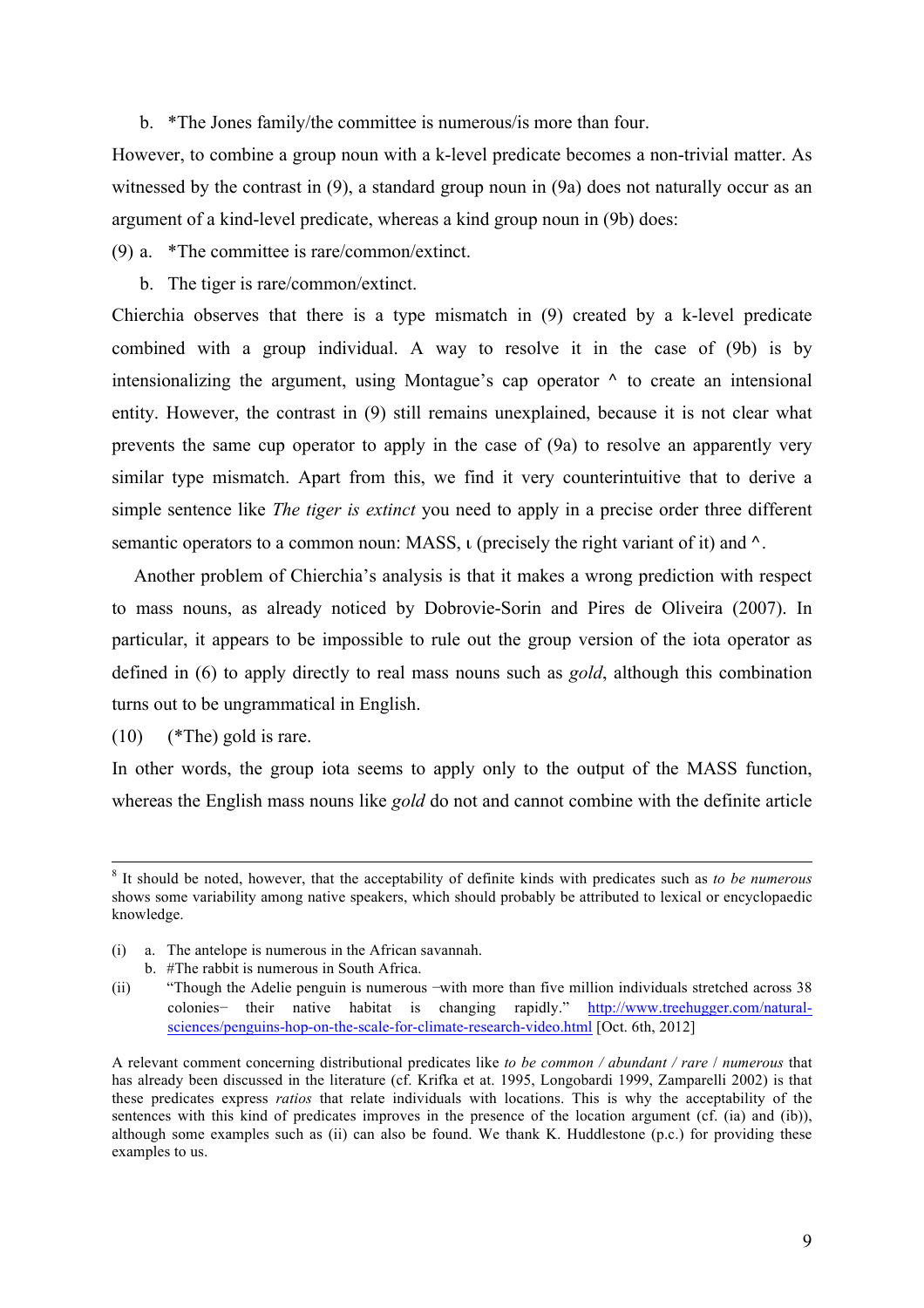to refer to kinds. We will come back to mass nouns in our argumentation for definite kinds, in Section 4.1.

## *2.2. Dayal (2004)*

Let us now turn to another influential analysis of kinds in general and singular definite kind terms in particular, namely, the one proposed by Dayal (2004). Her proposal for definite kinds adopts the assumption that any common noun has two possible denotations: one in the domain of individuals, and another one in the taxonomic domain. An example of a hierarchical taxonomic domain is given in  $(11)$ :

(11) TAXONOMIC DOMAIN (Dayal 2004:424, ex. (50))



A second essential ingredient of Dayal's analysis is the iota operator, which is standardly and unambiguously treated as giving the unique maximal member of a set it applies to. Singular kinds are thus derived by the application of the iota operator to a taxonomic noun, yielding a unique kind reference (e.g., *the dog, the African lion*). She furthermore postulates that the uniqueness requirement of the iota operator applied to a taxonomic denotation of a noun is satisfied if subkinds do not form part of the quantificational domain. In other words, ι(LION) is well formed if we do not have access to the subkinds of lions, that is, if *African lion*, *Asian lion*, *Berber lion,* and so forth, are excluded from the domain of quantification.

Dayal makes a crucial assumption that definite kinds are singular. Hence, the difference between singular definite kinds and bare plurals in Dayal's analysis is captured by deriving the corresponding expressions in fundamentally different ways: definite kinds are derived by the iota operator applied to a singular noun, whose denotation is necessarily in the taxonomic domain. BPls, on the other hand, are derived by the down operator  $($ <sup>o</sup>) applied to plural nouns (as in Chierchia).

Besides, Dayal's analysis provides an easy explanation as to why mass nouns, as opposed to definite kinds, do not take articles in English (cf. example (10)). The explanation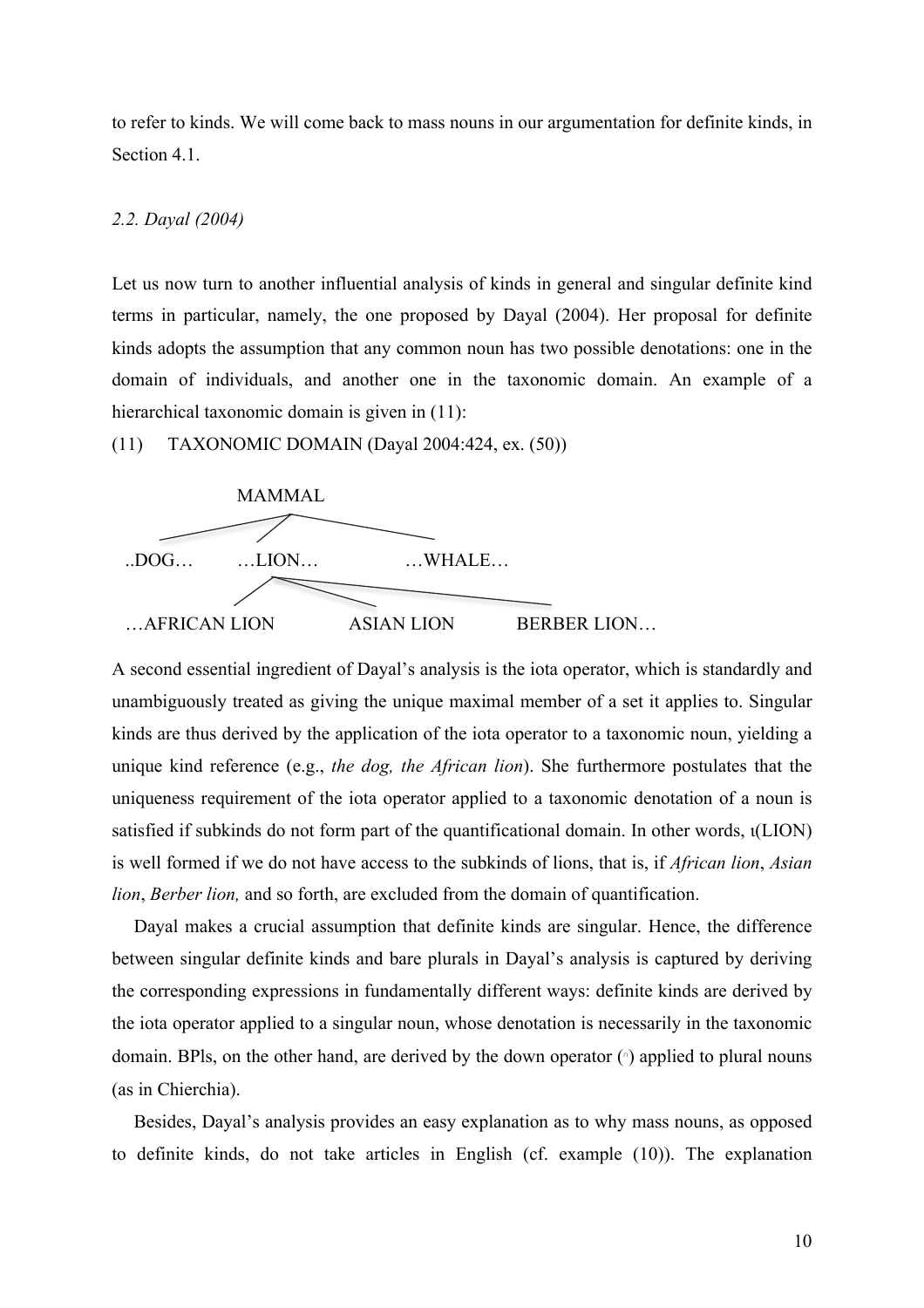essentially boils down to the fact that the down operator can freely apply to mass nouns because they are inherently plural, hence they satisfy the plurality requirement of the down operator. Just as any other noun, mass nouns also freely refer in the taxonomic domain, so they readily yield a kind reading after the application of the down operator. Therefore, the difference in the derivation of English definite kinds and mass nouns with kind reference is represented as follows (Dayal 2004:435): in (12a) the down operator cannot apply to a singular individual, but the definite determiner is felicitous if the set denoted by the taxonomic common noun has a unique maximal entity that is familiar; in (12b) it is shown that mass terms follow a different analysis, because <sup>∩</sup> is defined for them, as it is defined for  $BPIs.<sup>9</sup>$ 

(12)a. Pred<sub>k</sub> (∩lion) = \*∩(SING) => Pred<sub>k</sub> ( $(X[LION(X)])$ 

b. Pred<sub>k</sub> ( $\alpha$ wine)

The role of number in the derivation of kind expressions will be one of the fundamental differences between Dayal's analysis and the proposal that we are going to develop in Section 3 of this paper. As opposed to Dayal, we will not rely on number morphology in the derivation of definite kinds. In fact, the proposal we will develop here is based on the assumption that definite kinds are built on definiteness without number, since we argue that there is no plurality or singularity involved in the derivation of definite kinds, neither conceptually, no grammatically.

Another crucial difference between the proposal that we are going to develop in this paper and the analysis of Dayal concerns the treatment of kind reference in Romance languages, in particular. Thus, we will argue against Dayal's claim that the definite article in Romance languages can lexicalize two semantic operators, the iota and the down operator. Instead, we will opt for an unambiguous treatment of the definite article as expressing the iota operator and show that there is no empirical evidence to postulate a down operator for Spanish at all (see Section 5 for details).

In addition, our proposal will be based on a significantly different understanding of kinds. In particular, we assume that the semantics of kinds (at least of definite kinds) is not built on taxonomies, even hough we do not deny their existence as part of our conceptual knowledge.

<sup>&</sup>lt;sup>9</sup> It is worth mentioning that Dayal, as opposed to Chierchia, simply does not make a wrong prediction with respect to mass nouns, as discussed in relation to example (10), because in her analysis there is no MASS operator involved in the derivation of definite kinds, so no parallelism between definite kinds and mass nouns is expected. Thus, the problem simply never appears.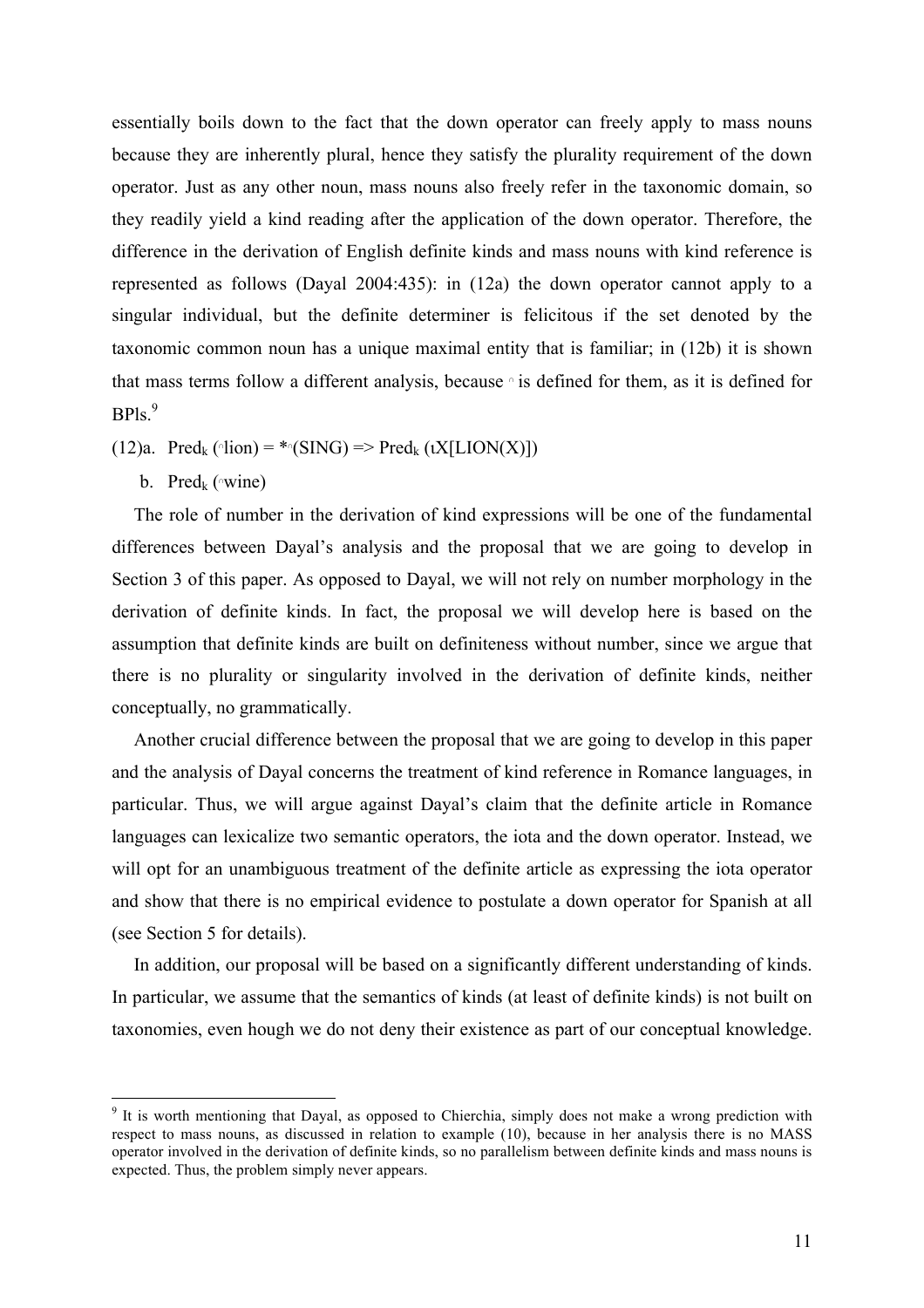In other words, we promote a view in which kinds are not sets of subkinds, but are instead perceived as integral, undivided entities with no internal structure.

As we hope to have illustrated in this section, definite kinds present various non-trivial problems that a semantic analysis needs to handle. The proposals that we have discussed are rigorously formalized and have substantial empirical coverage, although we presented several arguments that could be raised against both analyses. Chierchia's analysis, in our view, faces some empirical problems, especially with respect to group and mass nouns, but Dayal's proposal also leaves open some unresolved issues, especially with relation to number.

Our conclusion is that we are still in need of an alternative proposal for definite kinds. In the next section we present our theoretical proposal for kind reference.

## **3. Theoretical proposal**

To support our main hypothesis that Romance can only refer to kinds by means of the ι operator, in this section we start by focusing on the meaning of common nouns. We argue that they denote properties of kinds (Dobrovie-Sorin and Pires de Oliveira 2007, Espinal and McNally 2007, 2011; Espinal 2010) and provide empirical evidence for this claim. Next, we discuss the meaning of the definite article, conceived as a maximality operator (Sharvy 1980), and the composition of a definite kind reading. We finally proceed to explain the role of Number, and we defend the hypothesis that, conceived as a Realization operator (Carlson 1977, Déprez 2005), it is not needed for reference to kinds/classes/species, since its function is to turn properties of kinds into properties of individuals.

Since the only possible way to refer to kinds in Romance is by means of the definite article, in the discussion that follows it will be argued that no ambiguity should be attributed to the common noun (contra Dayal 2004) or to the definite article (contra Chierchia 1998, Dayal 2004), and, in addition, no well-established kind restriction will be said to apply at the linguistic level of analysis in this group of languages.<sup>10</sup>

#### *3.1. The meaning of N*

 $10$  For different viewpoints on well-established kinds and the relevance of this restriction in Romance languages see Carlson (1977), Vergnaud and Zubizarreta (1992), Krifka et al. (1995), Ionin at al. (2011) among many others.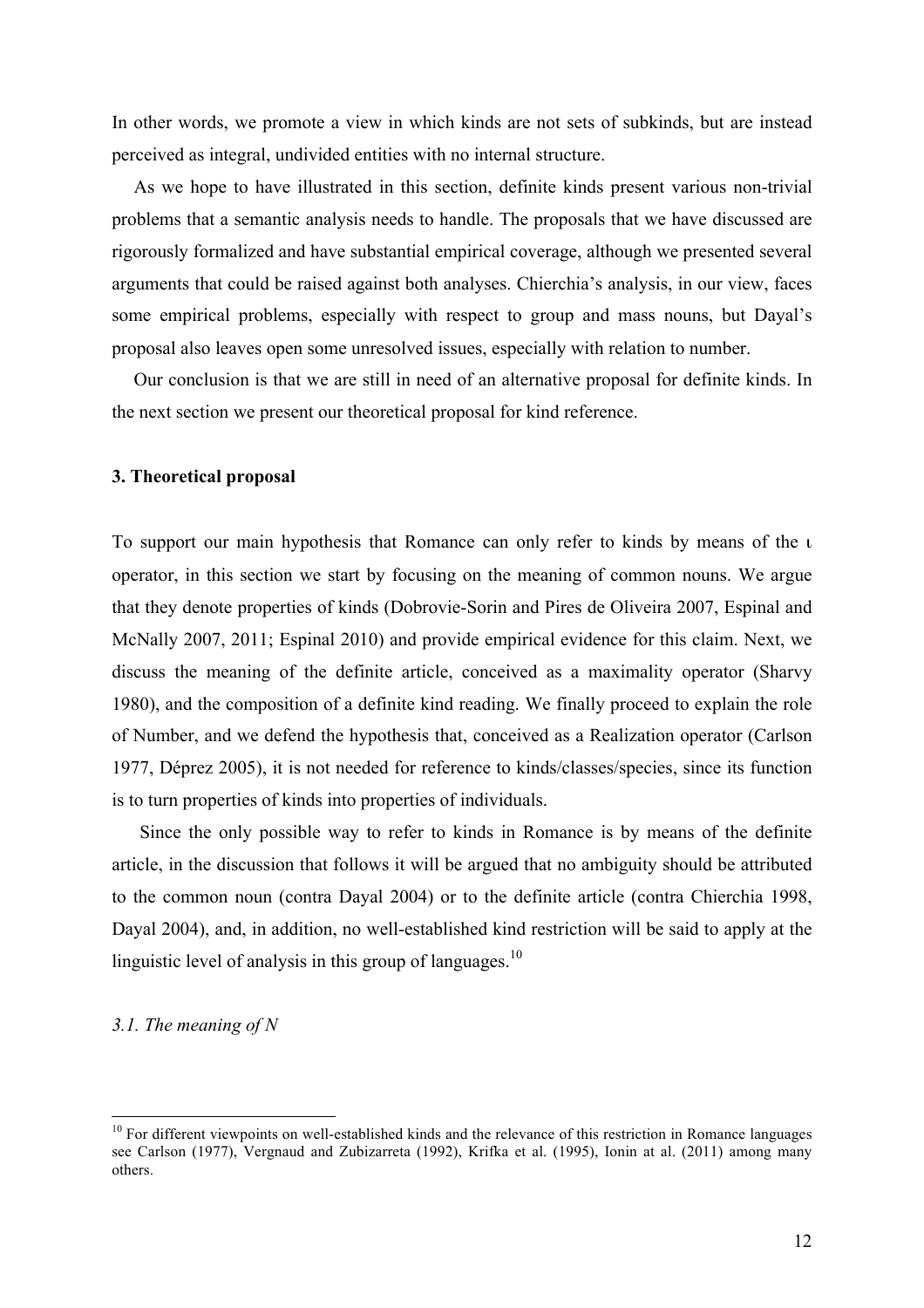Since Partee's seminal work (Partee and Rooth 1983, Partee 1987) on type shifting, there seems to be a general agreement in the literature that noun phrases (NPs) should be able to type shift between entities, properties and quantifier-type denotations. Kamp (1984) and Heim (1982) also provided strong evidence that many noun phrases lack quantificational force and thus should be given a non-quantificational analysis. In the syntactically oriented literature, it is standardly assumed that the type shifting operation is the semantic function attributed to the Determiner (Longobardi 1991, 1994, 2005; Chierchia 1998), which typeshifts a property (a predicate) into an entity (an argument) (cf. Espinal and McNally 2004).

If we consider not full NPs but common count nouns, a standard assumption is that they denote properties.<sup>11</sup> Another option explored in the kind-oriented literature is that common count nouns can denote a kind of thing (Carlson 1977, Zamparelli 1995, etc.). Yet, there is a third option, namely, to assume that common nouns denote properties of kinds, and this is the option we adopt in here. This theoretical alternative has been empirically motivated in a number of recent proposals, including Dobrovie-Sorin and Pires de Oliveira's (2007) work on bare nouns in Brazilian Portuguese, McNally and Boleda's (2004) analysis of relational adjectives, and Espinal and McNally's (2007, 2011), in addition to Espinal's (2010) semantic description of the meaning of bare nouns in object position in Catalan and Spanish.

To support this hypothesis we can consider three arguments based on adjective modification, number neutrality, and pronominalization in Catalan (Espinal 2010, Espinal and McNally 2011). We will focus on the properties of bare nouns (henceforthe BNs) which, in the languages where they are available, can be particularly revealing for establishing the denotation of lexical nouns. The first argument is based on the restrictions on modification exhibited by BNs in object position of HAVE-predicates, in contrast to full DPs. In this language, BNs can only combine with classifying expressions (e.g., *parella estable / formal*  'long-term partner'), but not with qualitative and descriptive expressions (e.g., *parella alta / malalta* lit. partner tall / ill) that predicate of individual entities.<sup>12</sup> A modified BN denotes the intersection of properties of kinds.

<sup>&</sup>lt;sup>11</sup> Chierchia (1998), however, argues that languages can be classified into typologically different groups, depending on the denotation of the common nouns, which can refer to either properties, or entities, or both. He proposes a Nominal Mapping Parameter to account for this typological variation.

 $12$  With regard to the position it seems that prenominal adjectives can only modify individual objects, not kinds, and therefore cannot appear as objects of those verbs that allow object BNs in Romance. See the contrasts in (i):

<sup>(</sup>i) a. Té parella. has partner '(S)he has a partner.'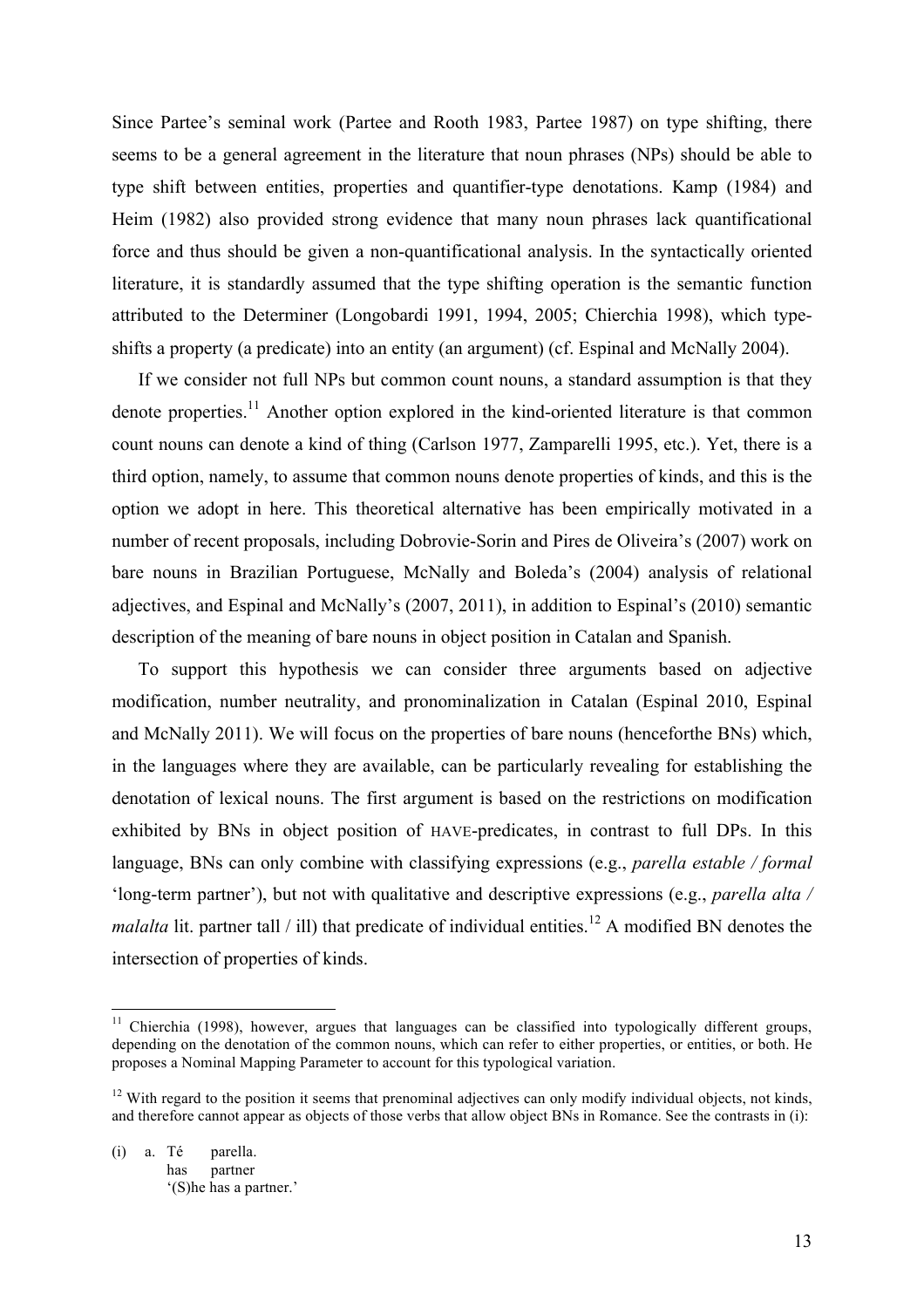- (13)a. Té parella *estable / formal.* has partner stable formal '(S)he has a long–term partner.'
	- b. \*Té parella *alta / malalta.* has partner tall ill
	- c. Té una parella *alta*/ *malalta*. has a partner tall ill

Additional support for this analysis of BNs on the basis of Catalan data comes from McNally and Boleda's (2004) analysis of relational adjectives like *tècnic* in *arquitecte tècnic* 'technical architect' as denoting properties of kinds. They convincingly argue for an intersective analysis of this type of adjectives, which means that, to combine them with a noun, the noun itself should also be taken to denote properties of kinds.

The second argument is based on pronominal anaphora and shows that Catalan BNs in object argument position can only denote information about types / properties, and not information about tokens / contingent particulars. In (14a) the BN *rellotge* 'watch' is interpreted as a type of thing a person can wear, a situation which –in the absence of additional contextual information– only licenses the anaphoric property-type pronoun *en* in Catalan. The pronoun changes into an object-level anaphor *el* if some extra sentential information, such as the two temporal modifiers and the episodic past simple tense in (14b), enables an existential reading for the nominal expression *rellotge*.

- (14)a. Porta *rellotge*. *En / #el* porta cada dia. wears watch PROP it.ACC.SG wears every day '(S)he is wearing a watch. (S)he wears one every day.'
	- b. Excepcionalment *ahir a la tarda va* portar *rellotge*. exceptionally yesterday in the afternoon PAST wear watch *#En / el* va portar fins a la nit. PROP it.ACC.SG PAST wear until to the night

'Exceptionally, yesterday afternoon (s)he wore a watch. (S)he wore it until nightfall.' Thus, the contrast in (14) illustrates that at least in some uses, BNs in Catalan do not have an object level denotation.

<u> 1989 - Andrea San Andrea San Andrea San Andrea San Andrea San Andrea San Andrea San Andrea San Andrea San An</u>

b. \*Té *pressumpta / falsa* parella.

has suspected false partner

c. Té una *pressumpta / falsa* parella. has a suspected false partner '(S)he has a suspected / false partner.'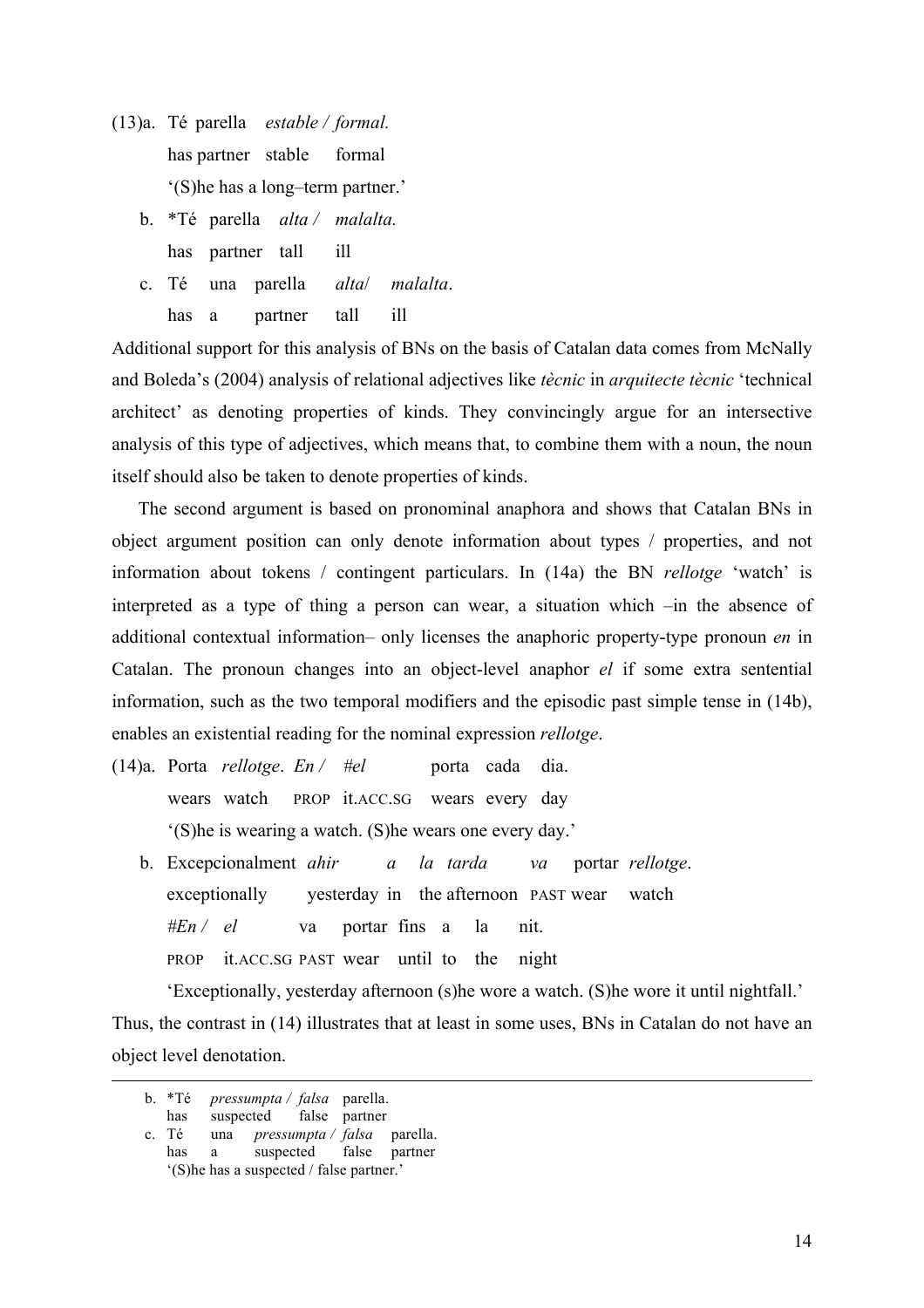The third argument shows that count BNs in argument position have a number neutral interpretation, in the sense that they are compatible with atomicity and non-atomicity entailments. BNs in object position allow a plural or a singular interpretation, but have neither a dependent plural reading nor a dependent singular reading, nor are these nominal expressions specified for morphosyntactic number. Thus, sentence (15a) is true in a situation where the almond tree being referred to has one flower or more than one. Similarly, sentence (15b) is true in a situation where the subject has the characteristic property of being a client of the bank being mentioned, without specifying the number of accounts (s)he has with that particular bank. Given that in both examples we have count nouns, the number neutral interpretation shows that when no number information can be inferred for BNs, this type of information is not encoded in the denotation of a noun itself but comes from elsewhere (from the Number projection, in our proposal).

(15)a. L' ametller té *flor.*

the almond–tree has flower

'The almond tree has bloomed.' (It could have one flower, or more than one)

b. Tinc *compte corrent* al Deutsche Bank. have account checking at.the DB

'I am a client of the DB.' (I may have one account, or more than one)

If we want to analyze all three sets of data that have just been examined in a systematic way, it is most plausible to assume that bare nouns denote properties of kinds. We arrive at this conclusion by the following reasoning. First, a common noun (a BN in Catalan or Spanish) cannot be taken to simply refer to objects because the type of anaphoric pronoun that it licenses is not compatible with an object/token interpretation. Hence, it should denote properties. If a common noun has a property denotation, it has no inherent number information, so the data in (15) follow. However, if its denotation is a property of objects, then the modification data remains unexplained. Hence, we believe that all the facts examined lead us to conclude that common nouns should be taken to denote properties of kinds.

In accordance with this conclusion, we formally represent the meaning of a common noun as in (16), where P stands for a property corresponding to the descriptive content of N: the property of being an  $x^k$ ,  $x^k$  a kind entity (Carlson 1977) such that the property P applies to  $x^k$ . (16)  $||N|| = \lambda x^k [P(x^k)]$ where  $x^k \in K$  (domain of kinds)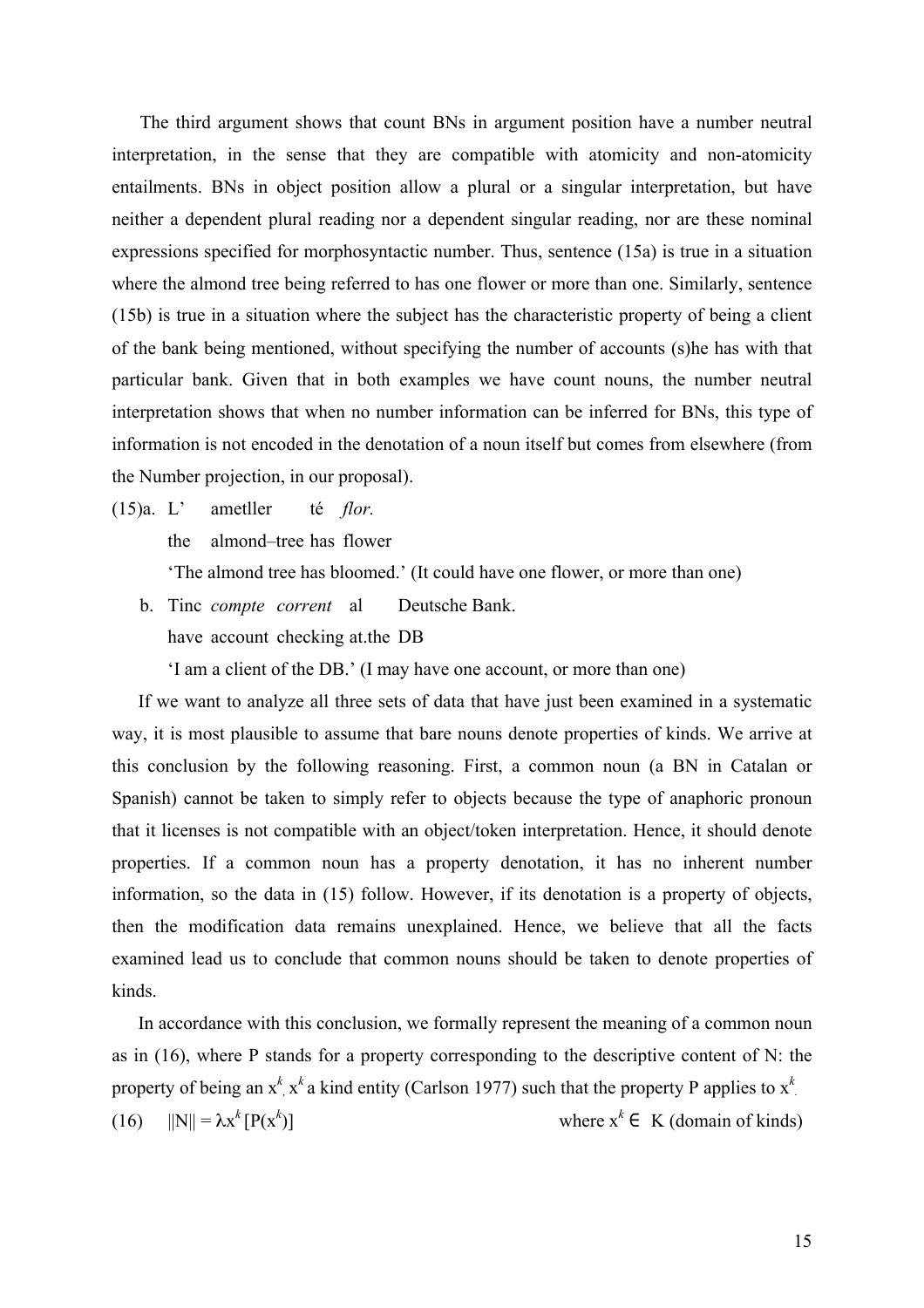Our assumption that nouns denote properties of kinds reconciles two popular views: on the one hand, a widely accepted claim that a noun initially has a property denotation (cf. Partee 1987 and many others) and, on the other hand, the assumption put forward in the kind literature, most notably, in Carlson (1977) and Zamparelli (1995), that common nouns' denotation relates to kinds rather than objects.

Our representation of the meaning of common nouns as referring to properties of kinds presupposes that nouns are conceived as intensional entities. This assumption is, in a way, hidden in many approaches that take nouns to denote kinds (cf. references above), since all taxonomic readings of a noun always presuppose intensionality.<sup>13</sup> If nouns denote kinds, or properties of kinds, as we advocate in this paper, then they should denote intensional entities. In our analysis, we make this assumption explicit.

If, in contrast to the approach defended here, nouns were represented extensionally as properties of classes of individual entities (i.e. as sets of individuals having the property encoded by N), then intensionality, when required, as, for instance, in the case of kind referring expressions, had to come from somewhere else, e.g. from a nom/ $\alpha$  or a  $\alpha$  or a GEN operator. In our analysis of definite kinds, by contrast, intensionality does not have to be brought in by any special operators. On the contrary, a realization operator will be applied to a noun to yield extensional realizations or instantiations of a property of a kind.

In our approach, we conceive of kinds themselves as unique entities with no internal structure which name types and classes of things. However, conceptualizing a kind this way does not lead to a kind being intrinsically linked to the notion of plurality in any sense. We believe that one can perceive something as a segregated object without any need to refer to or imagine any parts or instances of it. In other words, kinds are a result of generalizing over various instances, but the product of this generalization abstracts away from instantiations and semantically behaves like an entity without any internal structure.

In addition, we assume that kinds as integral entities do not form part of a standard quantificational domain for individuals represented by a lattice structure (Link 1983), and hence are not subject to any operations assumed for individuals. This assumption also helps to dissociate kinds from pluralities in Romance languages (cf. Beyssade 2005, for French). This being said, we do not claim that kinds cannot be part of *any* lattice structure due to some principled reason, but if they are, then this structure has to differ considerably from the lattice

<sup>&</sup>lt;sup>13</sup> Taxonomic interpretation is understood here in a broad 'biological' sense, i.e. as a name of a group of objects given on the basis of shared characteristics. Thus, we do not use 'taxonomic' as a synonym to 'subkind'.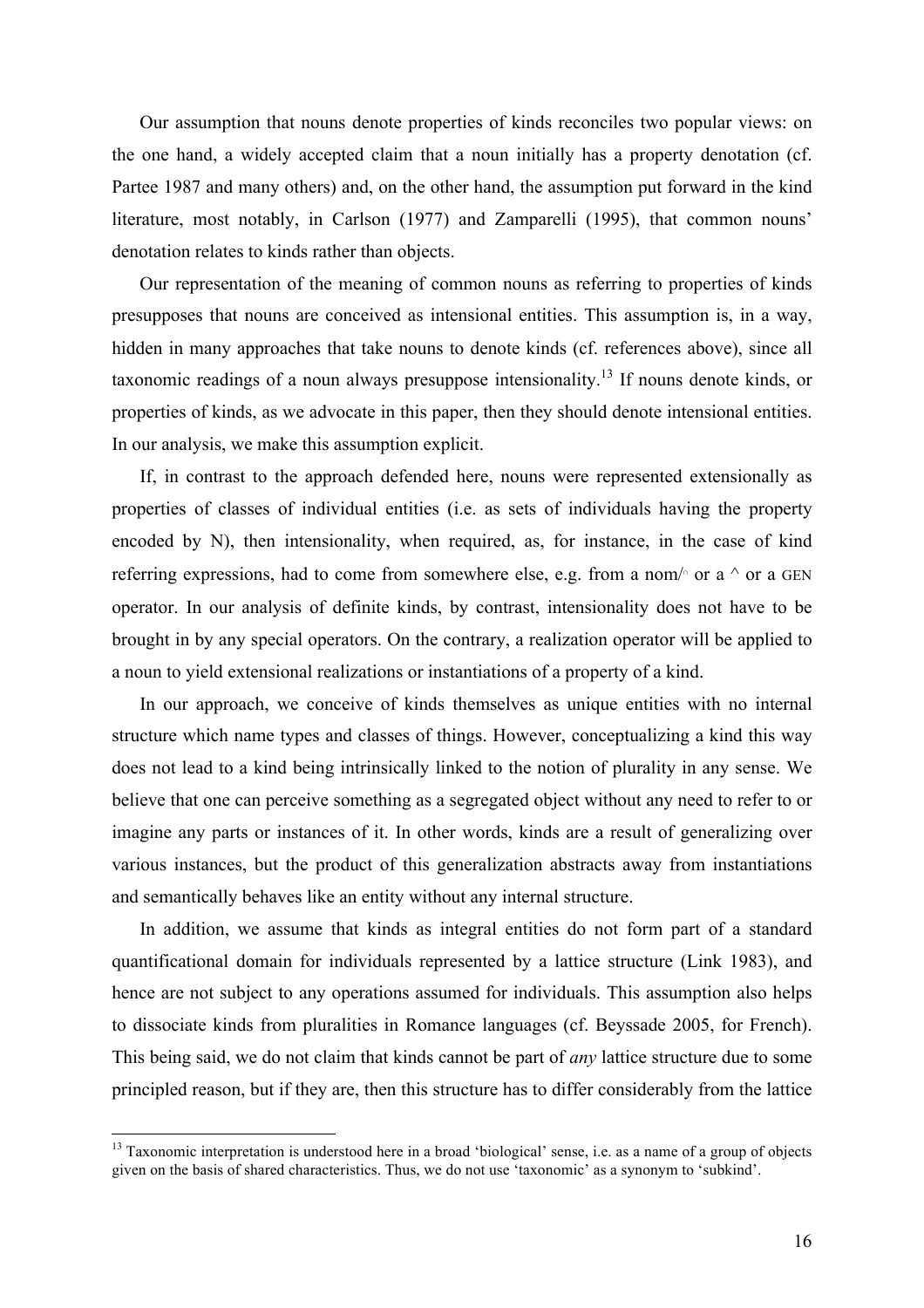for individuals (or individual properties). For instance, kinds can be conjoined (as we can say *The dodo and the pink pigeon are extinct*), but cannot be pluralized (i.e., *the dodos* does not refer to kinds, but to subkinds, at best) or combined with any quantifier or determiner, apart from the definite article (cf. *the* tiger vs. *every* tiger). So, whatever mathematical structure they can be modeled in has to be more restricted than our regular quantificational domain for individuals.<sup>14</sup>

If nouns start out as properties, it follows that they have to combine with a function that can turn a property-type expression into an argument-type expression, in order to be able to compose semantically with a predicate that selects for it; otherwise, as properties, nouns would not be able to combine with predicates that select for kinds (see note 3, above).<sup>15</sup> Consider the data in (17) for Spanish, which present a count and a mass noun in subject position of k-level predicates.

(17)a. *\*Dodó* fue exterminado.

dodo was exterminated

b. *\*Agua* se encuentra por todas partes.

water CL finds by every part

Native speakers do not express any doubt at the time of judging these examples. Both (17a-b) are excluded as being completely ungrammatical. Furthermore, native speakers agree on the evaluation that in order to turn these examples into well-formed sentences that render the intended kind reading, a definite article is necessary, which means that the definite article expresses the required semantic function to turn a property of a kind into a kind:

(18)a. *El dodó* fue exterminado.

the dodo was exterminated

'The dodo was exterminated.'

b. *El agua* se encuentra por todas partes. the water CL finds by every part 'Water is widespread.'

<sup>&</sup>lt;sup>14</sup> It is outside the scope of this paper to either create or further investigate the properties of this potential mathematical structure. The only point we want to make is that kinds cannot be considered part of the same quantificational domain as individuals, a claim already made in the literature by Beyssade (2005:53).

<sup>&</sup>lt;sup>15</sup> We have shown that BNs (which convey property-type denotations) do, however, combine with a restricted class of HAVE-predicates in Romance. It has been proposed that these  $V + N$  combinations form a complex predicate by semantic pseudo incorporation (Espinal & McNally 2007, 2011).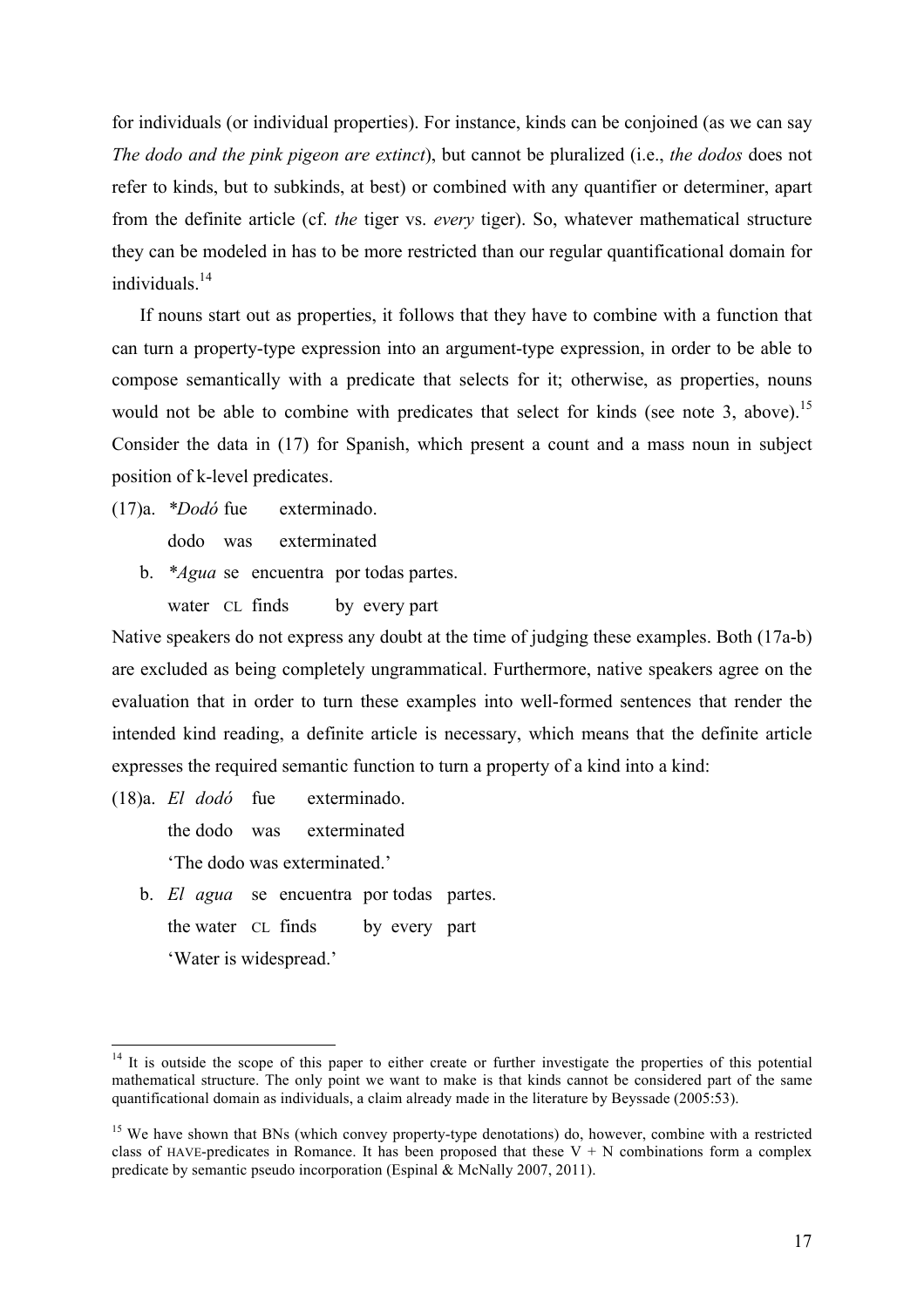It should be noted that in these examples the definite article does not refer to any specific individual, but rather it refers to the kind entity named by the count noun *dodó* 'dodo' or to the kind matter named by the mass noun *agua* 'water'. In other words, the definite expressions in both (18a-b) refer to kinds. Notice also that in Spanish, unlike in English, the definite article is also obligatory for mass nouns like *agua* in those cases where they have a generic reference. This is an important difference between Spanish and English that we will briefly reassess in Section 4.1 of the paper.

As we just illustrated, the definite article represents a necessary function to turn a property of kinds into a kind, so our next logical step is to look at the semantics of the definite article.

#### *3.2. The meaning of the definite article*

There is a common consensus in the formal semantic literature that the definite article is to be represented as the iota operator, as in (19), although there has been some disagreement about what the 'iota' itself actually means.

(19) *the* N = 
$$
\iota
$$
x N(x)

In this paper, we adopt the proposal of Partee (1987), according to which the definite article corresponds to an operation that maps any property  $\leq e, t$  onto an individual denotation  $\leq e$  or, in other words, it maps a property onto the unique individual having that property.

(20)  $\iota: P \to \iota x [P(x)]$ 

Sharvy (1980) and Link (1983) extended the semantics of the definite article so that it could uniformly apply to singular and plural nouns. Following them, we assume that the iota operator expresses maximality, that is, it selects the maximal / unique entity that satisfies the property denoted by the noun. Thus, when this operator applies to a singular count noun it gives the unique individual in the discourse domain. If, however, it applies to a plural count noun, it yields the sum of all the items that satisfy the plural predicate.

In the case the definite article combines with a noun whose meaning is to denote properties of kinds, the iota operator selects the maximal species itself. In other words, we believe that the definite article always has the same semantic contribution. It does not change its meaning when it combines with a noun in the singular or in the plural, or with a noun unspecified for Number (e.g., in combination with proper names in some Romance languages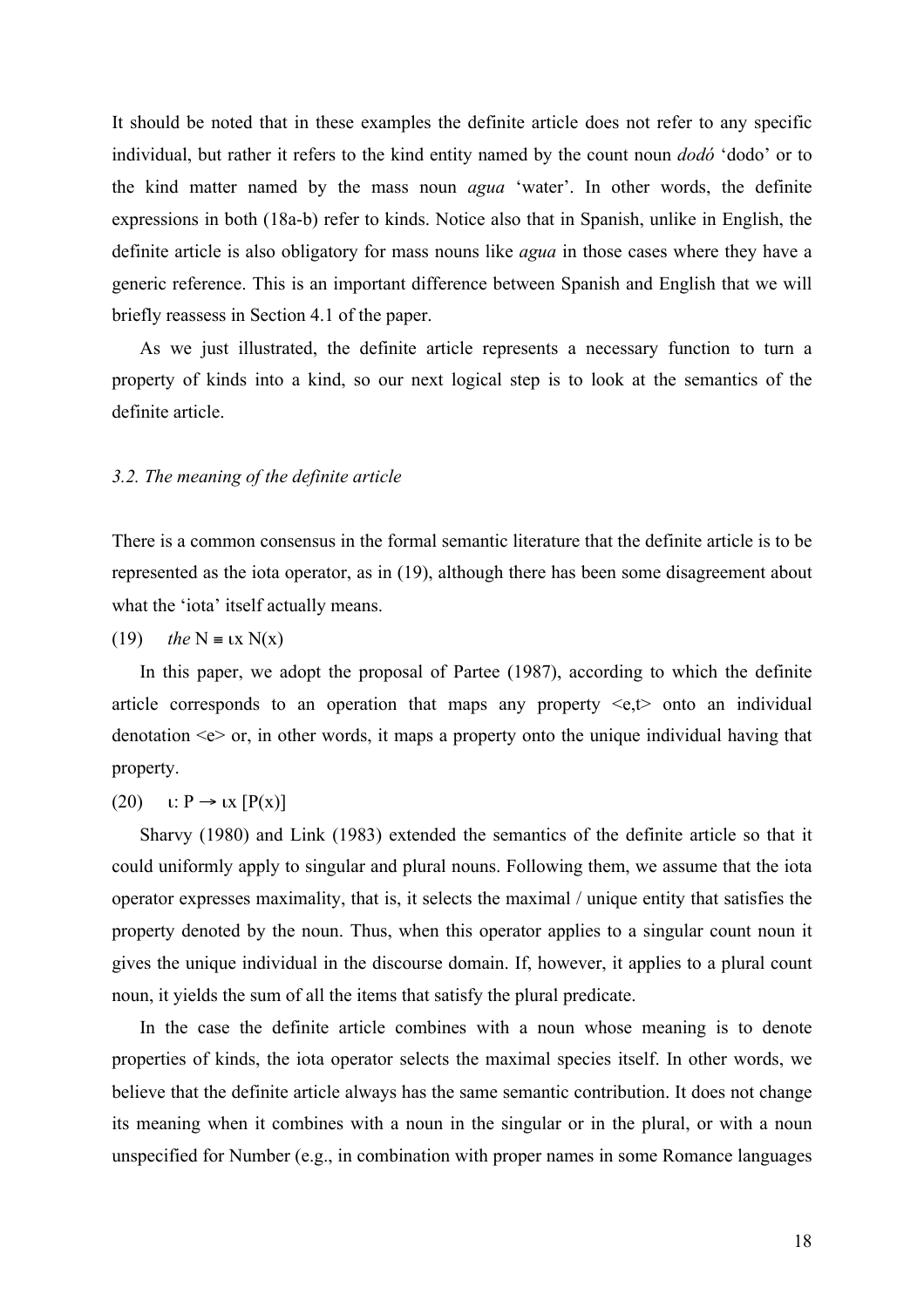like Catalan or Portuguese, and also –as will be postulated below– in the case of definite kinds). Conceived in these terms, the definite article is neither ambiguous nor expletive (Vergnaud and Zubizarreta 1992), and this view also accounts for the uniqueness presupposition of the definite determiner.

Now that we have defined both common nouns and the definite article, we can semantically compose the two, which will give us the denotation of the definite kind: the definite article combines with a property of kinds of type  $\langle e^k \rangle$  to give an entity–denoting expression, the atomic kind of type  $\langle e^{k} \rangle$ , as exemplified below for the expression *el dodó* from example (18a).

- $(21)a$ . [<sub>DP</sub> el [<sub>NP</sub> dodó ]]
	- b.  $||$ el dodó $|| = \alpha^k[\text{dodo}(x^k)]$

It is crucial to note that the *i* operator in this configuration binds variables of kinds  $(x^k)$ , and the structure in (21a) syntactically corresponds to a definite nominal expression not marked for Number. The output of this derivation corresponds to what we name *definite kinds*. The derivation that we propose underscores that they are neither *singular* definite kinds (Carlson 1977) nor *singular* generics (Chierchia 1998). The meaning associated with the semantic representation in (21b) provides the maximal / unique kind entity that satisfies the property denoted by the noun.

A definite determiner, standardly interpreted as the iota operator  $\iota$ , is responsible for instantiating a kind-denoting expression if, and only if, it selects for a Noun, and there is no intervener in between D and N. An immediate advantage of this approach is that, without extra machinery we can account for the definite kind interpretation associated with the definite article as applied to any common noun: a count noun *el dodo* 'the dodo', a mass noun *el agua* '(the) water', or an abstract noun *la semántica* '(the) semantics', all of which must be used with a definite article in Spanish. This is the reason why we may call this derivation a 'direct' application of the iota operator to the denotation of a common noun. In particular, definite kinds do not involve Number in any possible way, neither semantically, nor syntactically. Semantically, definite kinds directly refer to kinds themselves, not to maximal sums of realizations or instantiations of those kinds. Thus, definite kinds have unique reference. Syntactically, no Number projection is involved in the representation of a definite kind. 16

<sup>&</sup>lt;sup>16</sup> This suggests that when a definite kind combines with a verb there is no subject-verb agreement. We assume the verb simply takes a default third person singular form.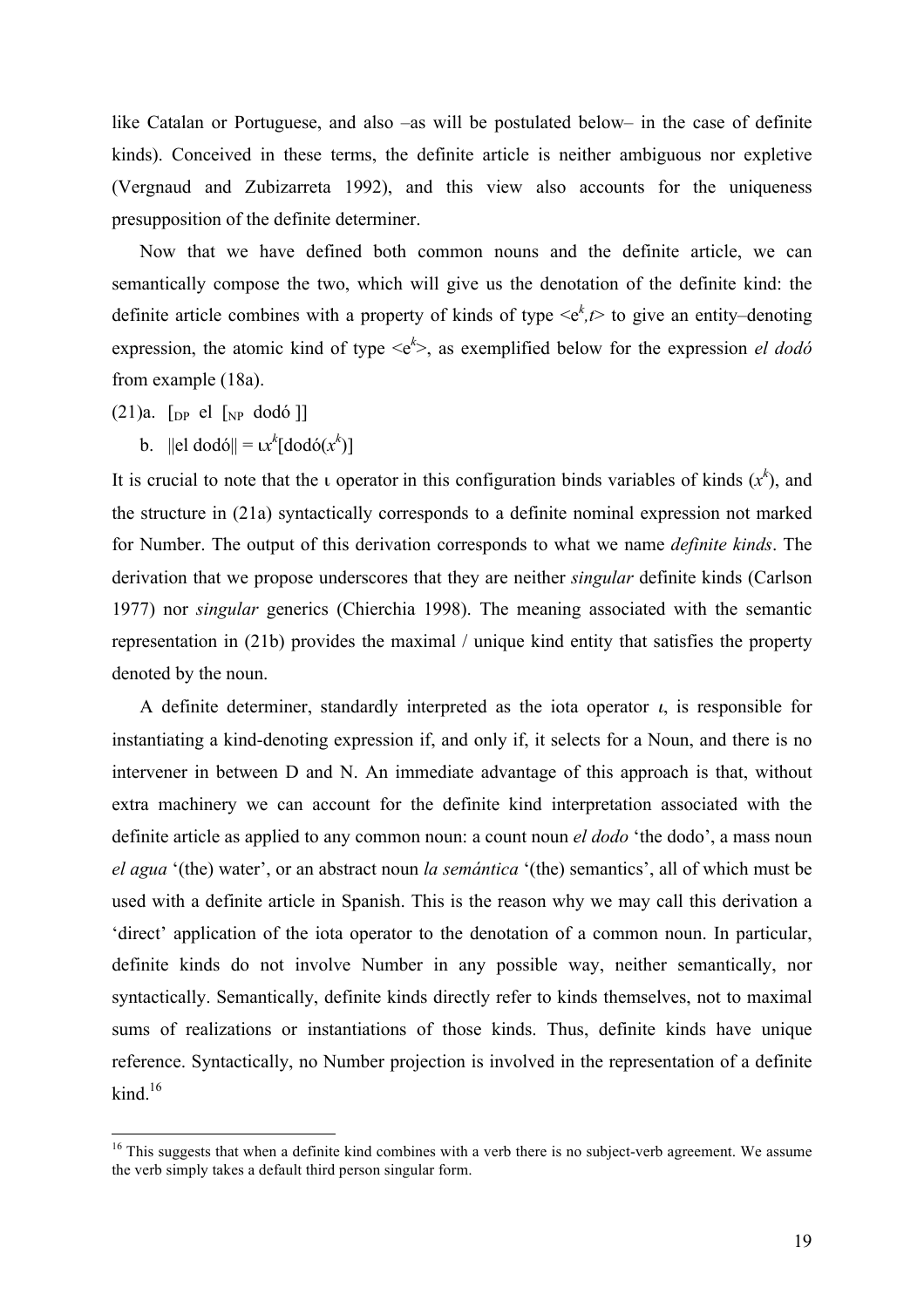Note also that the definite article is the only determiner that can occur with this type of kind expressions. The reason for this, we believe, is in the semantics of the definite article itself, which is associated with the iota operator and yields the maximal / unique entity corresponding to the description. All the other determiners and quantifiers contribute or constrain the interpretation of a nominal expression in more specific ways that cannot be achieved without access to instantiations, which in our proposal would involve application of Number, the topic of the next section.

So far, in this section, we have shown how the meaning of ||N|| combines with the meaning of the definite article in kind-denoting expressions. We have presented kinds as unique entities which do not form part of a quantificational domain. What is crucially needed to become part of a quantificational domain is the access to the instantiations or realizations of a kind, and this is the role we attribute to Number in the next section.

#### *3.3. The meaning of Number*

The analysis of definite kinds that we developed in the previous section is based on the absence of Number in the syntactic and semantic structure associated with the definite kind. Nevertheless, we assume that the canonical syntactic structure (Zamparelli 1995, Chierchia 1998, Longobardi 2001) for nominal arguments in languages with number morphology and determiners involves a Number projection, as the one given in (22). This is the structure that we also postulate for nominal expressions that refer to ordinary individuals.

(22)  $\left[\begin{array}{cc} \n\text{DP} & D \n\end{array}\right]$  Num  $\left[\begin{array}{cc} N_{\text{PP}} & N \n\end{array}\right]$ 

In this section we examine the consequences of the presence of Number for the interpretation of DPs.

We propose an analysis of Number based on the idea that it can be treated as a realization or instantiation operator (cf. Déprez 2005, Espinal 2010, Borik and Espinal 2012, Gehrke and McNally 2012). The basic idea is to treat Number similarly, but not identically, to Carlson's (1977) realization operator R, which relates kinds to individual objects. In our proposal Number is a morpho-syntactic category that applies to *properties of kinds* (the meaning of N) to yield *properties of objects*. In other words, the general role of Number is to provide sums of objects that instantiate a given kind: x*<sup>o</sup>* 1⊕…⊕x*<sup>o</sup>* <sup>n</sup> stands for the individual sum or plural individual object  $X^o$  that realizes  $x^k$ , and for any object member of that sum it is true that it instantiates x *k* . Thus, Number takes us from properties of kinds to the quantificational domain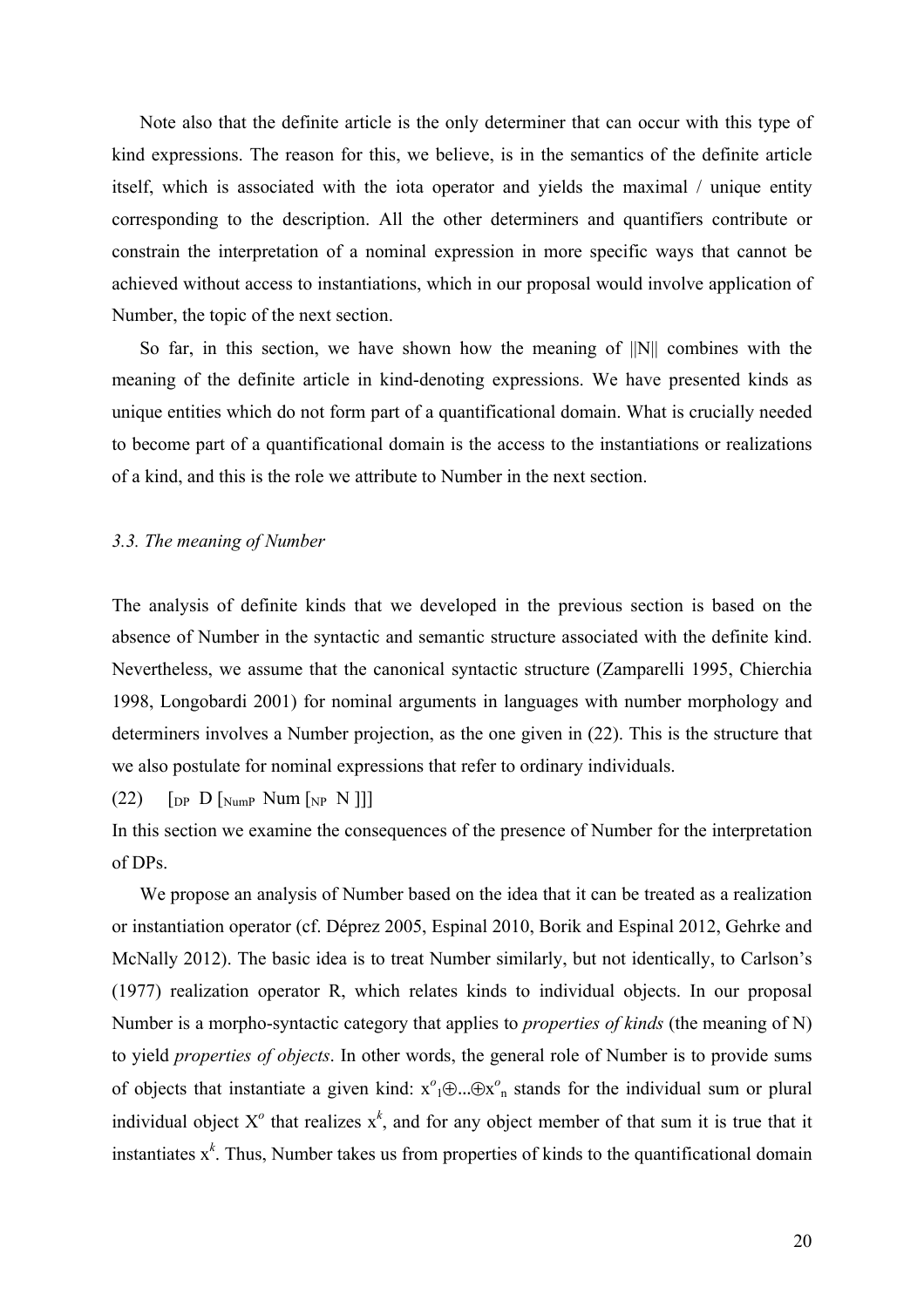of objects, which we assume, following Link (1983), to be formally represented as a joint semi-lattice containing atoms and their sums.

We take the difference between singular and plural to reflect the common intuition that a singular noun refers to one entity, while a plural one refers to more than one object. One way to make this intuition more precise is to say that singular nouns refer to atomic entities, while plurals refer in the domain of sums (cf. Chierchia 1998, Rullman and You 2006, Farkas and de Swart 2010, and many others).<sup>17</sup>

The formal representation of singular and plural Number is given in (23): these formulas relate the property of being a kind  $x^k$  and the property of being an object  $x^o$  of that kind, such that a realization operator R instantiates  $x^k$  into an individual atomic entity  $x^o$  if Number is morphosyntactically specified as [-PL], or a sum of x*<sup>o</sup>* 's if it is specified as [+PL].

- (23) a.  $\|\text{Num}^{-PL}\| = \lambda P \cdot \lambda x^{\circ} \cdot \exists x^k (P(x^k) \& R(x^{\circ}, x^k) \& x^{\circ} \in \text{At})$ 
	- b.  $\|\text{Num}^{+PL}\| = \lambda P \cdot \lambda x^{\circ} \cdot \exists x^k (P(x^k) \& R(x^{\circ}, x^k) \& x^{\circ} \in \text{Sum})$

Given our central assumption that nouns denote properties of kinds (cf. (24a)), the result of applying the singular number to a noun *dodó* is given in (24b):

(24) a. 
$$
||\text{dodó}|| = \lambda x^k [\text{dodó}(x^k)]
$$

b. 
$$
||Num^{-PL}||(||dodo||) : [\lambda P . \lambda x^{\circ} . \exists x^k (P(x^k) \& R(x^{\circ}, x^k) \& x^{\circ} \in At)] (\lambda x^k dodo(x^k)) \rightarrow \lambda x^{\circ} . \exists x^k ([\lambda x^k dodo(x^k)](x^k) \& R(x^{\circ}, x^k) \& x^{\circ} \in At) \rightarrow \lambda x^{\circ} . \exists x^k (dodo(x^k) \& R(x^{\circ}, x^k) \& x^{\circ} \in At)
$$

According to this representation, *dodó* with [-PL] Number specification denotes an atomic entity instantiating the kind *dodó*. Furthermore, as we already pointed out in the previous section, we aim at keeping the semantics of the definite determiner uniform, independently of whether it combines with a nominal expression specified for Number or not, as in the case of definite kinds. When the DP is specified for Number the ι operator, conceived as a maximality operator, provides the maximal sum of individual objects (type  $\langle e^{\circ} \rangle$ ) that satisfy the property denoted by N. Thus, if we consider the definite DP subject of an s-level predicate, as *disecar* 'to dissect' in (25), the semantics of the subject DP would look like (26).

- (25) *El dodó* fue disecado en el Museo Ashmolean. the dodo was dissected in the museum Ashmolean 'The dodo was dissected in the Ashmolean Museum.'
- (26)  $||e||(||Num<sup>-PL</sup>||(||dodo||))$ : *ιx*<sup>*o*</sup> ∃*x*<sup>*k*</sup> [dodó(*x<sup><i>k*</sup>) & R(*x*<sup>o</sup>, *x*<sup>*k*</sup>) & *x*<sup>o</sup> ∈ At]

<sup>&</sup>lt;sup>17</sup> We abstract away from the debate about inclusive and exclusive plural (cf. Sauerland et al. 2005, Spector 2007, Farkas and de Swart 2010, etc.).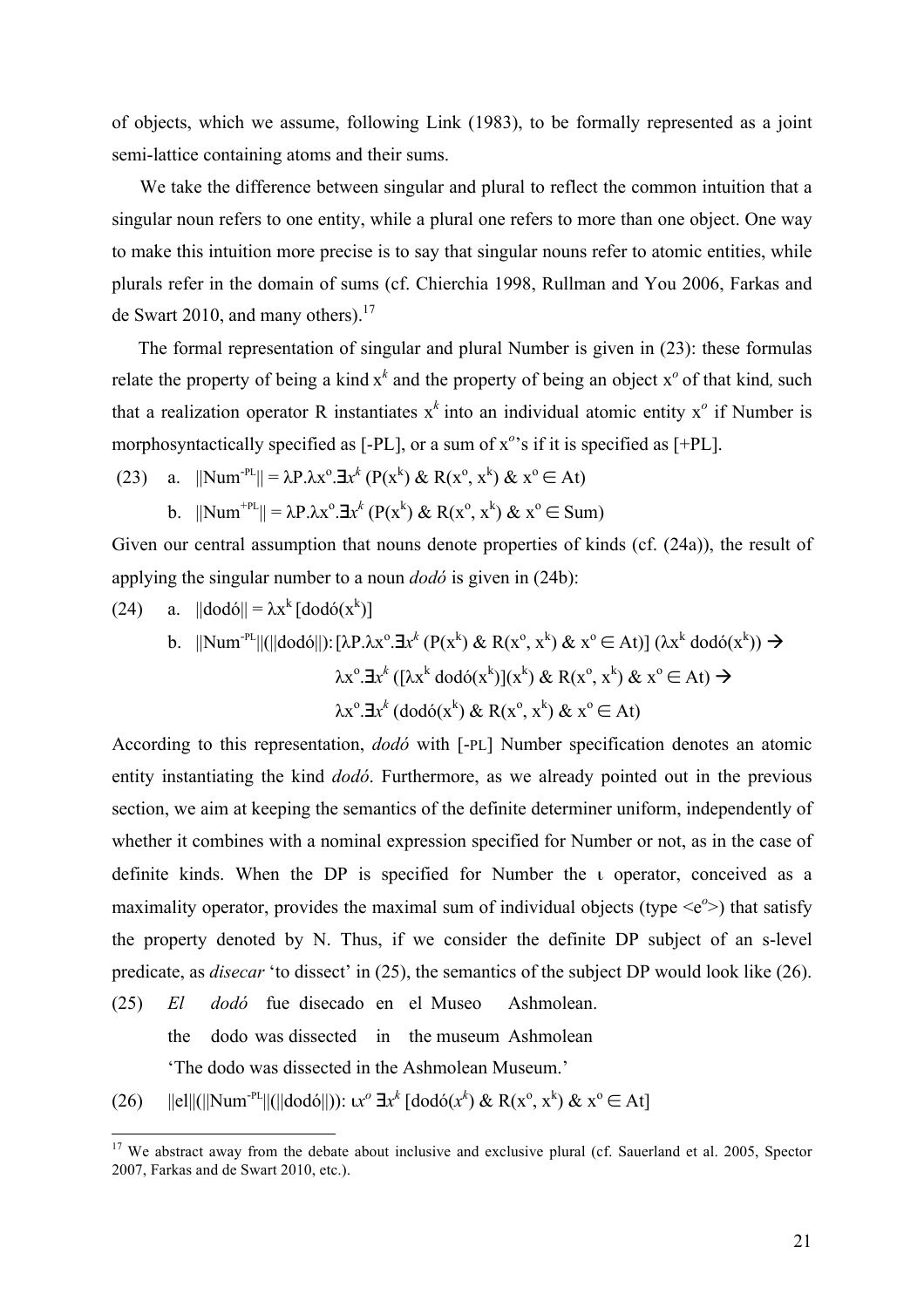It should be clear by now that we attribute the contrast between a kind vs. an individual object interpretation to the presence of Number in the structure of the DP: an individual object interpretation is available only if the kind property expressed initially by the noun is instantiated, and since we treat Number as an instantiation function, it follows that an individual object interpretation is only available if Number applies. Thus, the syntactic structures attributed to the subject arguments in (18a) and (25) are given in (27a) and (27b), respectively. Structure (27a) corresponds to a definite kind, which combines straightforwardly with a k- selecting predicate (e.g., *extinguirse* 'to be extinct'). Structure (27b) corresponds to an individual object denotation that contains only one atom, which combines straightforwardly with an s- selecting predicate (e.g., *disecar* 'to dissect').

- $(27)$  a.  $[_{DP}D [_{NP}N]]$  *kind* 
	- b. [DPD [NumP Num[–PL] [NPN]]]- *individual object*

To sum up what we have said so far, we assume that the presence of Number is crucial for obtaining an individual object interpretation of a DP. We have proposed a formal analysis of Number as a realization operator, which relates properties of kinds to properties of objects and thereby brings out the contrast between a kind vs. an individual object (including an individual sum or plural object) interpretation. This contrast is best exemplified by combining the same DP *el dodó* 'the dodo' with a k-level (18a) or with an s-level predicate (25).

Even though this paper focuses on the interpretation of kind-denoting expressions only in argument positions, it should be noted that bare nouns that denote properties of kind species, like *dodó*, cannot be used in a predicate position without an article, as shown in the examples below.

(28) a. \*Puf es dodó. Puf is dodo b. Puf es *un* dodó. Puf is a dodo.

Even though Spanish, just like other Romance languages, does allow for BNs in predicate position (i.e., when denoting functions, roles, capacities, etc.; see de Swart et al. 2007, Beyssade 2007, Zamparelli 2008) the conditions for this use with kind species are limited. As (28b) shows, nominal phrases found in predicate position of copular sentences usually require an expression of Number (cf. a singular indefinite determiner). Thus, for the sentence in (28b) above we assume the following semantic representation:

 $(29)$ *o* ∃*x*<sup>*k*</sup> [dodó(*x<sup><i>k*</sup>) & R(x<sup>o</sup>, x<sup>k</sup>) & x<sup>o</sup> ∈ At] (Puf) →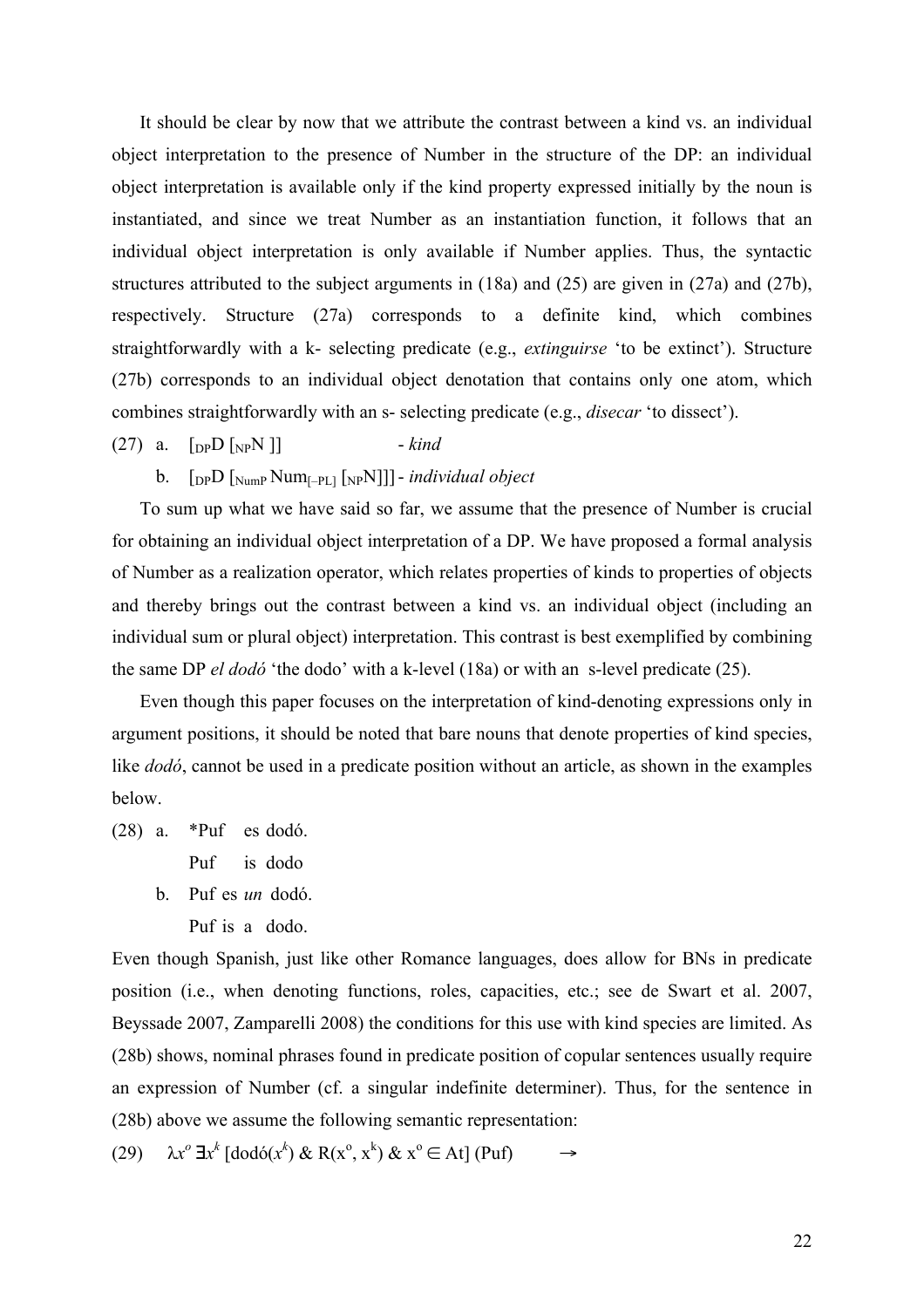$\exists x^k \left[ \text{dodd}(x^k) \& R(\text{Puf}, x^k) \& \text{Puf} \in \mathcal{A}t \right]$ 

To sum up, the proposal advanced and elaborated in this section is that definite kinds in languages like English and Spanish are expressed by means of a definite article applying directly to a noun. Semantically, we assume that nouns denote properties of kinds and that the meaning of the definite determiner is the iota operator, i.e., a maximality operator that yields the maximal entity or the maximal sum of entities denoted by the noun as its output. We have also provided a theoretical analysis of Number as a realization operator, which is needed to explain the contrast between a kind and an individual object interpretation.

We now move to Section 4 where we explain in more detail how kind reference is expressed in Spanish.

## **4. Kind reference in Spanish**

In this section, we show how the model we worked out in the previous section straightforwardly accounts for definite kinds in Spanish, no matter the lexical status of the Noun (count, mass or abstract). In Section 4.1 we argue that definite kinds is the default way to refer to kinds in Spanish. In Section 4.2 we extend this analysis to modified kinds (i.e., definite kinds modified by classifying expressions), which preserve kind reference.

#### *4.1. Definite kinds*

As pointed out in the Introduction, in the literature on D-genericity it is usually taken for granted that, at least in English, canonical kinds are expressed by means of BPls. Since Romance languages like Spanish do not allow generic bare plurals, a relevant question to ask is how canonical kinds are expressed in this group of languages. One of the goals of this section is to show that canonical kinds in Spanish are definite kinds, i.e. expressions composed by a definite article applied to a noun.

Consider first example (30). In (30a) the subject DP combines with a k-level predicate and denotes a kind, the bird species known by the name 'dodo'. In (30b) the subject DP, in combination with an i-level predicate can be also associated with a kind reading (cf. Carlson 1980). 18

<sup>&</sup>lt;sup>18</sup> Another possible reading for the nominal expression *el dodó* in (30b) is an individual object interpretation, a specific token, for which we have postulated Number in the syntactic and semantic structures. This reading is only salient when adequate contextual information is available. See also footnote 4.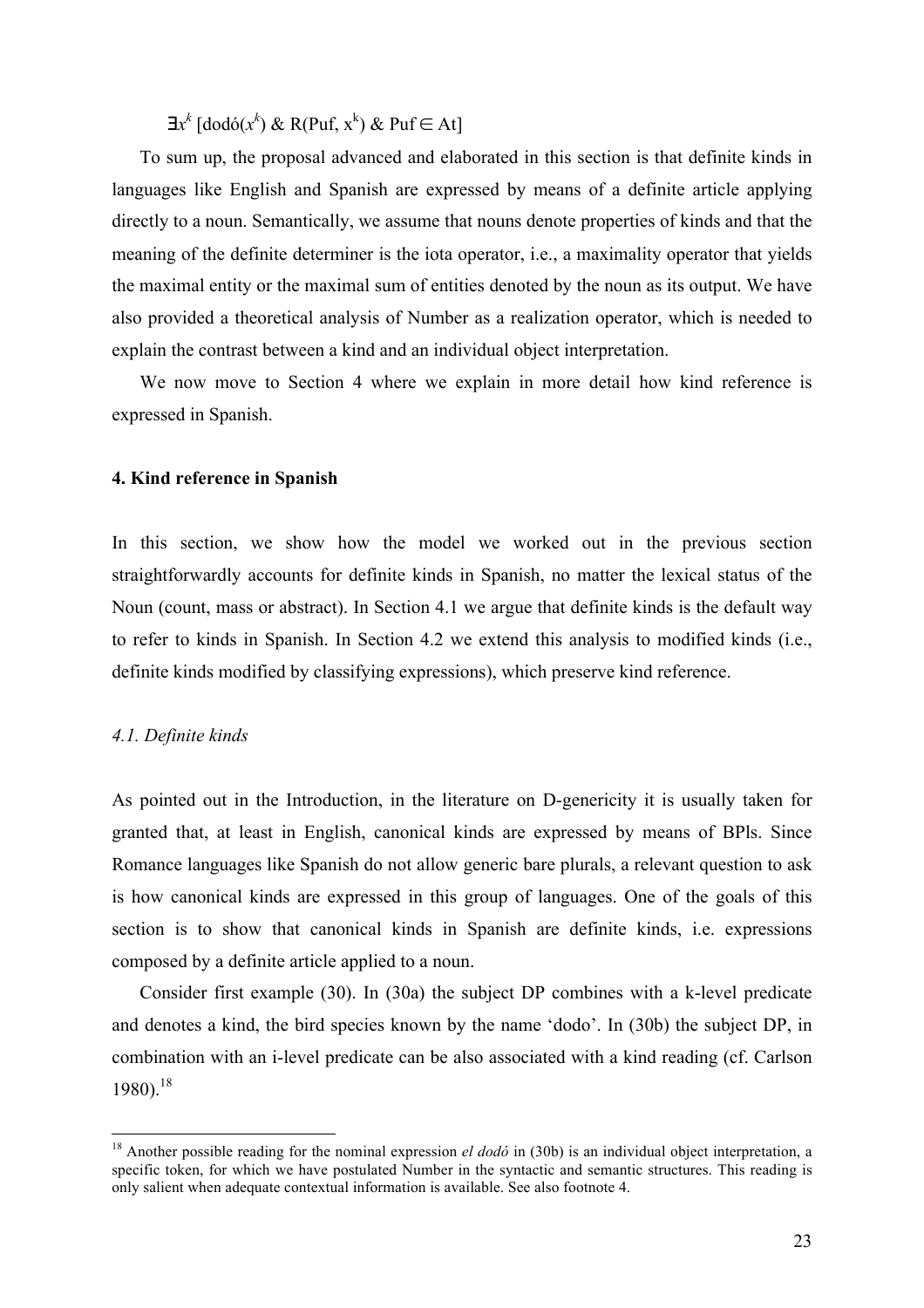- (30) a. *El dodó* se extinguió en el siglo XVII. the dodo CL extinguished in the century XVII 'The dodo was extinct in the XVII century.'
	- b. *El dodó* vivió en la isla Mauricio. the dodo lived in the isle Mauritius 'The dodo lived in Mauritius Island.'

In both examples the kind reading of the DP subject keeps the intensionality of the noun *dodó*, since the definite article simply selects the maximal / unique entity that refers to the class itself (i.e., to the class of individuals described by the Noun), but does not make the denotation restricted to a given world. Thus, an intensional definition of kind entities allows for dodos in some other world to still exist and live in different places. This intensional reading is the reason why we can talk about non-existing species in the first place.

Let us point out once again that in Spanish, the definite article is obligatory not only with count nouns denoting species, but with any count, mass or abstract noun, and we assume that the last two classes also denote kinds. The relevant examples are provided below.

(31) a. \*(El) *iPod* fue inventado por Steve Jobs.

\*(the) iPod was invented by Steve Jobs 'The iPod was invented by Steve Jobs.'

- b. \*(El) *agua* se encuentra por todas partes. the water refl found for all parts 'Water is found everywhere.'
- c. \*(La) *Lingüística* es el estudio del lenguaje. the linguistics is the study of.the language 'Linguistics is the study of language.'

All in all, the significant similarities between *el iPod, el agua* and *la lingüística* can only be captured if a unified analysis is given for these nominal expressions that provide kind reference. This observation is our first argument to support the claim that in Spanish, unlike English, definite kinds are, in fact, the default way to refer to kinds, even if they do not refer to species.

Let us hereby discuss mass nouns in a bit more detail.<sup>19</sup> As has already been mentioned, the behaviour of mass nouns in Spanish as kind referring expressions is radically different

<u> 1989 - Andrea Santa Andrea Andrea Andrea Andrea Andrea Andrea Andrea Andrea Andrea Andrea Andrea Andrea Andr</u>

<sup>&</sup>lt;sup>19</sup> We acknowledge the request of anonymous reviewers to introduce the discussion of mass nouns into the paper, although it should be noted that our primary focus remains on count nouns, not so extensively studied as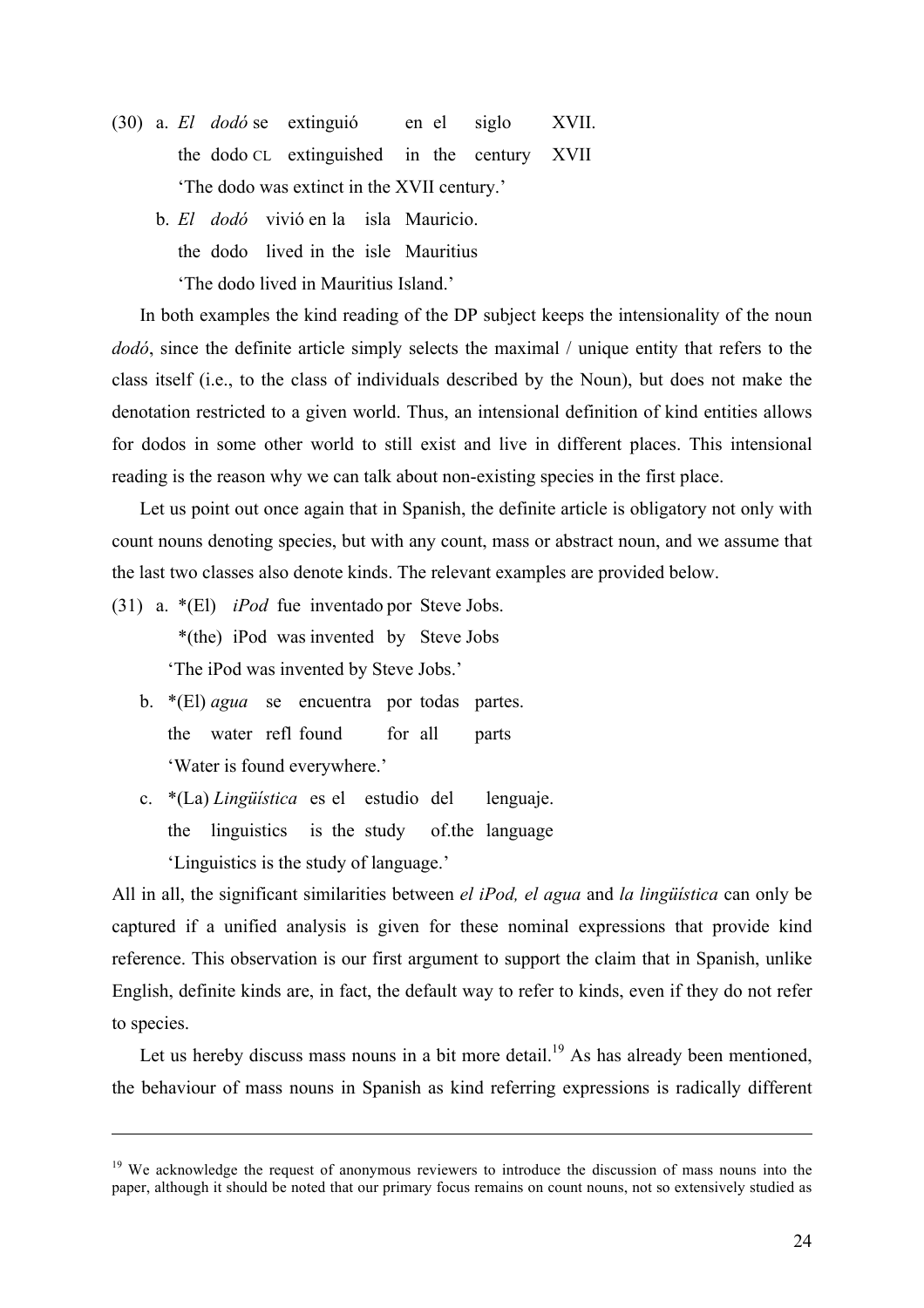from their English counterparts. An obvious contrast is based on definiteness, exemplified in (31b) and its English translation. Our explanation for this most obvious contrast will rely on the claim argued for in Section 5, namely, that Spanish does not provide any empirical support to the existence of the down operator. Thus, if in English this operator is taken to be the standard means to derive a kind denotation on the basis of plural properties, it also applies to mass nouns since, by most common assumption, they inherently include pluralities in their denotation (cf. Chierchia 1998, Dayal 2004). In Spanish, all kind denoting expressions are necessarily derived by the iota operator, no matter whether it combines with a count, mass or abstract noun, and this operator is lexicalized as a definite article.

Having said that, we can make our general assumptions about mass nouns a bit more explicit. First of all, we assume that bare mass nouns, just as bare count nouns, refer to properties of kinds. That is, we take the basic denotation of *agua* (water), just like *tigre*  (tiger) to be  $\langle e^k, t \rangle$ . In other words, we do not make any semantic distinction between the two classes, mass and count nouns, in terms of their referential properties and denotation at the lexical level.<sup>20</sup> A kind reading of the mass nouns in Spanish, as we have said above, is derived by the same mechanism as the kind reading of a count noun, namely, by application of the iota operator to the denotation of a common noun, as described in detail in Section 3.2.

Mass nouns in Spanish, like in many other languages, also occur in episodic contexts where, according to our analysis, a count noun would have a full DP structure with a semantically interpreted NumP projection. We would like to propose that the same configuration postulated in (27b) for count singular nouns can be ascribed to a mass noun in combination with an s-level predicate, that is, a mass noun in (32a) has a full DP structure with Number specification, as represented in (32b).

 $(32)a$ . El agua está limpia.<sup>21</sup>

<u> 1989 - Andrea Santa Andrea Andrea Andrea Andrea Andrea Andrea Andrea Andrea Andrea Andrea Andrea Andrea Andr</u>

mass nouns. Furthermore, one of the main topics of this paper is to emphasize the role of number in deriving a kind interpretation. The discussion below indicates that there are some not completely clear issues concerning the role of number in mass nouns, but for now we are determined to keep the analysis of mass nouns as close as possible to the one we propose for count nouns in this paper.

 $20$  This is contrary to Chierchia (1998), who assumes that mass nouns directly denote kinds, whereas count nouns denote properties, but is in agreement with Dayal (2004), who keeps the initial denotation of mass nouns in the property domain.

For the purposes of the present article we assume that all Nouns denote properties of kinds, although we acknowledge that there are lexical semantic differences between them that do not seem to be crucially relevant for the claims we argue for.

 $21$  We owe this example to a reviewer. The structure in (32b) does not take into account how Number agreement will be guaranteed at spell out. What we wish to emphasize here is that an s-level predicate selects for individual objects, and therefore the mass noun need to be instantiated as an individual amount of water in order to be able to be combined with the predicate.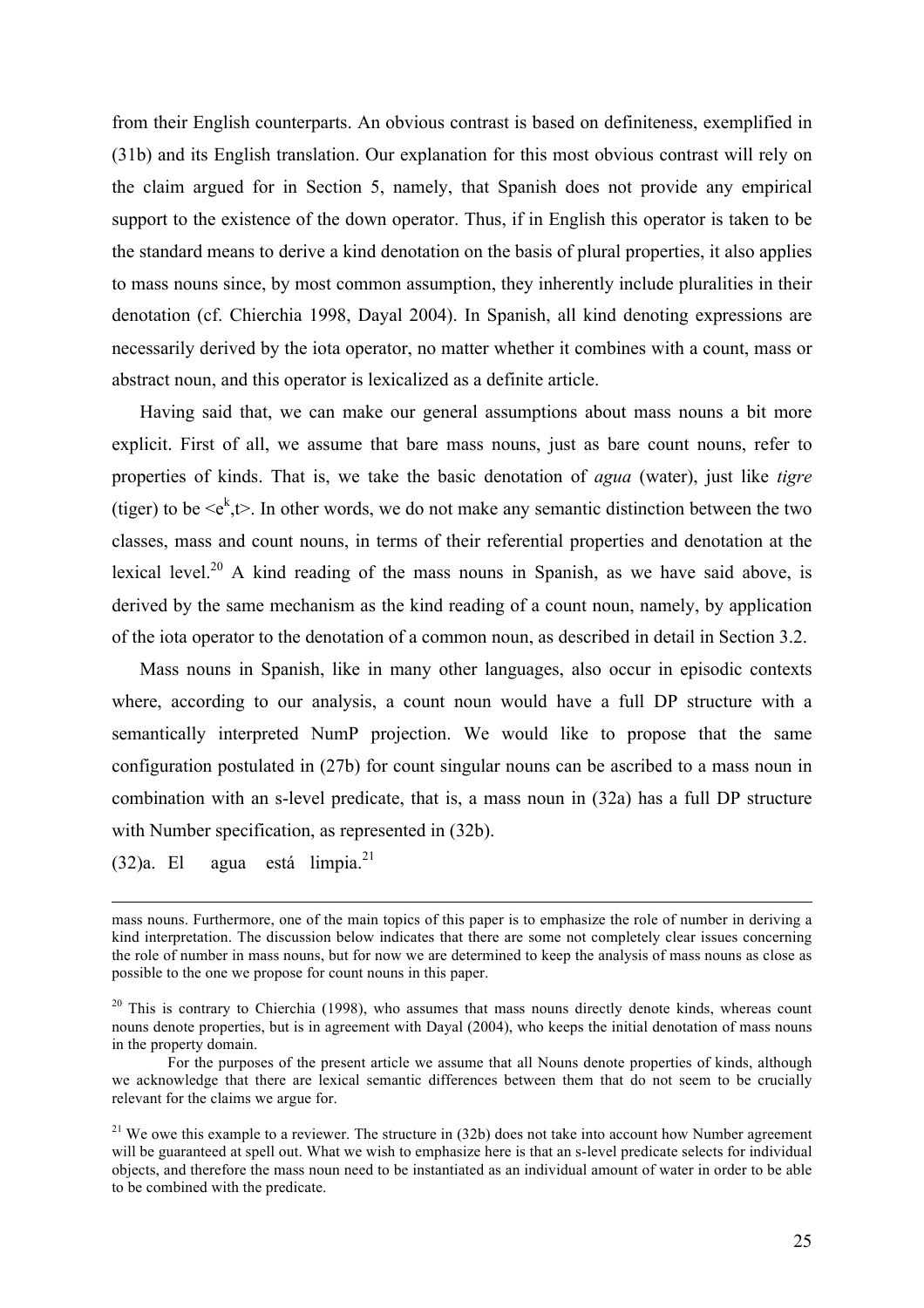the water is clean

b.  $[pP] \left[\text{Num}_P \text{Num}_{[-PL]} \left[\text{NP} \text{agua} \right]\right]$ 

Even though the specific consequences of this proposal remain to be worked out, we would like to point out two pieces of evidence that support our hypothesis that grammatical number, is not incompatible with mass nouns and that this claim can be made for Spanish.

First, it appears that cross-linguistically, number morphology on mass nouns is not that rare (cf. Corbett 2000). In particular, it has been shown that in Greek number morphology can appear on mass nouns, which keep their mass denotation (Tsoulas 2009), like in the following example.<sup>22</sup>

(33) Epesan *nera* sto kefali mu. fell.3PL water.PL.NEUT.NOM on.the head.NEUT.SG my 'Water fell on my head.'

Thus, it appears that English, a language where (interpretable) number morphology never appears on mass nouns, is, once again, far from a universal case, and a general hypothesis that Number can apply to a mass noun gets some cross-linguistic support.

Secondly, it seems that Spanish, like Greek, is much more liberal with respect to Number realization with mass nouns. It might be more difficult to present direct evidence for the presence of singular number since in that case *el agua* would be homophonous with a definite kind, but on the other hand plural mass nouns quite frequently appear in a number of different contexts. Consider, for instance, the two examples in (34).

(34)a. La masa de las aguas que cubren las depresiones the mass of the PL waters that cover the PL hollows de la corteza terrestre forma mares y océanos. of the crust earth forms seas and oceans 'The mass of the waters that cover the hollows of the earth crust forms seas and oceans.' http://www.astromia.com/tierraluna/mares.htm [March  $5<sup>th</sup>$ , 2014]

b. Las aguas de los tanques están limpias. the.PL waters of the.PL tanks are clean.PL 'The waters of the tanks are clean.'

<u> 1989 - Andrea Santa Andrea Andrea Andrea Andrea Andrea Andrea Andrea Andrea Andrea Andrea Andrea Andrea Andr</u>

 $22$  In this sense Greek can be contrasted with English, where it is generally assumed that a mass noun marked for number has been coerced into a count one.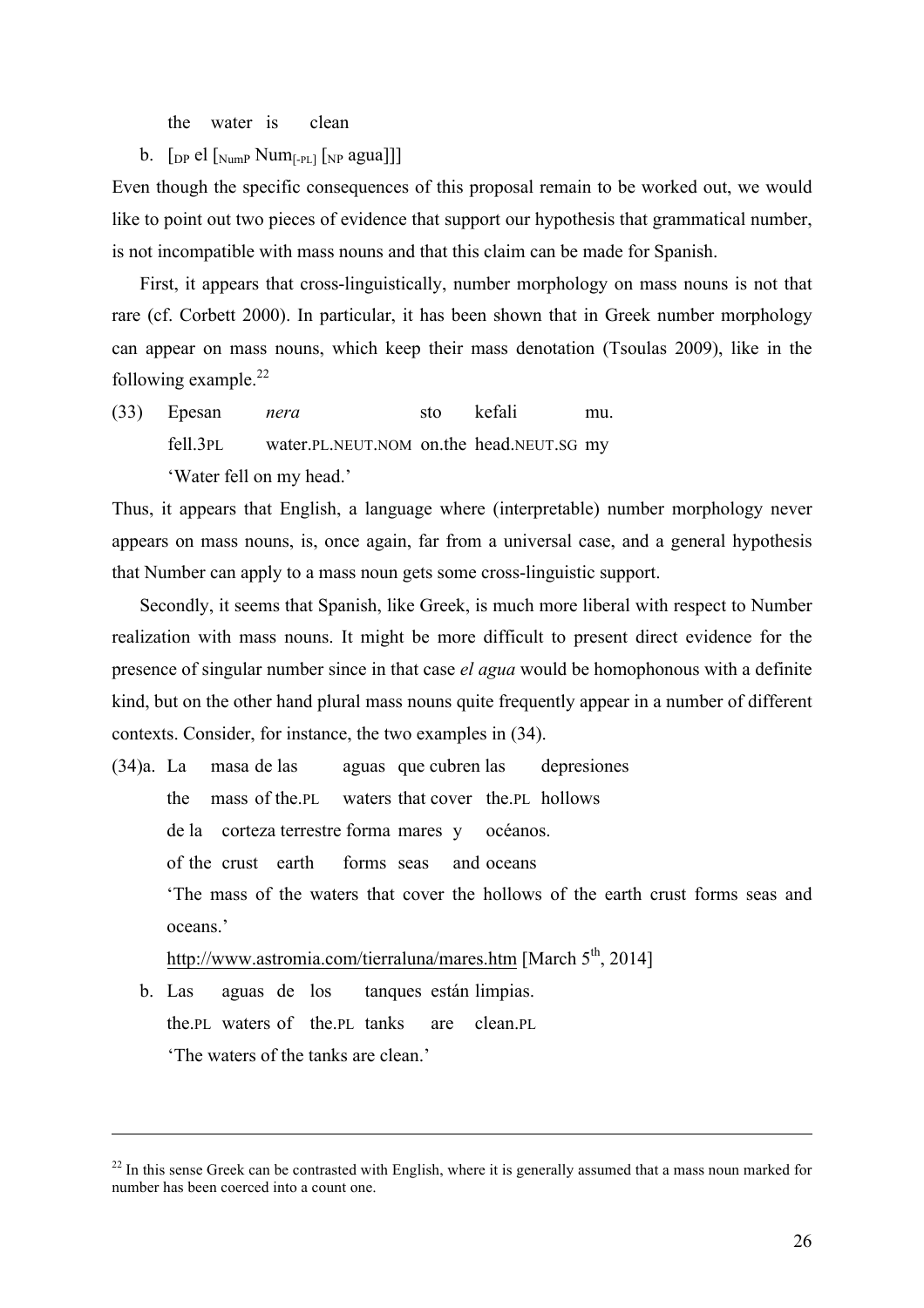These examples illustrate that it is far from implausible to postulate the presence of Number with mass nouns in Spanish for those cases where mass nouns do not have a kind denotation.

All in all we would like to emphasize that our analysis presented in Section 3 will derive a kind denotation for both count and mass nouns in a uniform way which is fully supported by empirical data presented in (31a) and (31b), and can even be extended to abstract nouns, as illustrated in (31c).

After this excursus on the possibility of composing definite kinds from count, mass and abstract nouns, let us now go back to presenting our arguments for the status of definite kinds as default kind expressions in Spanish.

Our next argument is based on the use of definite kinds in those contexts where newly discovered things have to be named. Thus, in a situation when a name of a new kind is introduced, as for instance in the complement position of verbs like *descubrir* 'to discover', and *inventar* 'to invent', Spanish speakers, as a rule, only use a definite DP.

(35)a. Thomas Alva Edison descubrió, entre otras cosas, *la bombilla* y *el*  Thomas Alva Edison discovered among other things the bulb and the *fonógrafo*.

phonograph

 $(\frac{http://www.wordreference.com/es/en/translation.asp?open=descubrir})$  [March 5<sup>th</sup>, 2014]

b. Alexander Fleming inventó *la penicilina*.

Alexander Fleming invented the penicillin

Notice again, that in English, as opposed to Spanish, bare plurals are quite frequently used with predicates like *invent* and *discover*, and phrases like *Who invented magnets*? (http://education.jlab.org/qa/historymag\_01.html) sound quite natural.<sup>23</sup>

The third context that we look at is descriptive generalizations (in the sense of Krifka 2012). Consider the following examples:

- (36)a. *La mosca de la fruta* es típica del verano. the fly of the fruit is typical of.the summer 'Fruit flies are typically found in the summer.'
	- b. *La drosophila melanogaster* es típica del verano.

<sup>&</sup>lt;sup>23</sup> Definite plurals are possible in Spanish in this position as well, but they obligatorily yield a subkind interpretation with predicates like *inventar* 'invent' and *descubrir* 'discover', whereas the English bare plurals do not. See Section 5 for details.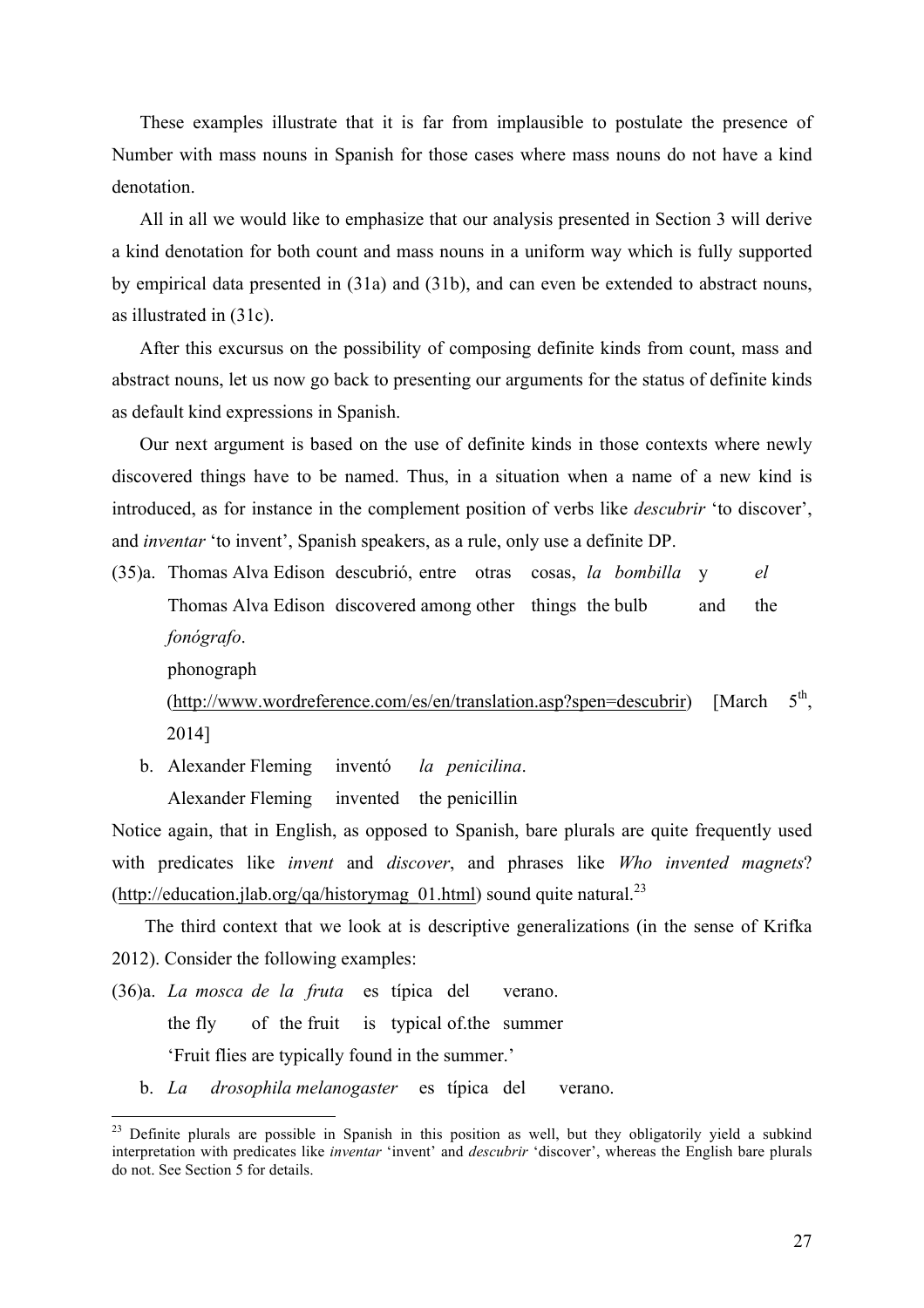the drosophila melanogaster is typical of.the summer

'Drosophila melanogaster is typically found in the summer.'

Descriptive generalizations are formulated over kinds, and since the default form for kind reference in Spanish is a definite DP that does not specify Number, this is the form that nominal expressions must take in this context. It is plausible to suggest that this pattern occurs in descriptive statements because they presuppose the existence of a specific kind being described and speakers prefer to refer to it by means of a definite article. The use of a bare plural in English for translating the Spanish sentence (33a) clearly exemplifies the contrast between these two languages. The translation given for (33b) suggests that the Latin name of this species of fly is conceived as a proper name in English. In Spanish, whereas proper names are most commonly used without a definite article, the name of the species requires it, suggesting that in this language *la drosophila melanogaster* is treated as the name of a kind. $^{24}$ 

To sum up, in this section we have considered the notion of definite kind as applied to Spanish. We have argued that in this language (and most probably in the rest of Romance languages) definite kinds are the default way to express D-level genericity, a reading that refers to the kind itself and is directly constrained by the structure of the DP.

In the next section we deal with modified kinds as a means for rendering a taxonomic interpretation for nominal expressions.

## *4.2. Modified definite kinds*

Consider now the case of modified DPs, as illustrated in (37).

|  |  | $(37)$ El dodó {blanco, de la isla Reunión} sólo se conoce |  |
|--|--|------------------------------------------------------------|--|
|  |  | the dodo white from the isle Reunion only CL knows         |  |
|  |  | a partir de dibujos y descripciones.                       |  |
|  |  | from drawings and descriptions                             |  |

<sup>&</sup>lt;sup>24</sup> We assume that proper names and definite kinds share the same syntactic representation, namely, they are both DPs without Number. However, we do not claim that proper names and definite kinds are semantically similar as well. There are different views both on what the denotation of proper names should be (cf., for instance, Matushansky (2008) and Löbner (2011)) and on whether proper names should be closely associated with kinds, semantically (cf. Carlson 1977/1980, Krifka 1995, Chierchia 1998, Doron 2003). In this paper, we do not discuss the semantics of proper names, hence, we do not make any claims about the relation between kinds and proper names.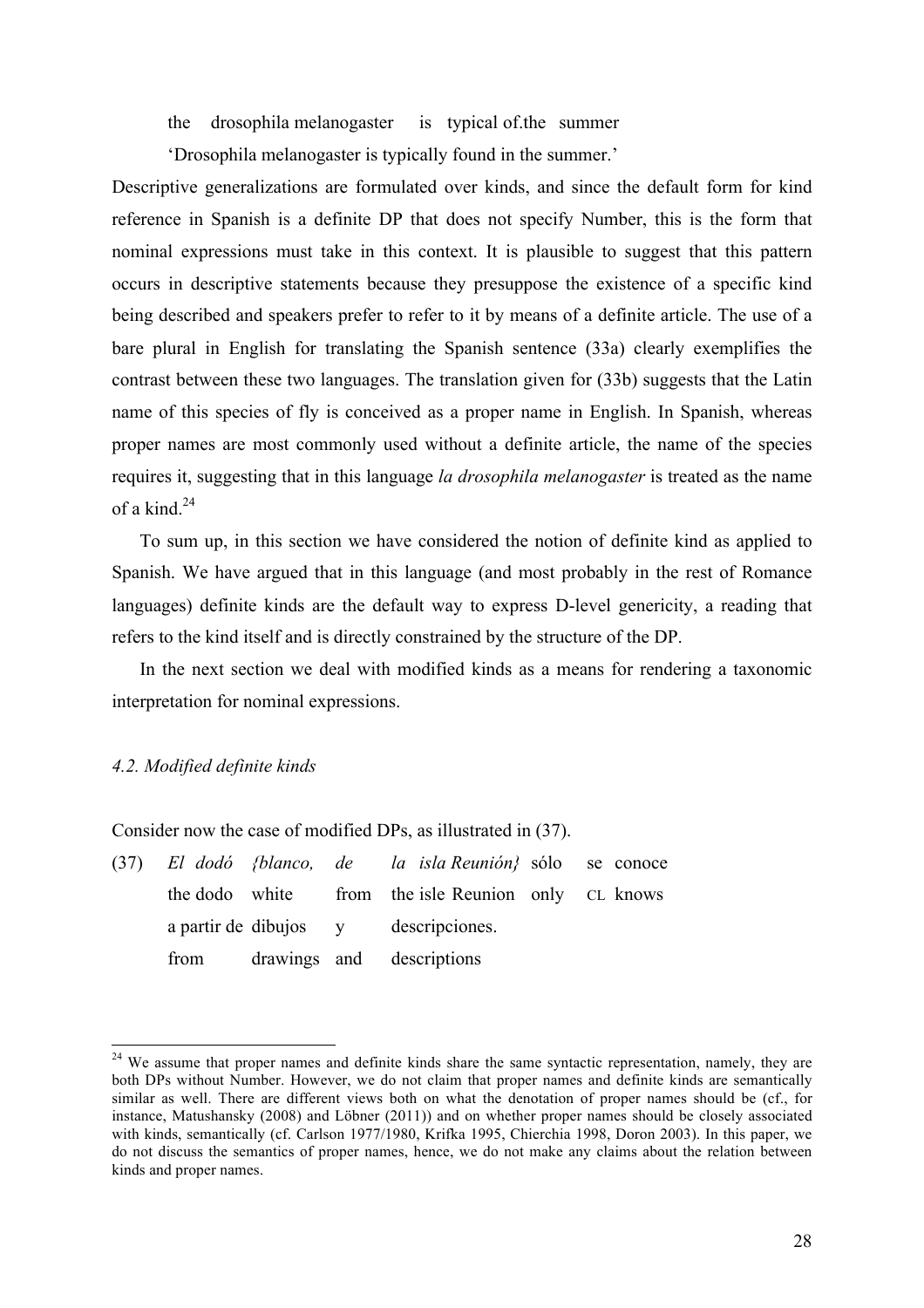'The {white dodo, Solitaire of Reunion} is only known from drawings and descriptions.'

The subject of the i-level predicate is a DP in which the definite article combines with a nominal expression composed by a noun and a modifier. In this example it appears that modification restricts the referential properties of the nominal phrase: the modified DP, similarly to the non-modified version of it, denotes a kind, but the modified DP denotes a restricted kind, for which we provide an intersective analysis.

Semantically, a classifying expression (i.e., either an adjective or a prepositional phrase of type  $\langle e^k,t\rangle$  in combination with a noun is interpreted as an intersection of properties of kinds, thus denoting a subdomain of the kind 'dodo' (e.g., *dodó blanco* 'white dodo'). But, when this NP combines with the definite article, the whole DP *el dodó blanco* 'the white dodo' has the semantics of a kind denoting expression, as represented in (38).

(38)  $||$ el dodó blanco $|| = \mathbf{tx}^k$  [dodó( $\mathbf{x}^k$ ) & blanco( $\mathbf{x}^k$ )]

This analysis treats the expression *el dodó blanco* as a definite kind. Modified kinds with classifying expressions, hence, maintain the ability of the unmodified expression *el dodó* to refer to a kind.

An important note has to do with identifying the conditions under which a property can be interpreted as a classifying expression, i.e., as a kind modifier. This possibility does not seem to be a matter of lexical (semantic) idiosyncrasy and we would like to suggest that, in principle, any classifying modifier can be a potential candidate to obtain a restricted kind. Thus, the adjective *blanco,* as used in (34), can modify a noun *dodó* and yield an intersection of properties of kinds *dodó blanco,* which in its turn can yield a kind interpretation by application of the definite article (i.e., the iota operator). However, the same colour adjective, when combined with other nouns, may yield a different interpretation. This is the situation illustrated in (39), where *blanca* modifies the noun *nevera*, and the whole DP *la nevera blanca* 'the white fridge' is the external argument of an s- level predicate in an episodic context. In this linguistic environment the DP is interpreted as referring not to a kind but to a specific individual object.

(39) (#)La nevera blanca se ensució mucho. the fridge white CL got.dirty a.lot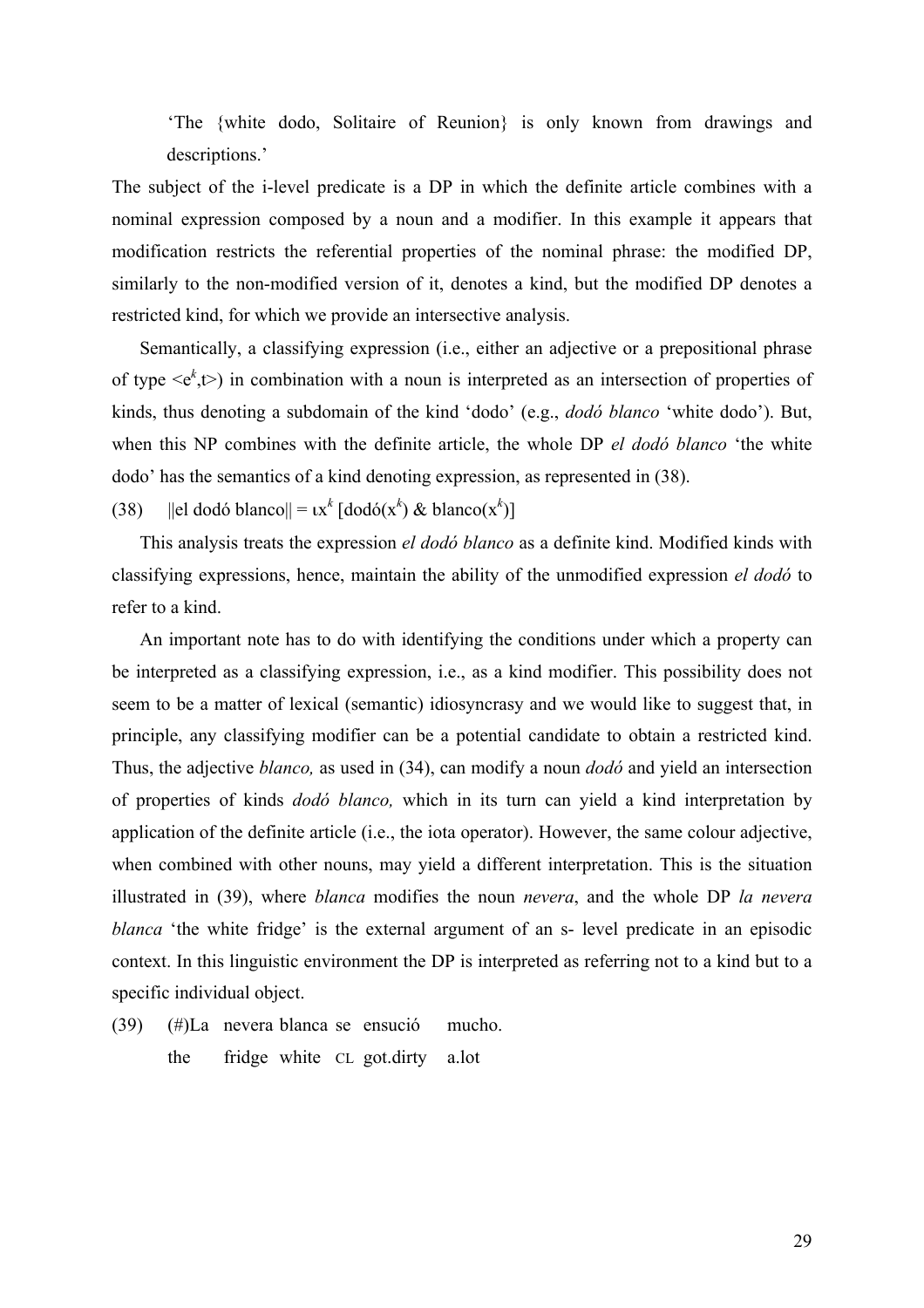Relevant to our discussion is the fact that we do not normally classify fridges by colour, hence the nominal expression *la nevera blanca* 'the white fridge' fails to get a generic kind reference, unless relevant information is added to the common ground.<sup>25</sup>

A crucial question that arises at this point is which modifiers can function as classifying expressions. Some discussions in the literature seem to support the claims already advanced in Section 3.1. For instance, relational adjectives have been analysed as denoting properties of kinds (McNally and Boleda 2004), so their findings provide one well-defined class of adjectives that should not be interpreted as denoting properties of individuals. Similarly, colour adjectives, as we have seen in the discussion above, can also denote properties of kinds, although we are not claiming that they always do. Perhaps an analogy can be drawn between colour adjectives and individual-level predicates in Carlson's (1977) classification: just as the latter can take either a kind or an object as an argument (see footnote 4, above), the former (and possibly many other types of adjectives which we have not considered here) can function as denoting properties of kinds or properties of individual objects. Extending this analogy to relational adjectives, we would compare this class to kind-level predicates.<sup>26</sup>

Note also that the claims advocated in this section with respect to modified kinds do not contradict our claims about possible bare noun modifiers in Section 3.1. In particular, we assume that the modified expressions discussed in that section (e.g., *parella estable* 'stable partner') should be able to give rise to a definite kind reading once the iota operator has been

<sup>&</sup>lt;sup>25</sup> There are more cases where colour adjectives are perfectly acceptable as classifying modifiers. Consider the following example:

<sup>(</sup>i) *El contenedor verde* está destinado a los objetos de vidrio. the container green is assigned to the objects of glass 'The green container is for glass.'

Since a recent campaign for recycling in Spain makes use of the trash containers of different colours for different types of waste material, (i) sounds perfectly natural with the DP *el contenedor verde* 'the green container' referring to the kind of container assigned for glass and not any other container in particular. Thus, the case of *el dodó blanco* 'the white dodo' is not an exceptional one, in spite of the fact that it is definitely not a general property of colour adjectives to function as classifying modifiers. Rather, whether an expression can get a kind interpretation depends, once again, on the encyclopeadic information and our world knowledge. This means that the conditions under which a modified kind can still be interpreted as kind are similar to the conditions that underlie the well-established kind restriction: whether something is a kind or not depends on the more general extralinguistic information about the world and social conventions.

<sup>&</sup>lt;sup>26</sup> Of course, we also expect to find many adjectives that behave like s-level predicates, i.e. adjectives that can only be applied to individual entities. Perhaps character or appearance describing adjectives (cf. *generous, handsome*, etc.) are of this type. Note, however, that just as in the case of predicates one and the same predicate can shift from i-level to s-level (see footnote 4 above) depending on the context, we should expect the same type of variability with adjectives, at least in some cases. There is an obvious need for a much more extended research in this area which would hopefully provide more precise and satisfactory answers to many questions related to kind modification, but, hopefully, we have exposed our general idea about modified definite kinds clear enough.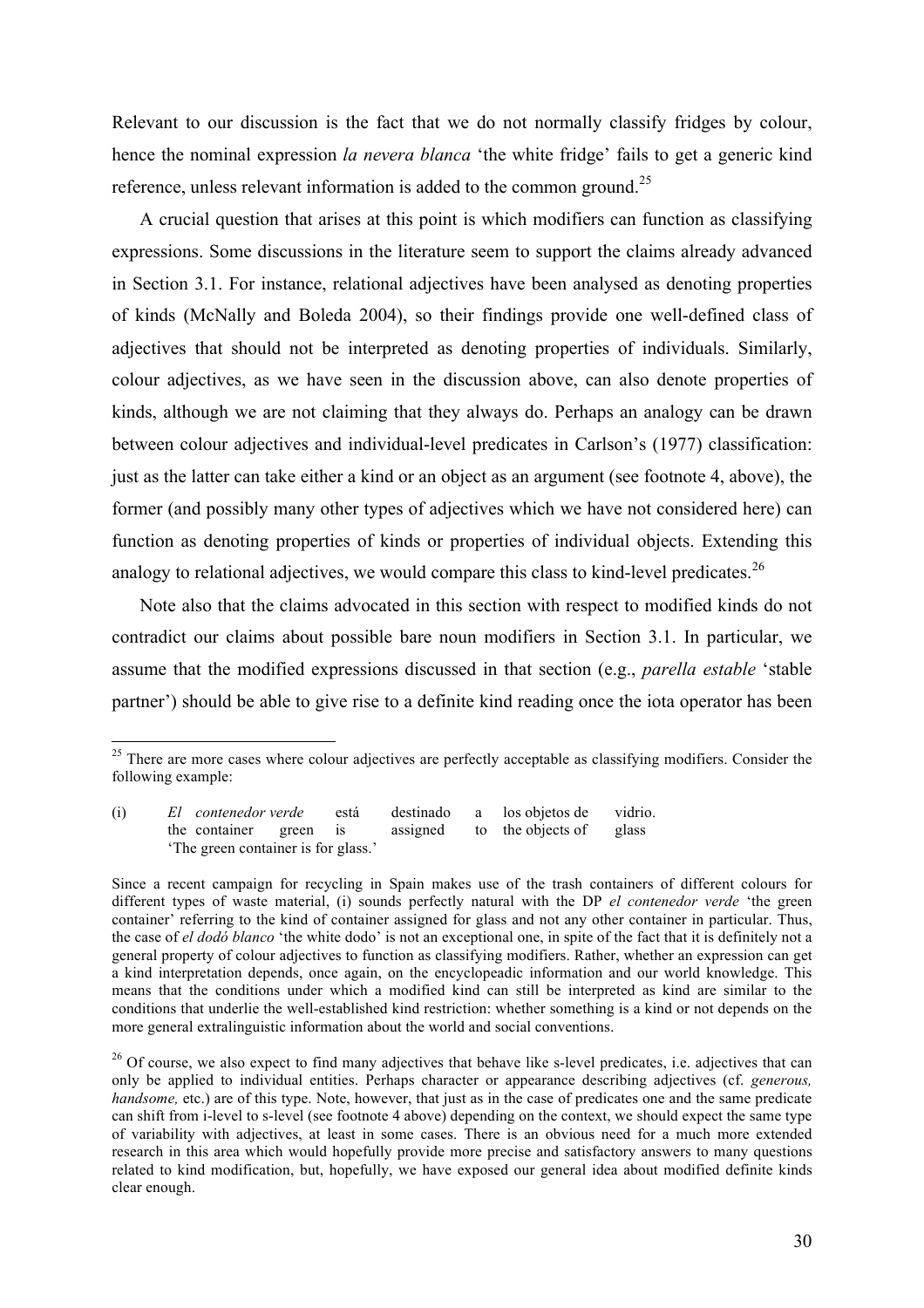applied and the DP is an argument of a k-level predicate. Vice versa, we expect to find our modified kind expressions as admissible bare complements of HAVE*-*predicates in Spanish (and Catalan). A brief look at the data confirms this prediction.

- (40)a. *La pareja estable* casi se ha extinguido en el mundo occidental. the partnerstable almost CL has extinct in the world occidental 'The long-term partner has become almost extinct in the occidental society.'
	- b. Este urbanización no tiene *contenedor verde*. this residential area not has container green 'This residential area does not have a green container.'

In addition to the restriction on modification discussed above, we assume that there is a pragmatic / encyclopaedic restriction on what we consider to be a canonical kind, referred to in the literature as the so-called restriction on well-established kinds (Carlson 1977). One of the well-known examples that illustrate this restriction is given in (41) for English (Krifka et al. 1995:69). Similar effects can be illustrated for Spanish in (42).

(41)a. The Bengal tiger is dangerous.

b. (#)The wounded tiger is dangerous.

- (42)a. El tigre de Bengala es peligroso.
	- the tiger of Bengal is dangerous
	- b. (#)El tigre herido es peligroso.
		- the tiger wounded is dangerous

Since in our natural environment it is not customary to classify types of tigers by having or not having been wounded and / or to attribute any common status to this classification, the examples in (41b) and (42b) sound bizarre in a standard situation. However, contextual manipulation can render a definite DP such as *the wounded tiger* as acceptable as a generic expression as *the Bengal tiger* is.<sup>27</sup> We seriously doubt that in a culture where different classificational criteria would apply, (41b) and (42b) would sound less natural than their counterparts do, which supports the claim that this restriction is not linguistic (semantic) in nature, but is rather to be attributed to the encyclopaedic knowledge of speakers and hearers, their cultural and social conventions, and their conceptualization of reality (cf. Dayal 1992, 2004:note 30; Krifka et al. 1995:69). This means that when the background knowledge

 <sup>27</sup> A suitable context for treating *the wounded tiger* as a kind would be a biology lesson at school when the teacher explains that wounded tigers exhibit different behavioral patterns in comparison to healthy ones. In this situation sentence (42b) would sound acceptable with a kind reading attributed to the subject.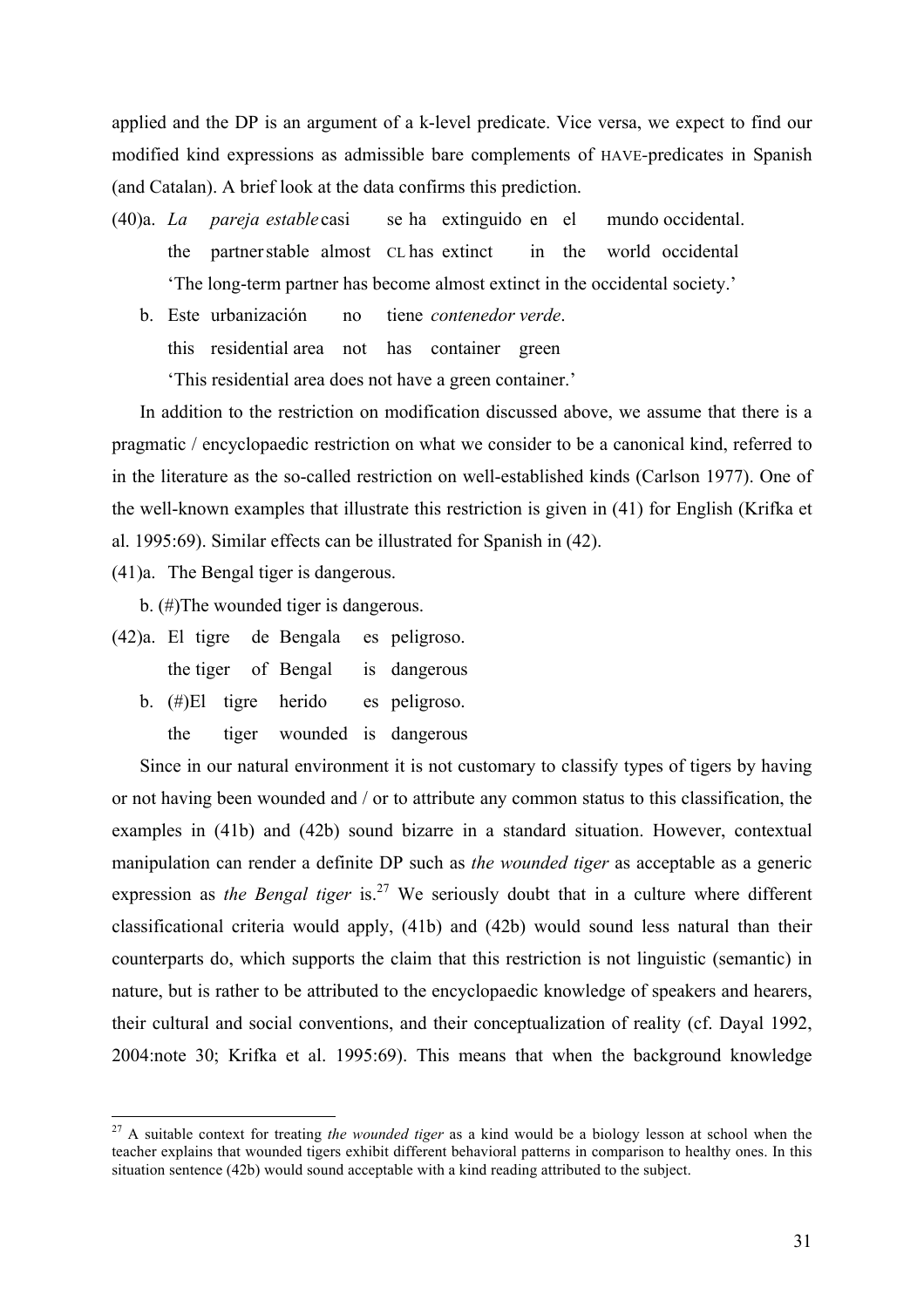changes, it influences the abilities of the speaker(s) to refer to kinds: some entities can become or cease to exist as well-established kinds.

In Spanish any definite DP unspecified for Number can be interpreted as a definite kind, if it combines with a k- or an i-level predicate, and our knowledge of the world allows a kind interpretation. Thus, the reason why *el tigre herido* is not a good candidate for argumenthood in (42b) is only due to our knowledge of the world.<sup>28</sup>

In this section we have argued that the classificatory flavor of certain modifiers (even colour adjectives), interpreted as properties of kinds, provides a way to compose a taxonomic interpretation.<sup>29</sup> Let us now consider other forms of generic reference.

## **5. Other generic expressions in Spanish**

So far we have argued that the principal, canonical way to refer to kinds in Spanish is by means of definite DPs that are not specified for Number. These DPs constitute the expression of D-genericity. However, it is well-known that in the same context where we use definite kinds, other forms of DPs (with demonstratives, indefinites, quantifiers and definite plural articles) can also be used, as in the examples below.

(43)a. Thomas Alva Edison descubrió *una máquina para el cálculo*  Thomas Alva Edison discovered a machine for the calculation *automático de votos.* automatic of votes 'Thomas Alva Edison discovered a machine for the automatic calculation of votes.'

- (i) a. Le tigre du bengale est dangereux. the tiger of.the Bengal is dangerous 'The Bengal tiger is dangerous.'<br>b. Le tigre blessé est d blessé est dangereux.
	- the tiger wounded is dangerous 'The wounded tiger is dangerous.'

Vergnaud and Zubizarreta (1992:644) claim that the relevant contrast observed in English does not exist in French, and that the counterpart of (37b) in (ib) is fine. However, those French native speakers we have asked do not seem to accept this example as being as natural as (ia).

<sup>29</sup> It should be noted that the expressions with classifying modifiers we have considered in this section are not idiomatic, in the sense that the meaning of a complex expression is compositionally transparent: the green container is indeed green and the white dodo is indeed white. For idiomatic expressions interpreted as kinds, such as *heavy water* or *the German shepherd*, see ter Meulen (1980) and Krifka et al. (1995).

<sup>&</sup>lt;sup>28</sup> This is, we think, how we have to understand the proposal in the literature that the well-established kind restriction does not exist in Romance languages, namely in French. See the minimal pair in (i):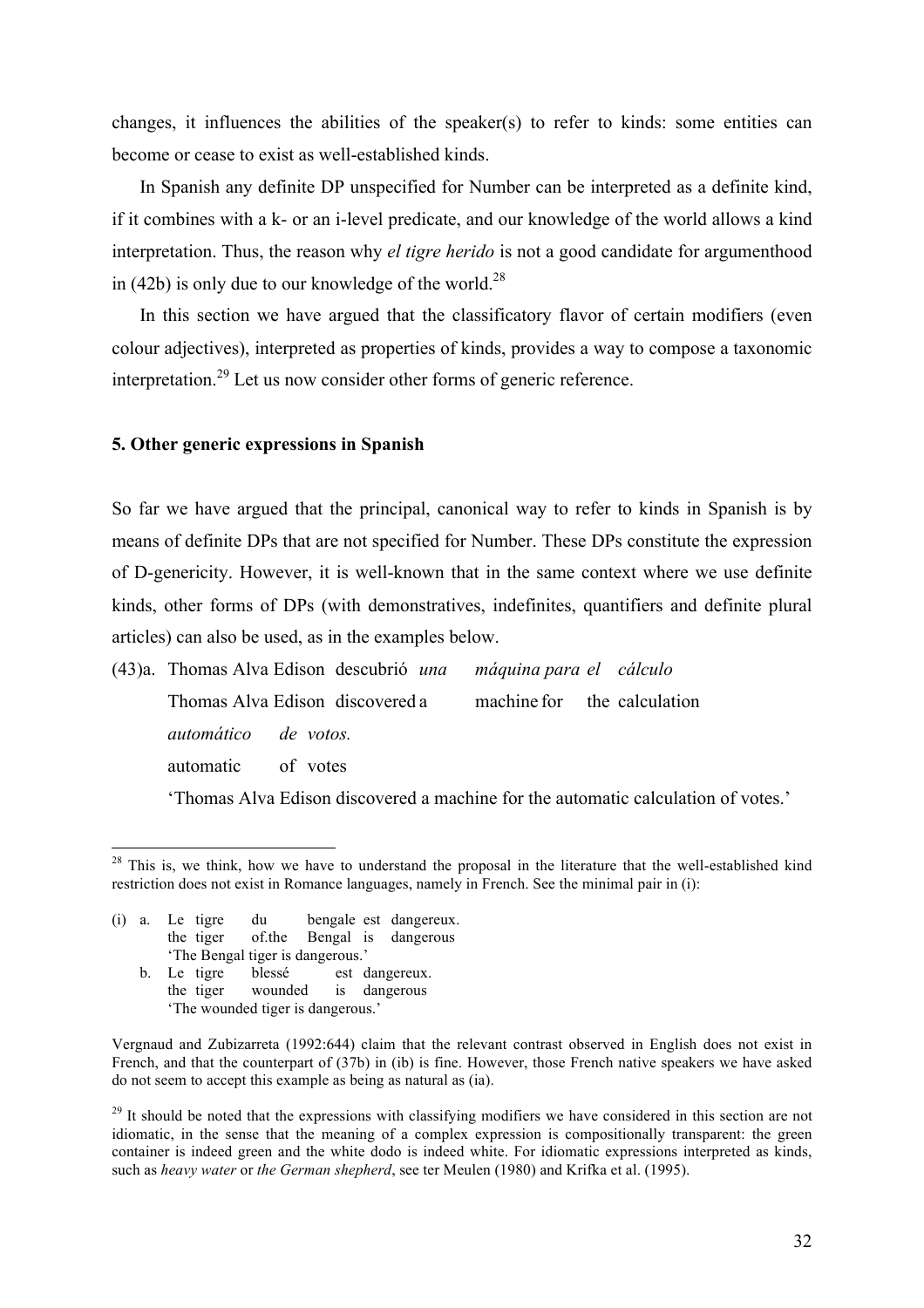b. Charles Babbage inventó *los ordenadores*. Charles Babbage invented the.PL computers 'Charles Babbage invented computers'

In these contexts, however, DPs are not any longer the expressions of kind reference per se, but are still generic expressions. (43a) means that Edison was the inventor of a subkind of device used to count votes, and (43b) can be successfully uttered only if Babbage, in fact, invented several types of computers.<sup>30</sup>

In this section we argue that the two DPs illustrated in (43) can be associated with a generic interpretation, not because the DP has a special syntactic structure (cf. our hypothesis of a numberless DP structure for definite kinds), but because the predicate the DP combines with imposes a V-driven genericity. In other words, the hypothesis that we defend in this section is that generic DPs of the type illustrated in (43) are not instances of D-genericity in the sense that the definite kinds are. This is to say, the DPs in these examples are associated with a syntactic and semantic structure that unambiguously yields an individual denotation, i.e. they refer either to an atomic individual or to a sum of individuals, depending on the Number specification. Thus, by default, and taken in isolation, they will only be understood as denoting individuals. However, when such a DP is composed with a k-level or i-level predicate, its meaning is forced to be reinterpreted. In this section we consider two cases of such reinterpretation: the emergence of a subkind denotation and the generic reading of definite plurals in Spanish. In both cases an individual-denoting DP in combination with a klevel or i-level predicate is reinterpreted to satisfy the requirements of the predicate, what we name a V-driven genericity. Recall that our proposal for definite kinds does not postulate any reinterpretation of the kind described above: the kind reference in the case of definite kinds arises from the structure and meaning of the DP itself (D-genericity), which can freely combine with k- and i-level predicates without any further semantic change.

We now proceed to discuss how we build a taxonomic subkind intepretation by means of the grammatical category Number.

 $30$  In this section (and in this paper, in general), we consider only a subkind reading of indefinites, which is one of the possible interpretations associated with these expressions in generic contexts. Note that indefinites do not typically appear with kind predicates, apart from the context where they have a subkind interpretation. Probably one of the most typical contexts where indefinites are found is that corresponding to generic sentences of the type *A lion has a bushy tail,* which is composed of an indefinite in combination with an s-level predicate, and gets a generic interpretation from a special semantic GEN operator. Such examples are instances of I-genericity or characterizing sentences (cf. Krifka et al. 1995). As we pointed out in the Introduction, we will not discuss Igenericity in the present paper, which focuses on the expression of D-genericity.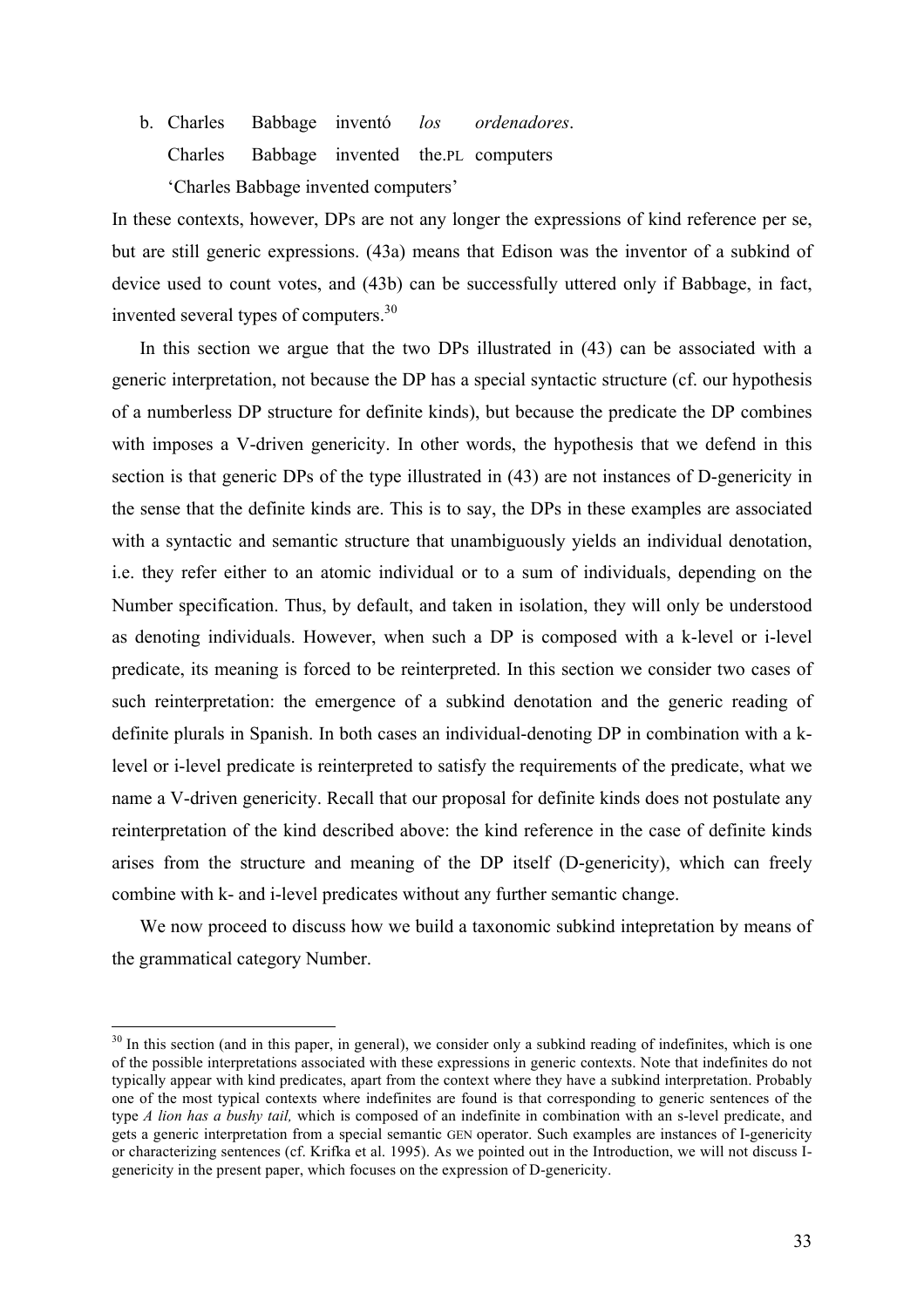Let us first consider the examples illustrated in (44), where the noun is combined with a demonstrative, an indefinite article, a numeral, and a quantifier. Our claim is that these nominal expressions correspond to full DPs specified not only by an overt determiner, but also by morphosyntactic Number, either singular or plural.

(44)a. {*Una, esta*} *ballena* {está en peligro de extinción, tiene dientes}.

{a this} whale is in danger of extinction has teeth '{A, this} whale {is on the verge of extinction, has teeth}.'

b. {*Dos, muchas, algunas, todas las*} *ballenas* {están en peligro de extinción, two many some all the whales are in danger of extinction tienen dientes}.

have teeth

'{Two, many, some, all the} whales {are on the verge of extinction, have teeth}.'

According to what we have advanced in Section 3.3, a full DP specified for Number – before it is merged with the VP, is interpreted as referring to (sums of) individual entities. However, once the full DP is combined with a k- or i-level predicate, the meaning of the DP must be intensionalized and coerced to a subkind interpretation. The DP thus acquires a generic reference due to the coercion requirements imposed by the predicate. This is the hypothesis we will defend in this section.

One empirical difference between the examples in (44), that include DPs referring to subkinds, and definite kinds is that in the former a lexical item such as *clase, tipo* 'kind' (a name of a kind of thing in Carlson 1977, a kind-noun in Zamparelli 1995), can always be inserted between the Determiner and the Noun. With the definite kind DP this possibility is discarded, and the sequence *como clase* 'as a kind' can only occur as an apposition in this particular case. The contrast is presented in  $(45)$  and  $(46)$ :<sup>31</sup>

(45)a. Esta *clase de* ballena está en peligro de extinción.

this kind of whale is in danger of extinction

<sup>&</sup>lt;sup>31</sup> Note also that modified kinds like *el dodó blanco* 'the white dodo' pattern with definite kinds rather than with taxonomic expressions, as illustrated in (i).

<sup>(</sup>i) a. \*La *clase de* dodó blanco sólo se conoce a partir de dibujos y descripciones. the kind of dodo white only CL knows from drawings and descriptions.<br>El dodó blanco, *como clase*, sólo se conoce a partir de dibuios v desc

b. El dodó blanco, *como clase*, sólo se conoce a partir de dibujos y descripciones. the dodo white as class only CL knows from drawings and descriptions. 'The white dodo, as a class, is only known from drawings and descriptions.'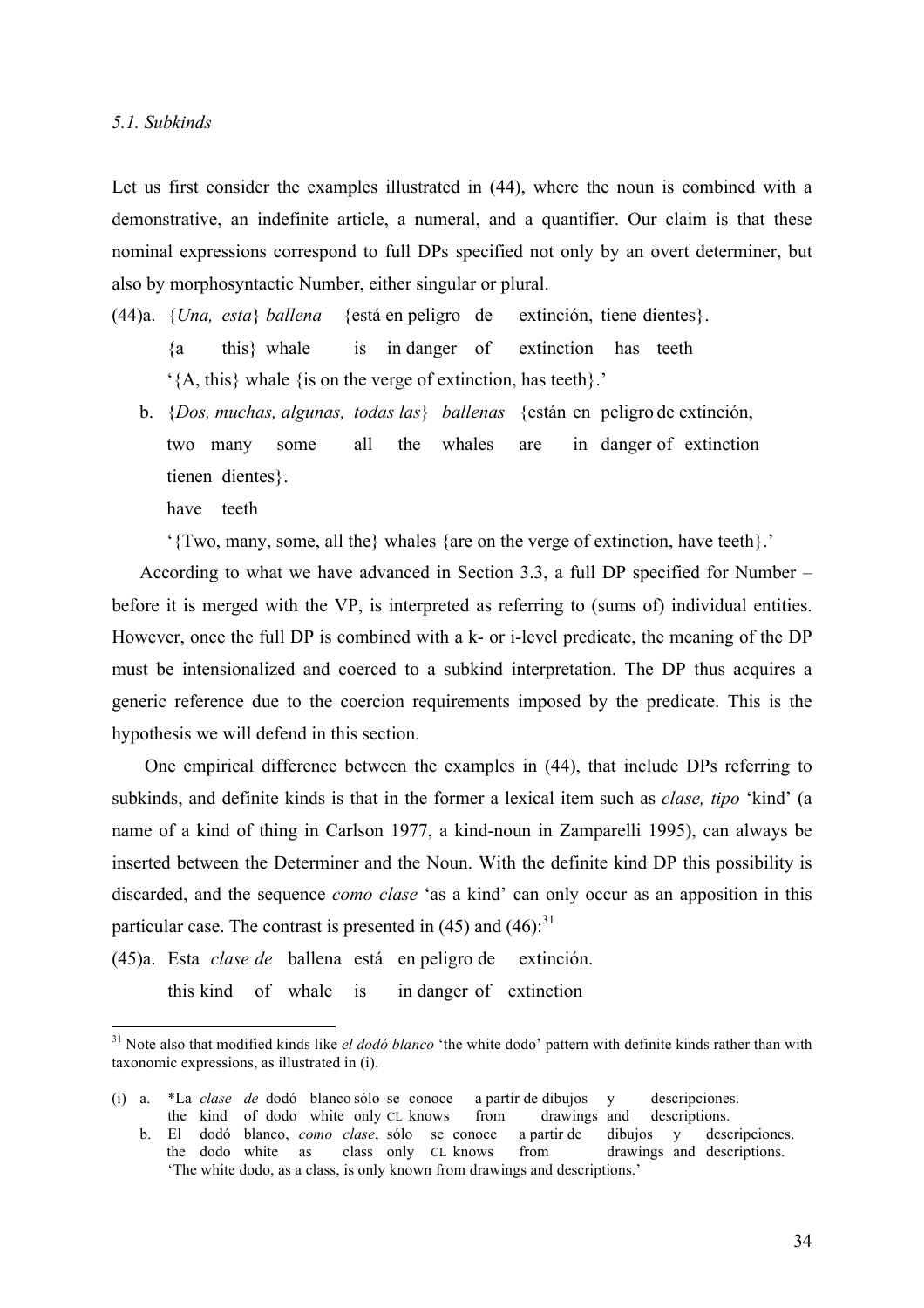'This kind of whale is on the verge of extinction.'

- b. Dos *tipos de* ballenas están en peligro de extinción. two kinds of whales are in danger of extinction 'Two kinds of whales are on the verge of extinction.'
- c. \*La *clase de* ballena está en peligro de extinción. the kind of whale is in danger of extinction
- (46)a. \*Esta ballena, *como clase*, está en peligro de extinción. this whale as class, is in danger of extinction
	- b. \*Dos ballenas, *como clase(s)*, están en peligro de extinción. two whales as class(es) are in danger of extinction c. La ballena, *como clase*, está en peligro de extinción.
	- the whale as class is in danger of extinction 'The whale, as a class, is in danger of extinction.'

Recall that our central idea, presented and developed in Section 3, was that the definite kind interpretation is crucially built without Number. But, as we have shown in examples (44) and (45), the same cannot be said of subkinds: they can be counted and quantified over, and they appear with a whole range of determiners. It seems that the grammatical properties that we attribute to kinds are thus crucially different from the ones we should attribute to subkinds. To capture these differences, we suggest that a subkind interpretation, just like an individual object interpretation, is built on Number.

This line of reasoning presents us with a problem that we must face: how is a subkind reading derived? If we follow our explanation in Section 3.3, Number is a realization relation that turns properties of kinds into properties of individual objects, changing drastically the referential properties of the nominal expression. Now, the examples in (44) show explicitly that a subkind denotation is derived also as an output of Number. From a theoretical perspective, we should consider two possibilities: the first one is to define Number as an ambiguous operator that would relate properties of kinds to either properties of objects or properties of subkinds, $32$  and the second one is to keep the denotation of Number as we defined it and argue that a subkind reading is due to some other factor.

 $32$  This option would be comparable to the position taken in Zamparelli (1995), who postulates two different realization operators: *KO* (from kinds to objects) and *KSK* (from kinds to subkinds). Similarly, Krifka et al. (1995) speak of a realization relation R (which relates kinds to objects), and a taxonomic subkind relation T (which relates kinds to subkinds).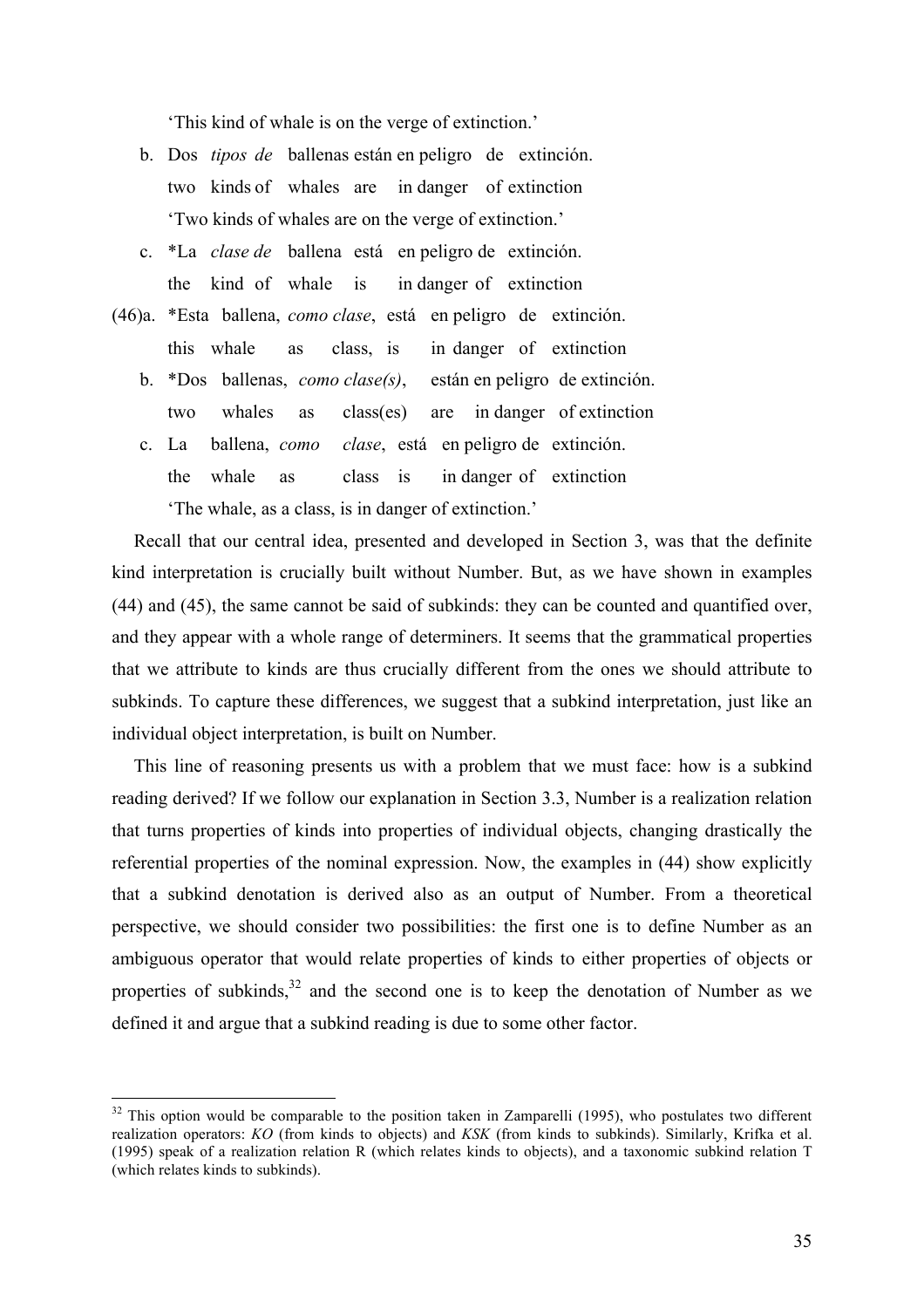In this paper, we follow the second option. In particular, we characterize Number as an operator that always yields the possibility of talking about individual objects, either individual atoms (if singular) or individual sums (if plural). Thus, the Number operator will always yield properties of individuals at the output.

However, individual objects are sometimes reinterpreted as if they could be intensionalized and, consequently, refer to subkinds. The question then is: when does this happen? In other words, what are the contexts in which individual objects can be interpreted as referring to subkinds? And, does this possibility depend on the DP itself, or rather on the VP the nominal expression combines with? Looking at the data, there is nothing special about the DPs in (44), they are regular DPs with overt determiners and Number. So, the answer must be in the predicate, or more exactly in the combination of any of these DPs with a subclass of predicates, namely k- and i-level predicates.

We postulate that a shift is needed from a set of individual objects to a subkind interpretation and that this shift is triggered by a predicate. The shift is accomplished by means of a *coercion* operator (cf. de Swart 1998), potentially intensional in nature, that guarantees that the selecting requirements of the predicate are satisfied at the time it combines with a DP that refers to individual objects. That is, coercion is triggered by k- and i-level predicates when there is a conflict between the denotation of the full DP and the selectional requirements of the predicate. This means that, in our approach, the instantiation of a kind into subkinds is not to be conceived as a case of D-genericity but rather of V-driven genericity.

To illustrate how this coercion works consider the pattern in (47), where a nominal expression with a demonstrative occurs in argument position of different types of predicates.

- (47)a. *Este tigre* se extinguirá en 100 años. *k-level* this tiger CL be.extinct.FUT in 100 years 'This tiger will become extinct in 100 years'. b. *Este tigre* vive en la selva. *i-level* this tiger lives in the jungle 'This tiger lives in the jungle.' c. *Este tigre* nació en el zoológico el año pasado. *s-level*
	- this tiger was.born in the zoo the year past 'This tiger was born in the zoo last year.'

The interpretations we observe for *este tigre* in (47) match the ones we described for kinds vs. individual objects in the previous sections. However, in (47a,b) instead of a definite kind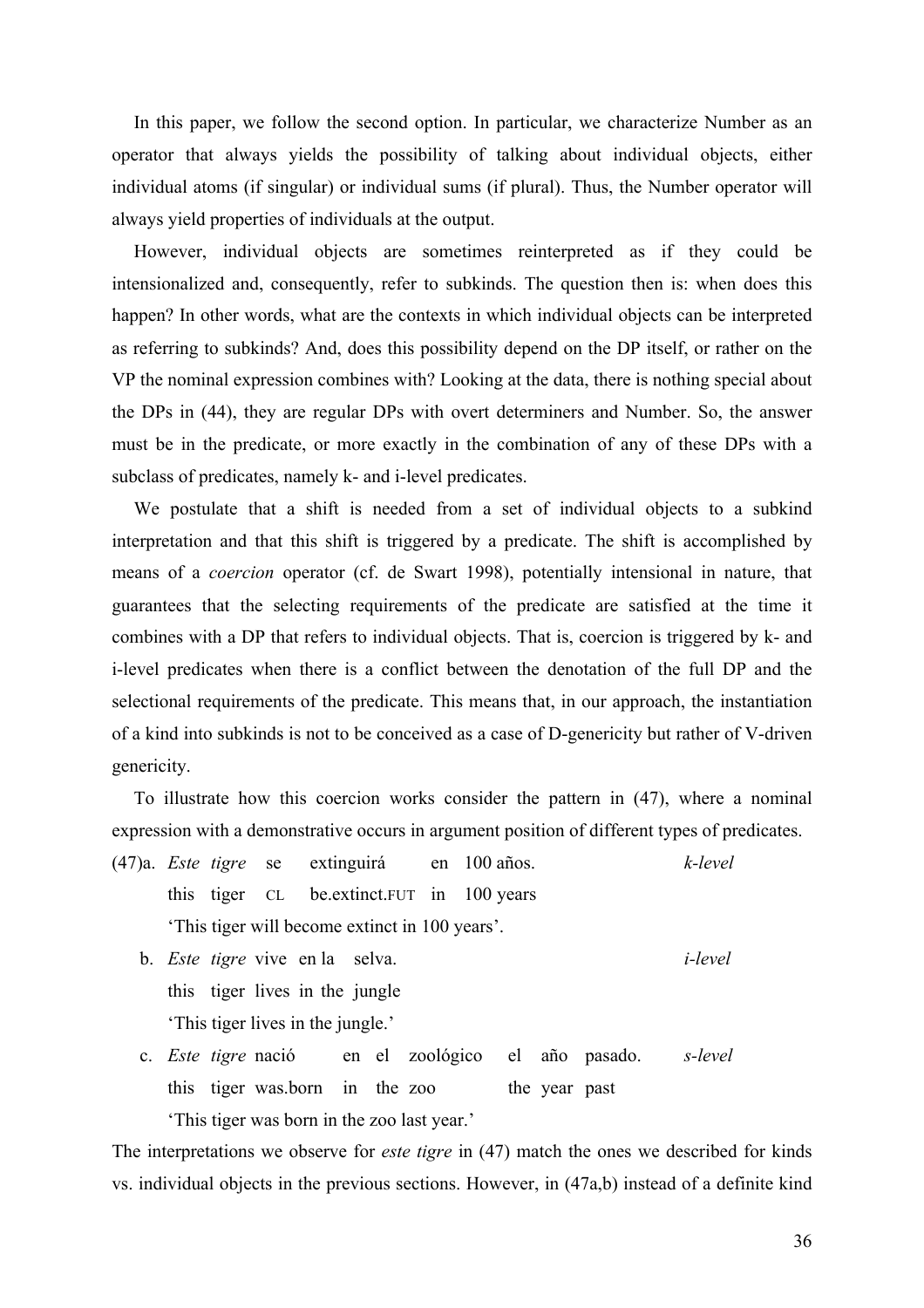interpretation, we get a subkind interpretation. In the case the DP combines with a s-level predicate (47c), the only available reading for the DP is reference to an individual object. This proves that the predicate is actually the constituent that constrains whether a given DP argument is interpreted as referring to an individual object or to a subkind. In the structure represented in (48a) the operator  $C_{i-sk}$  stands for the coercion of an individual object onto a subkind. If this operator were not triggered by the verb, the derivation would clash, as in (48b).

(48)a. se extinguirá  $(C_{i-sk}$  (este tigre))

b. #se extinguirá (este tigre)

From the discussion here and in Section 4.2, we conclude that there are two ways by which a complex nominal expression acquires a taxonomic interpretation: either by modifying a definite kind (a case of D-genericity) or by coercion onto a subkind reading (a case of V-driven genericity).

The next question we want to address is how we make a transition from individuals to subkinds. We think that a change into a subkind denotation involves a change from individual reference to a group of individuals which satisfy the same description. For instance, in the case of *este tigre*, an expression which by default refers to an individual tiger, shifts its denotation (under coercion) to a subkind of well-defined tigers which are grouped together according to some general classificatory principles, which do not have to be principles of biological classification. Moreover, even though our most usual way to think about subkinds is based on biological taxonomies (i.e., we may think about subspecies of Bengal, Siberian or Caspian tiger),  $33$  note that, in principle, a subkind denotation can arise in a given context for any individual denoting expression. Thus, although we are not predisposed to think about tigers as forming subkinds of lazy, wounded or tall tigers, we can successfully refer to both natural subkinds and arbitrary subkinds on the basis of some unifying properties in combination with k- or i-level predicates. Consider the examples in (49).

(49)a. Two types of tiger prey on domestic buffalo, *a Bengal tiger* and *a Malayan tiger*.

b. Two types of tiger prey on domestic buffalo, *a lazy tiger* and *a wounded tiger*. Thus, a subkind is, in a sense, an arbitrary sum of representatives of a kind, but just as in the case of well-established kinds, we do not readily perceive any such group of individuals as a

<sup>&</sup>lt;sup>33</sup> Note that such taxonomies only exist for natural kinds (Rothstein 2010). For artefacts, for instance, various classifications exist, which are formed on the basis of quite different principles.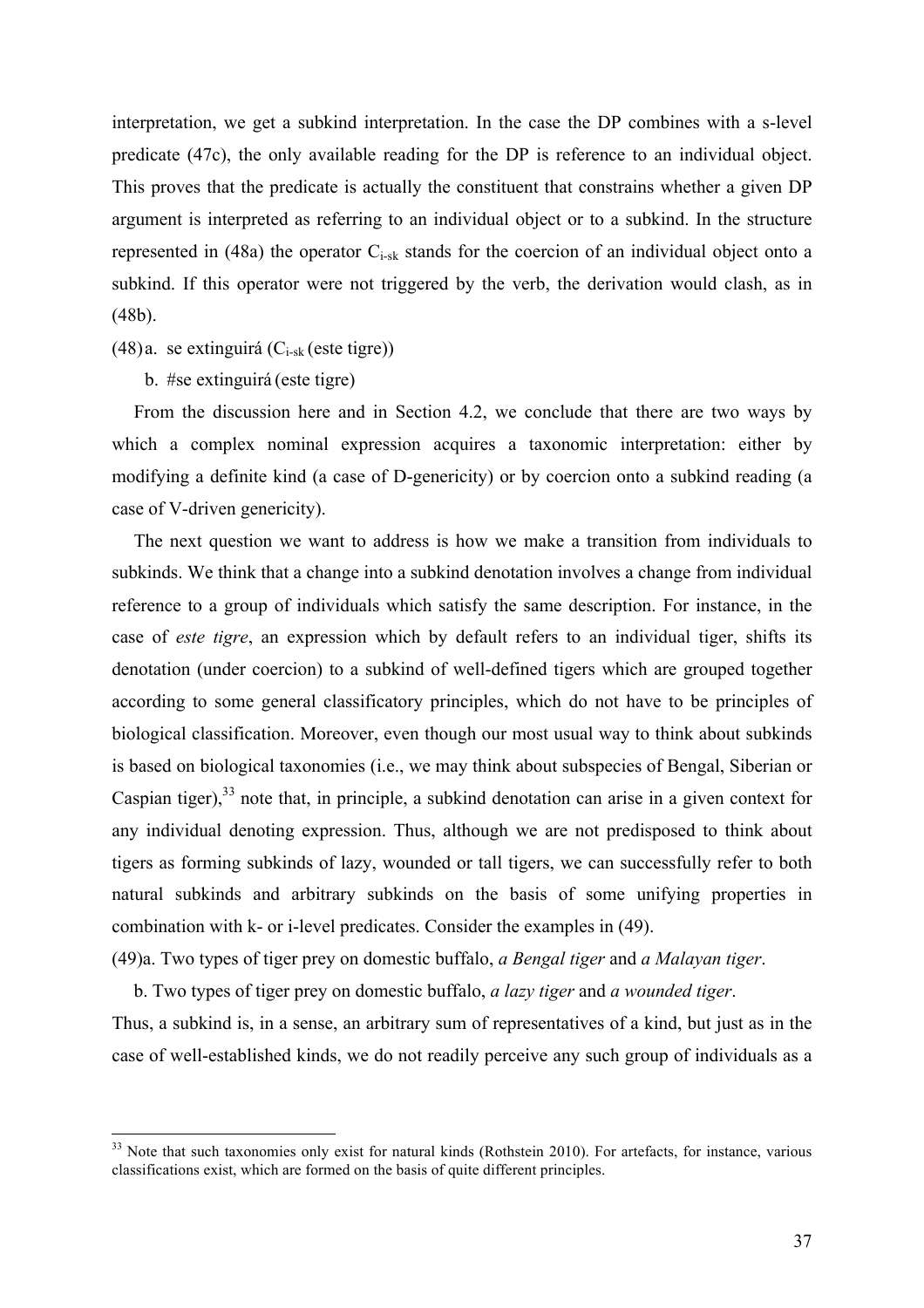relevant subkind without contextual support. This means that a most general characterization of a subkind is a sum of representatives of a kind unified by a number of common properties.

In the present section we have argued that full DPs specified for morphosyntactic Number can be interpreted as denoting subkinds as the output of a coercion operation triggered by the selecting properties of the predicate the DP combines with. Thus, we conclude that a distinction is to be made between definite kinds and nominal expression with a taxonomic or subkind reference (cf. Krifka et al. 1995, Beyssade 2005 for French, Doron 2003 for Hebrew). Both subkinds and kinds require a D projection, a definite D in the case of kinds and a non-uniqueness determiner in the case of subkinds. But, in addition, subkinds are built on Number, either singular or plural.<sup>34</sup>

In the next section we consider another type of expressions that are built on Number and also have a generic reference, but must be distinguished from both kinds and subkinds.

# *5.2. Generic definite plurals*

Romance languages seem to freely use definite plurals in those generic contexts where English uses BPls. In Romance BPls cannot get a generic reference at all (Laca 1990; Dobrovie-Sorin & Laca 1996, 2003; Longobardi 2001, 2005; Zamparelli 2002; etc.). Therefore, the idea is that definite plurals would act in their stead.

The goal of this section is to account for the meaning of generic definite plurals and their representation, relying on empirical evidence form Spanish. It is organized as follows. First and foremost, in Section 5.2.1 we show that the meaning of definite plurals is crucially different from the meaning of definite kinds, on the basis of several arguments. In Section 5.2.2 we focus on the differences between English bare plurals and Spanish generic definite plurals and argue against the need of the down operator <sup>∩</sup> in the derivation of the latter. We show that definite plurals cannot get an existential interpretation where bare plurals can, and

<sup>&</sup>lt;sup>34</sup> Another interesting case of coercion seems to be posed by well-known sentences such as those in (i).

<sup>(</sup>i) The rat reached Australia in 1770.

If the DP subject lacks Number and denotes a definite kind, it should not combine with s-level predicates. However, (i) looks like a notable exception to this rule, as discussed at length by Krifka et al. (1995), Dayal (2004), and many others. Intuitively, it seems that what is going on in (i) is a case of coercion of the kind expression into a prototypical representative: *the rat* in this example is perceived neither as an individual entity nor as the kind itself. Rather it refers to one prototypical representative of a kind. The conditions that restrict the possibility of this type of coercion are difficult to state explicitly, but it seems to be clear that the generalization expressed in this way has to be of importance to the whole kind, not just some individual entities representing the kind.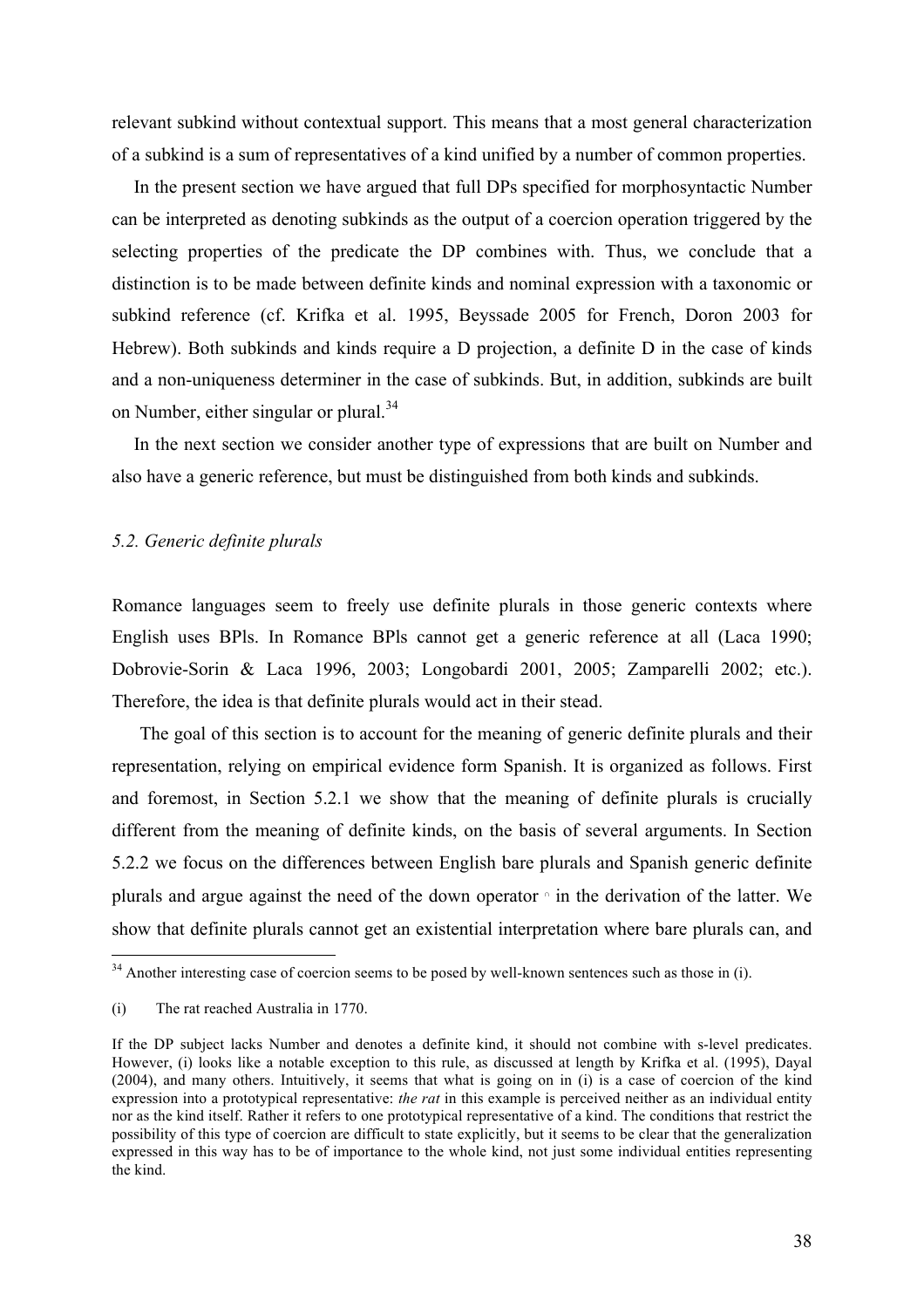we argue that the DKP rule, at least as stated by Chierchia (1998), does not apply in Spanish. We take this to be an indication of a semantic difference between BPls and definite plurals, and the basis to argue that a generic interpretation of definite plurals in Spanish is derived differently from the generic interpretation of BPls in English. Finally, in Section 5.2.3 we explain the analysis in terms of  $\sim$ ι that we adopt for the generic reading of definite plurals, following Chierchia (1998).

5.2.1. Definite plurals and definite kinds

In a recent experimental study Ionin et al. (2011) found out that in the context of sentencelevel genericity Spanish native speakers slightly preferred to use the definite plural over the indefinite singular and significantly over the definite kind, whereas in NP-level genericity they slightly preferred the definite kind over the definite plural, but significantly above the indefinite singular.

At first sight, plural DPs or definite kind descriptions seem to be equally good with k- and i-level predicates in a generic interpretation. Consider, for instance, the data in (49) and (50).

- (49)a. *Los colibrís* son comunes en Costa Rica. *k-level* the hummingbirds are common in Costa Rica 'Hummingbirds are common in Costa Rica.'
	- b. *Los colibrís* vuelan hacia atrás. *i-level* the hummingbirds fly towards backwards 'Hummingbirds fly backwards.'
- (50)a. *El colibrí* es común en Costa Rica. *k-level* the hummingbird is common in Costa Rica b. *El colibrí* vuela hacia atrás. *i-level*

the hummingbird flies towards backwards

However, in this section we will show that there are contexts where the definite kind and the definite plural differ, and only one of the two seems acceptable, and we will argue that definite kinds and definite plurals do not have exactly the same meaning in spite of being both used in generic contexts.

A first difference between those two types of expressions arises in combination with canonical k-level predicates like *inventar* 'to invent'. If we compare the interpretation of a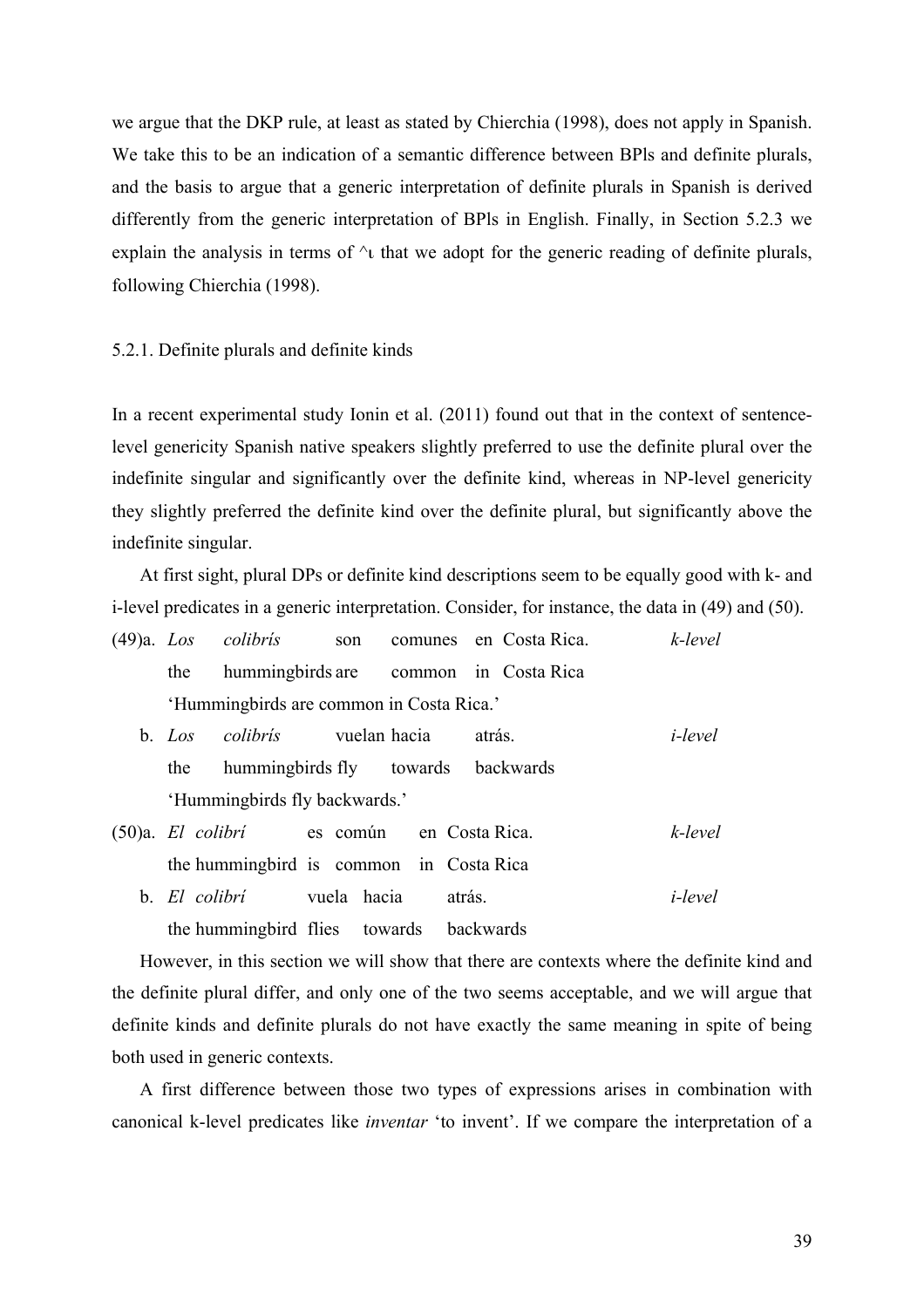definite plural and a definite kind in examples (51), we infer that (51a), with a definite plural refers necessarily to subkinds of penicillin, whereas (51b) only allows a definite kind reading.

- (51)a. (#)Alexander Fleming inventó *las penicilinas*. Alexander Fleming invented the.PL penicillins
	- b. Alexander Fleming inventó *la penicilina*.
		- Alexander Fleming invented the penicillin

As was pointed out at the beginning of Section 5, the subkind interpretation is the only one available for definite plurals, hence for (51a), which complicates its understanding for those speakers who are unaware of the fact that penicillin comes in several subtypes.<sup>35</sup> Furthermore, (51a), to the extent that it is acceptable, is truth-conditionally different from (51b). For instance, in a situation where penicillin had already been discovered by, say, Guillermo Jones, but it was still unknown that there were several subtypes of this antibiotic, only (51a) would be true, since it asserts that Fleming discovered that penicillin came in different types, whereas (51b) will come out false. Our conclusion is thus that definite kinds do not have the same denotation as definite plurals.

The second difference between definite kinds and definite plurals that we bring up here is their use in different types of generic sentences. Krifka (2012) (following previous work by Lawler 1973; Burton-Roberts 1976, 1977; Cohen 2001 and others) distinguishes between descriptive generalizations and definitional statements. The former make generalizations about recurrent patterns in the world and rely exclusively on descriptions of kinds, the latter introduce a new term or a new interpretation of an existing term and may describe either kinds or individuals instantiating the kind, thereby restricting the language used to describe the world. It seems that in English there is a tendency to express the former by means of bare plurals, while the latter can also be expressed by means of indefinite singulars. This is illustrated in the pattern below, where (52) presents a descriptive generalization and (53) exemplifies a definitional statement (Krifka 2012:372, after Lawler 1973):  $36$ 

(52)a. Madrigals are popular.

<sup>&</sup>lt;sup>35</sup> For someone who is not aware of the fact that penicillin comes in several types, (51a) sounds deviant. However, there are several types of penicillin, as witnessed by the following statement from the Wikipedia:

<sup>(</sup>i) *Penicillin* (sometimes abbreviated *PCN* or *pen*) is a group of antibiotics derived from *Penicillium fungi*. They include penicillin G, procaine penicillin, benzathine penicillin, and penicillin V. (http://en.wikipedia.org/wiki/Penicillin) [March 5<sup>th</sup>, 2014]

<sup>&</sup>lt;sup>36</sup> See Greenberg (2003), Prasada and Dillingham (2005), Carlson (2010) for the importance of the notion of *principled connection* in combining predicates with different types of generic arguments.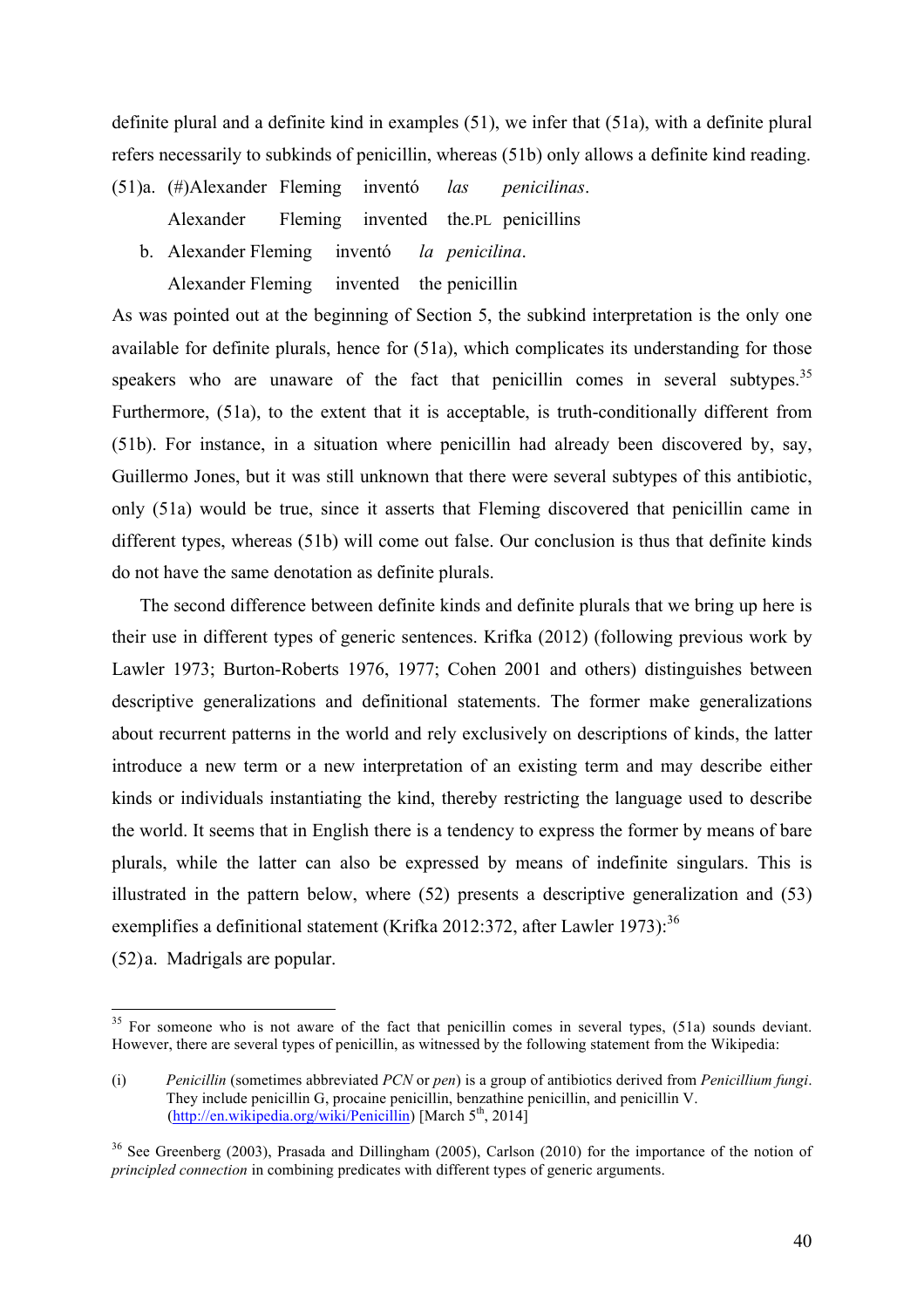## b. #A madrigal is popular.

(53)a. Madrigals are polyphonic.

b. A madrigal is polyphonic.

In Spanish, by contrast, descriptive generalizations are usually expressed by means of definite kinds, as was mentioned in Section 4.1. Definite generics are dispreferred in these contexts, as shown in (54). As these data clearly illustrate, definite plurals in Spanish share the same sort of restrictions as indefinite singulars in English (cf. (52b)) in descriptive generalizations.<sup>37</sup>

- (54)a. *La sardana* es la danza más popular en Cataluña. the sardana is the dance most popular in Catalonia 'The sardana is the most popular dance in Catalonia.'
	- b. #*Las sardanas* sonlas danzas más populares en Cataluña. the sardanas are the dances most popular in Catalonia

If we look at the other type of generic descriptions, definitional sentences, then the difference between definite kinds on the one hand, and definite generics on the other, gets blurred. As illustrated in (55), both types of nominal phrases are acceptable.

- (55)a. *La sardana* es una danza que se baila en corro. the sardana is a dance that CL dances in circle 'The / a sardana is a dance that is performed in a circle.'
	- b. *Las sardanas* son danzas que se bailan en corro. the sardanas are dances that CL dance in circle 'Sardanas are dances that are performed in a circle'

Presumably, the reason for the well-formedness of (55) is that 'being performed in a circle' is true of kinds (55a), but it is also true of all the individual objects that might instantiate the kind (55b). In definitional statements the speaker introduces a new term or a new understanding of a term. The language is not fixed in this situation, and native speakers can express the definition in various ways: by means of a definite plural, if they define a whole sum of individuals in the discourse domain; or by means of a definite expression, if they define a term as a kind expression, in DP-level genericity.

 $37$  The same pattern holds for our examples in (36), discussed in Section 4.1. If the definite kind expressions in (36a-b) are replaced by definite plurals, the sequences become odd, independently of whether the definite plural expressions are built on the popular name (#*Las moscas de la fruita son típicas del verano* lit. the.PL flies of the fruit are typical.PL of.the summer) or on the scientific name of the species (#*Las drosophila melanogaster son típicas del verano* lit. the.PL drosophila melanogaster are typical.PL of.the summer).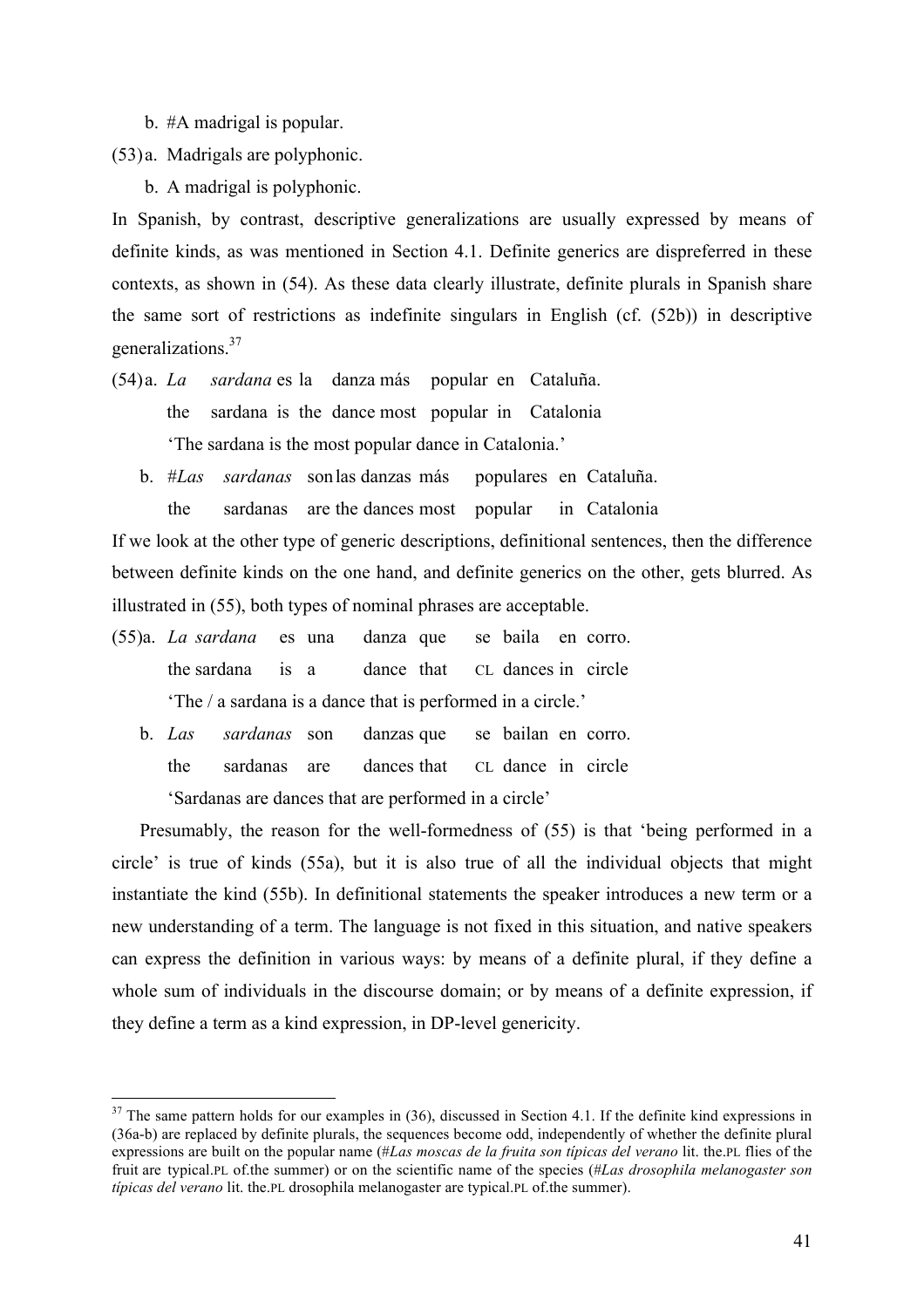To sum up, all the data presented in this subsection show that definite kinds are different from definite plurals both in meaning and distribution. We have presented evidence to the claim that the denotation of definite plurals is different from the one of definite kinds, and we have argued for the distributional differences between the two types of nominal expressions in so-called descriptive generalizations and definitional statements. Hence, the overall conclusion is that, despite the apparent similarities, definite plurals cannot be treated on a par with definite generics.

In the next two subsections, we discuss the semantic analysis of generic definite plurals and we propose that they refer to the intensional maximal sum of individuals that instantiate the kind. The data presented so far clearly show that definite plurals can combine with k- and i-level predicates. Thus, we argue that definite plurals are, along with subkinds, V-driven generic expressions.

5.2.2. Definite plurals: the lack of nom/∩

As we have already seen in the preceding sections, plural arguments in Spanish can express a generic reading when they are specified for definiteness. Bare plurals in this language do not refer to kinds, and typical k-level predicates such as *extinguir-se* 'to be extinct' or *inventar*  'to invent', can never combine with a bare plural in argument position:

(56)a. \**Dodos* se extinguieron en el siglo XVII.

dodos CL extinguished in the centuryXVII

b. \*Steve Jobs inventó *iPods*.

Steve Jobs invented iPods

The only possible way to turn the examples in (56) into well-formed sentences in Spanish is by substituting the bare plural for either a definite kind or a definite plural, as illustrated in (57):

(57)a. {*El dodó, los dodós*} se extinguieron en el siglo XVII.

the dodo the dodos CL extinguished in the centuryXVII

b. Steve Jobs inventó {*el iPod, los iPods*}.

Steve Jobs invented the iPod the iPods

The questions that arise in the light of these data are what sort of genericity can definite plurals express, and whether definite plurals in those cases where they get a generic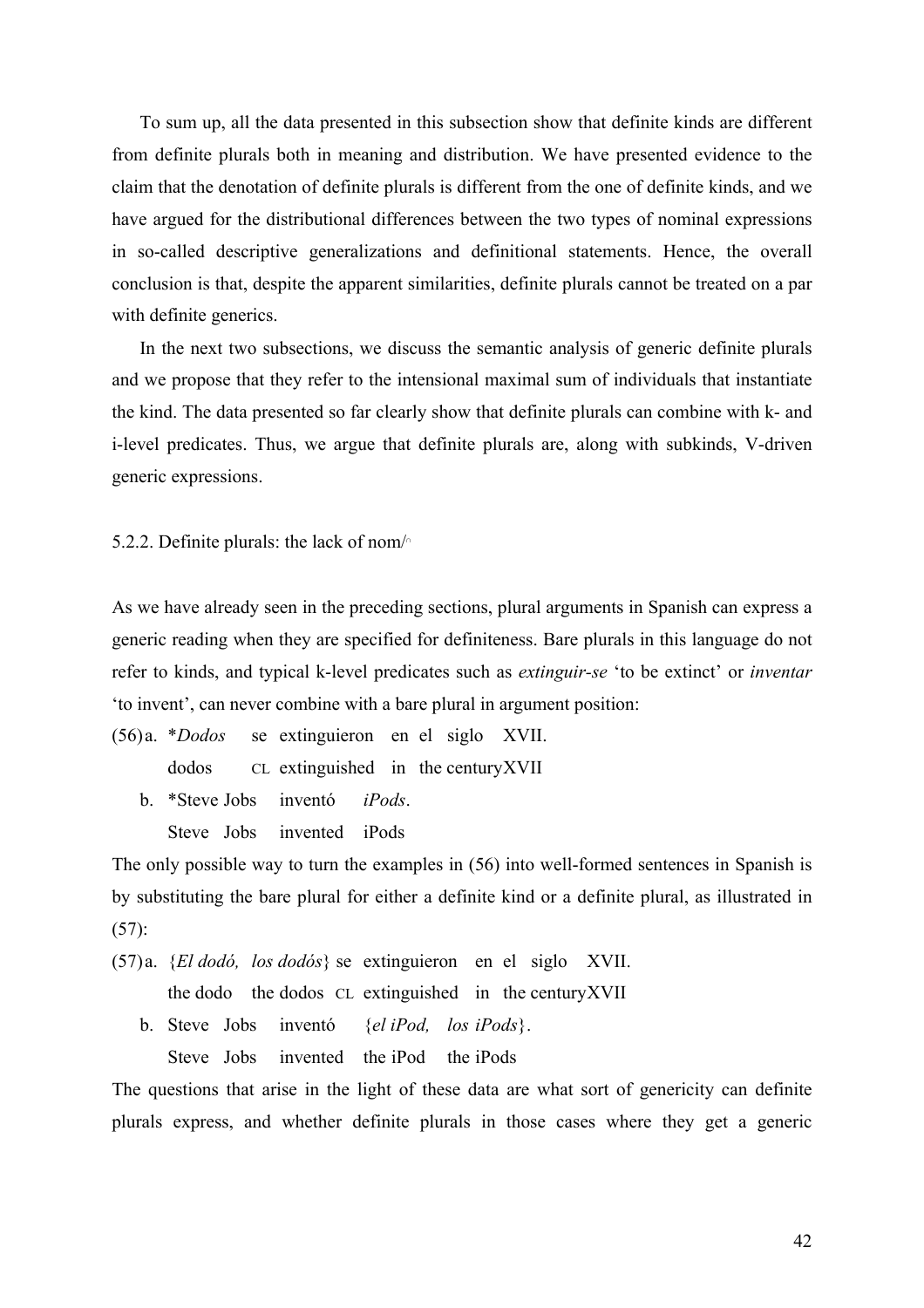interpretation could be analyzed as derived by means of Chierchia's nom/<sup>∩</sup> operator, just like their English BPl counterparts.

Dayal (2004, 2011) gives a positive answer to the second question. In her proposal, the cross-linguistic variation in the kind-denoting expressions boils down to which semantic operators are lexicalized and which are not. She postulates a universal principle of lexicalization "in which iota (which is canonically used for deictic and anaphoric reference) and nom (which is canonically used for generic reference) are mapped along a scale of diminishing identificability: iota > nom" (2011:1102).<sup>38</sup> According to her approach languages lexicalize at distinct points on this scale, proceeding from iota to nom. English, for instance, only lexicalizes the iota as the definite article, whereas BPls are derived by nom, which is not lexicalized. This means that the kind reading of *dogs* in *Dogs are intelligent* is directly derived by applying nom/<sup>∩</sup> to a plural noun.

In the case of Romance languages, including Spanish, both iota and nom are lexicalized as the definite article in Dayal's analysis. This means that, essentially, Spanish definite plurals are like English BPls in the sense that they both refer to kinds, the difference being that in Spanish the operator that derives plural kind expressions, namely nom/ $\alpha$ , is lexically expressed by the definite plural article. Thus, it follows from Dayal's approach that the definite article in Romance languages is ambiguous since it can encode both the iota and the nom operator. This is represented in Table 1.

|         |               | nom/       |
|---------|---------------|------------|
| English | the           | <b>BPI</b> |
| Spanish | el/la/los/las | los/las    |

|  |  |  | Table 1: Lexicalization of semantic operators according to Dayal (2004) <sup>39</sup> |  |
|--|--|--|---------------------------------------------------------------------------------------|--|
|  |  |  |                                                                                       |  |
|  |  |  |                                                                                       |  |

However, recall that Dayal (2004) basically follows Chierchia (1998) in her theoretical proposal, at least as far as the general semantic model and available semantic operations are concerned. In particular, Chierchia (1998:364) derives an indefinite interpretation of bare plurals in English by means of a DKP rule, which is stated as follows:

<sup>&</sup>lt;sup>38</sup> The scale also includes the existential operator, which is ranked lowest, i.e. below both iota and nom (cf. also Chierchia 1998).

<sup>&</sup>lt;sup>39</sup> It should be noted that Daval extends her analysis for languages without articles like Russian and Hindi. For this type of languages, the lexicalization cut point is at the extreme left, which means that neither iota nor nom are lexicalized in languages without articles.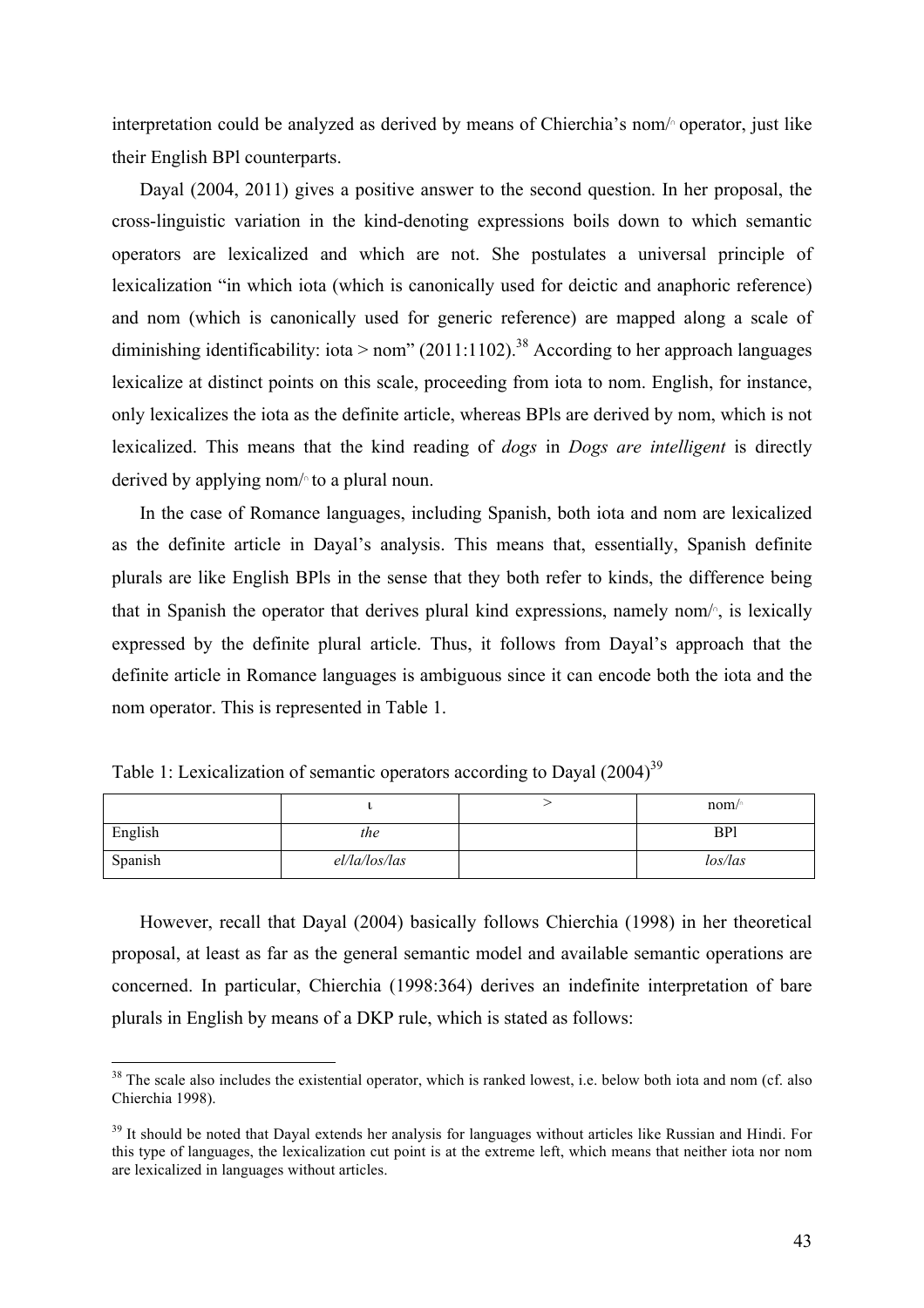(58) *Derived Kind Predication*

If P applies to objects and k denotes a kind, then

 $P(k) = \exists x [\forall k(x) \land P(x)]$ 

DKP is a type shifting rule which turns a kind denoting argument into an existentially bound indefinite. This operation, as formalized in (58), accounts for the possible existential reading of BPls in English, for example in (59), since the bare plural denoting a kind occurs in the argument slot of a predicate that does not select for kinds (Chierchia 1998: 364, (31c) and (32)):

(59)a. *Lions* are ruining my garden.

b. ruining my garden (∩lions)

⇔ (via DKP) ∃x[∪∩ lions(x) ∧ ruining my garden(x)]

Dayal (2004) makes Chierchia's DKP rule part of her proposal, as is evident from the fact that she effectively uses it to argue that an indefinite interpretation of bare plurals in languages like Hindi and Russian only arises in those contexts where a kind interpretation is also available. In other words, she uses DKP as a semantic operation applicable in different languages, and not as an operation restricted to English. Hence, we can safely assume that DKP is also expected to work in Spanish. This allows us to make the following prediction: if definite plurals in Spanish were the systematic counterpart to BPls in English (in the sense that they both had the same kind denotation), we would expect these nominal phrases to behave similarly also in non-generic contexts. In particular, it is a well-known fact that BPls in English get an existential interpretation if they are combined with a predicate that selects for an individual object.

If definite plurals in Spanish denoted kinds, just like BPls in English do, we would also expect that in existential contexts we would be able to get an indefinite meaning for a definite plural by the same rule that applies to BPls. In other words, we would expect to find contexts where definite plurals could be interpreted existentially. This prediction, however, does not find any empirical support. In Spanish, definite plurals cannot obtain an existential interpretation at all, no matter which type of verb this definite plural combines with.

(60)a. *Los dinosaurios* desaparecieron. *k-level predicate* the dinosaurs disappeared 'Dinosaurs disappeared.'

b. Juan odia (a) *las mujeres*. *i-level predicate* Juan hates OM the women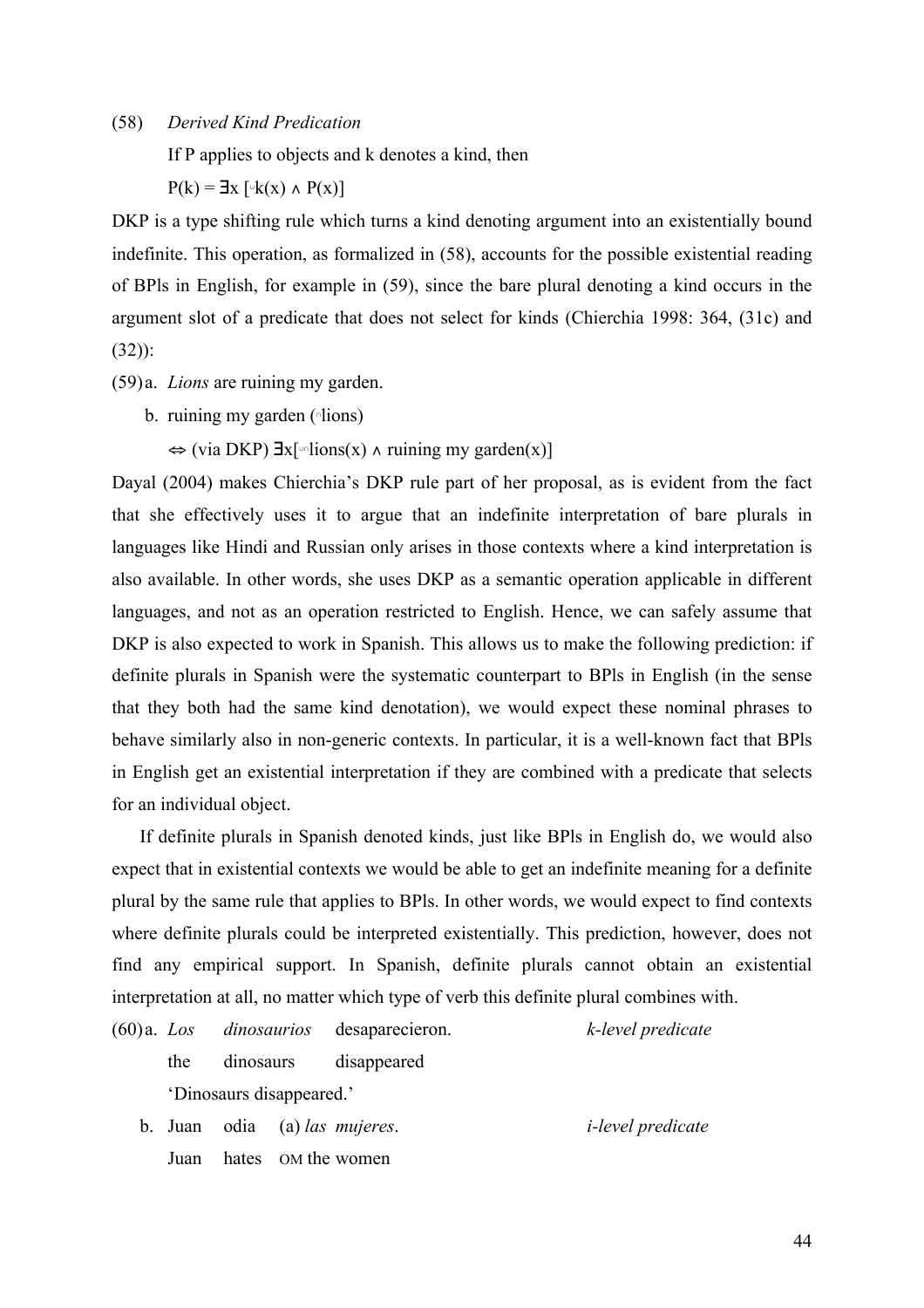'Juan hates women.'

c. *Los colibrís* están enjaulados. *s-level predicate*

the hummingbirds are in.cage

'(The) hummingbirds are incaged.'

None of the definite descriptions in italics in these sentences are to be interpreted as introducing existential quantification over instances of a kind, no matter the type of predicate these definite descriptions combine with. Intuitively, the definite plural in (60a) means that all instances of the kind 'dinosaur' disappeared, so the nominal expression does not have an existential reading. (60b) cannot mean that Juan hates some women –either he hates them all in general, or he hates all the women in a specific, contextually determined group. In the latter case, the nominal expression gets a regular definite interpretation. And finally, example (60c) claims that all instances of the kind 'hummingbird' we are considering in a particular situation are incaged birds. All these interpretations are fully compatible with the semantics of the definite article as a maximizing operator, but there is no hint of any indefinite interpretation close to the one that the BPl *lions* gets via the DKP rule in (58).

Still, with regard to the possibility that definite plurals license an existential interpretation, Zamparelli (2002) argued that an existential interpretation is available for definite plurals in Italian, but only in those contexts where this definite plural can have a kind meaning. He provides the following data to support his claim: $40,41$ 

(61)a. Ogni settimana, il mio sitio web viene attaccato da *gli hacker*. every week the my site web comes attacked by the hackers 'Every week my web site gets attacked by (#the) hackers'

b. Nel 1986 *i ladri* hanno svuotato il mio appartamento. in.the 1986 the thieves have emptied the my apartment 'In 1986, (#the) thieves have emptied my apartment'

Note that in English, BPls would be used instead of the Italian definite plurals in italics. Examples similar to (61) can also be constructed in Spanish, presenting what appears to be

 $40$  As pointed out by Zamparelli (2002:8), these –and other examples he gives– are all ambiguous. For example *gli hacker* in (61a) (his example (27)) "can mean either 'a specific group of hackers' (the 'normal' definite meaning) or 'some random members of the hacker community' (most likely not always the same in different weeks). The normal definite meaning requires a context in which this unique group can be picked out, the other meaning doesn't".

 $41$  It should be noted that for the rest of examples that Zamparelli (2002) analyses, in Spanish –in the absence of a particular context that licenses a specific reading– either a BPl or a mass noun should be used in object position.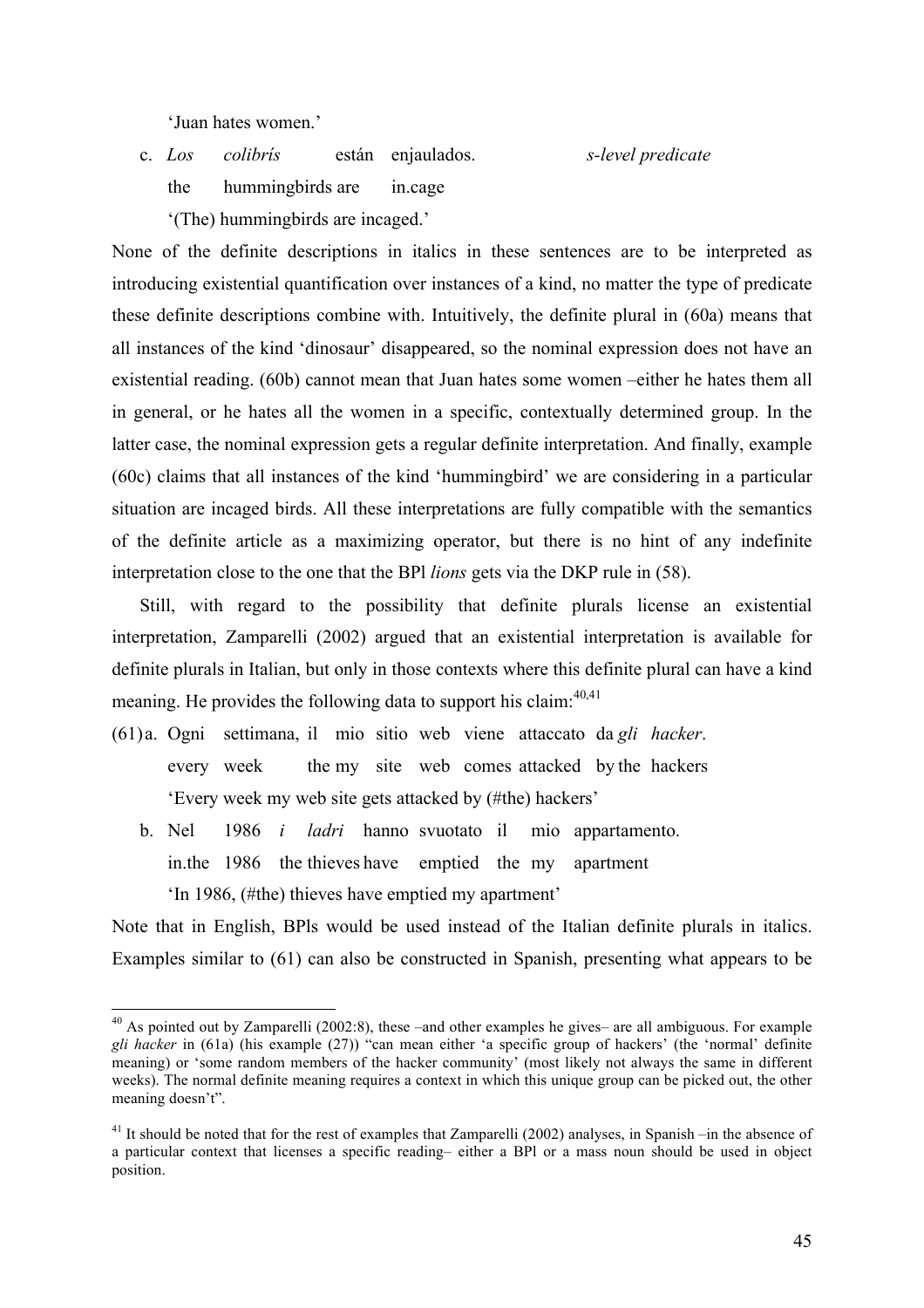some counter evidence to our claim that definite plurals cannot get an existential interpretation.

- (62)a. Cada semana, mi página web es atacada por *los hackers*. every week my site web is attacked by the hackers 'Every week my web site gets attacked by the hackers'
	- b. En 1986 *los ladrones* vaciaron mi apartamento. In 1986 the thieves emptied my apartment

'In 1986, the thieves emptied my apartment'

However, we still think that there are arguments to support the claim that the definite arguments in (62) do not really render an existential interpretation as a true indefinite would. For this to be the case, a BPl *hackers* needs to be used in (62a), whereas (62b) would employ an indefinite article, i.e. *unos ladrones* (cf. object-subject asymmetry)*.* The interpretation we get with definite plurals is not, really, the one that would be expressed by the ∃ operator in the DKP rule, as formulated above. Rather, we believe that the examples in (62), in addition to the specific reading, present instances of the so-called *functional* reading (Condoravdi 1992, 1994), $42$  a possibility not considered by Zamparelli for Italian, a reading that once again presupposes rather than asserts the existence of hackers and thieves, respectively. This is also one of the readings BPls in English can get, which explains why BPls need to be used in English instead of definite plurals in Italian and Spanish. A defining feature of the functional reading is that the context provides the conditions for the interpretation of the nominal expression. In the case of examples such as those in (62) the DPs refer to the set of *particular* hackers or thieves (and not just *some* arbitrary hackers or thieves) who acted at a specific time in a specific place.

Yet another explanation of the apparent 'existential' flavor of the definite nominals in (62) is that in these particular cases they are interpreted as definite, but non-specific. It is well known that definiteness and specificity are two independent semantic properties (cf. Enç 1991, van Heusinger 2011) and in Romance languages, including Spanish, non-specific definites cannot be analyzed on a par with indefinites.

From the above discussion we conclude that nom/∩ is not a possible operation to derive a generic reading for definite plurals in Spanish. The postulated logical equivalence between Spanish definite plural DPs and English BPls (see Table 1) should thus be refined, because the predictions made by the classical analysis of BPls cannot be extended to definite plurals.

 <sup>42</sup> This reading is also called *quasiuniversal* in Dobrovie-Sorin and Laca (1996).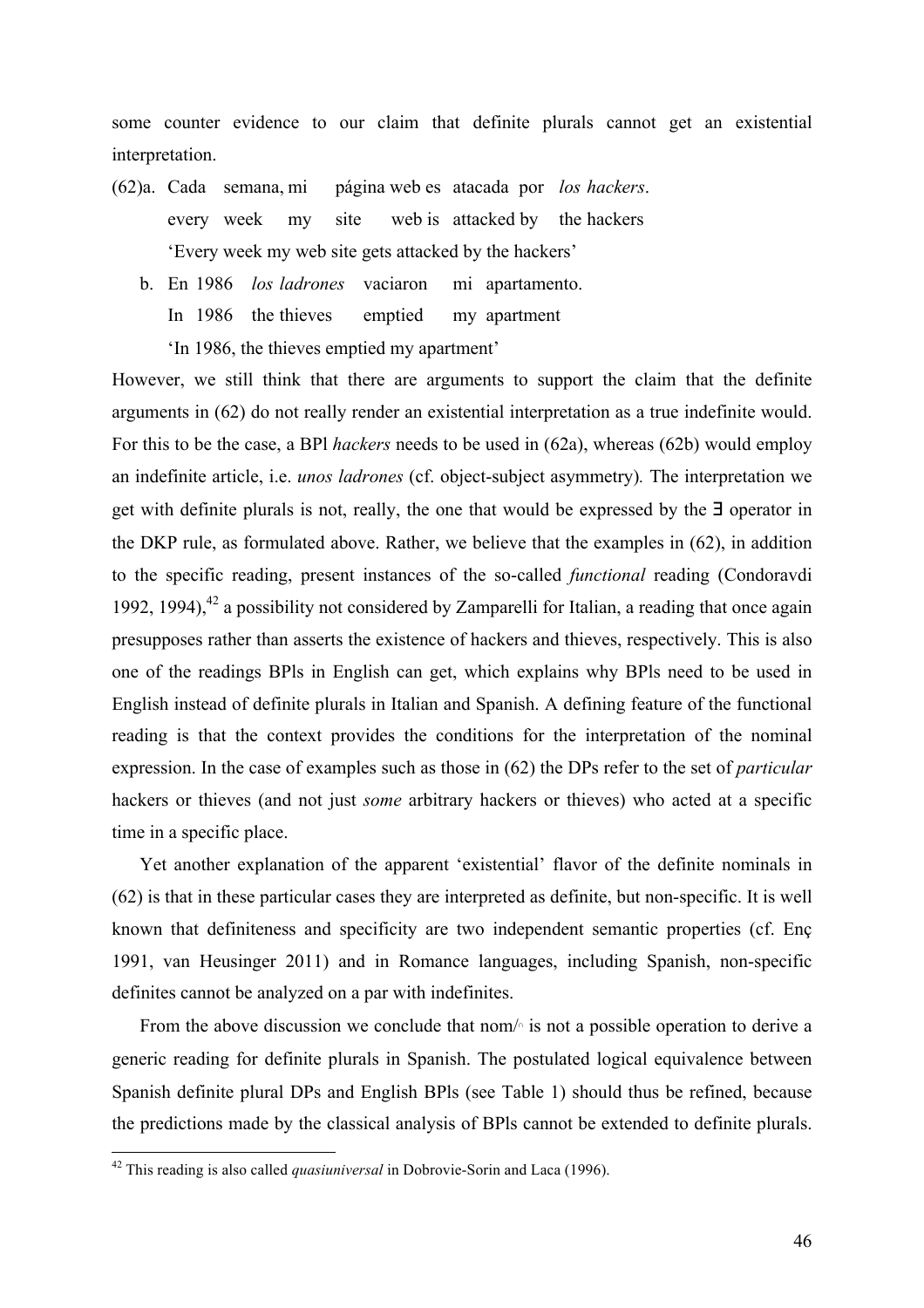We also conclude that the DKP rule is not universally required, since an existential interpretation cannot be derived from definite plurals in languages that have indefinite DPs and indefinite BPls to assert an existential meaning.

Let us now get back to the nom/∩ operator and specifically to the question of whether we should postulate this operator for Spanish. Our answer to this question is negative. In other words, we presume that this operator simply does not exist in Spanish because there are no empirical reasons to believe otherwise. In the rest of the section we review the main arguments that support our claim.

First of all, notice that in the original proposal of Chierchia the absence of the nom/<sup>∩</sup> operator is the only possibility that would allow us to analyze the Spanish data correctly. The output of a nom/<sup>∩</sup> operator has to be a bare noun with a generic interpretation. However, in Spanish, as argued, BPls do not have a generic interpretation in any context (Laca 1990, 1999; Dobrovie-Sorin and Laca 1996, 2003).<sup>43</sup>

In Dayal's version of Chierchia's analysis, however, it could still be the case that nom/<sup>∩</sup> operator exists, but is lexicalized as the definite article, along with the ι. This means that essentially, definite plurals are ambiguous: either they are derived by ι and denote a contextually determined maximal sum(s) of individual(s), or they are derived by the nom $\wedge$ operator and denote kinds. However, we expect that in the latter case (i.e. for the definite plurals derived by the nom/∩) we could apply the DKP rule in episodic contexts, just like in English, which would yield an indefinite interpretation. This prediction does not find any empirical support: as we have just discussed, definite plurals do not get indefinite interpretations in Spanish. Thus, Dayal's version of Chierchia's account cannot be maintained either.

It seems to us that the only plausible conclusion is to say that the nom/<sup>∩</sup> operator simply is not required in Spanish. If this were not the case, we would be able to find some traces of the presence of this operator, yet we find none. All that we potentially need the nom/<sup>∩</sup> operator for is the generic interpretation of definite plurals. However, an alternative analysis, which was originally proposed by Chierchia (1998) for Italian and adopted hereby for Spanish, renders the nom/<sup>∩</sup> operator unnecessary also in this case. Definite plurals in their generic uses are conceived as the intensionalized version of 'normal' definite plurals ( $\lambda$ ). This analysis makes definite plurals logically equivalent to the output of the the nom/<sup>∩</sup> operator, because

 <sup>43</sup> Note that Zamparelli (2002) claims the same for Italian.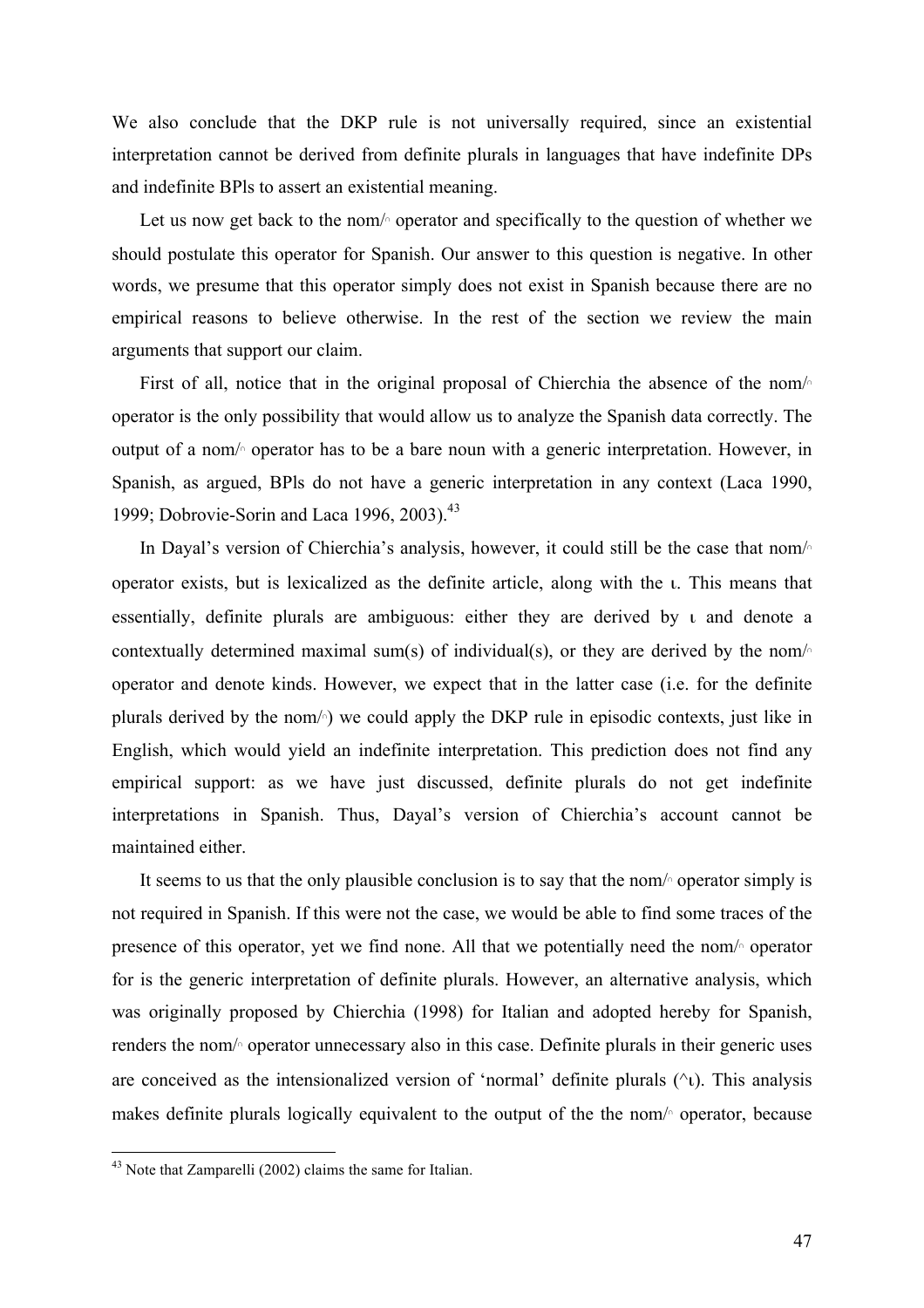the nom/<sup>∩</sup> operator is simply defined as an intensional variant ι, however, there is a different semantic process involved in the derivation of generic definite plurals. Furthermore, an advantage of this analysis is that, not having access to nom/<sup>∩</sup> , Spanish does not have access to DKP either. Those meaning differences we find between BPls in English and definite plurals in Spanish (such as the absence of an indefinite interpretation with definite plurals) can be easily explained by the presence of ι with its standard semantics, associated with an implication of uniqueness as a side effect (Sharvy 1980), and a presupposition of existence.

Furthermore, we can nicely capture yet another difference between English and Spanish. Recall that English has to use bare mass nouns in generic contexts, whereas Spanish necessarily uses a definite article in these cases. As we already pointed out in Section 2.1, the pattern is problematic for Chierchia's (1998) analysis since it uses a MASS operator to derive definite kind readings for singular count nouns, thereby predicting non-existent similarities between mass nouns and definite kinds composed from count nouns. The difference between English and Spanish is illustrated in (63), where (63a) is repeated from (10).

(63)a. (\*The) gold is rare.

- b. \*(El) oro es escaso.
	- the gold is rare

In our proposal, this contrast is explained as follows. As a mass noun, English *gold* would satisfy the input requirements of the nom<sup>*∣*∩</sup> operator, which can only apply to pluralities. Hence, the operator can successfully apply to mass nouns in this language and give a bare noun as an output. In Spanish, however, the only way to derive a kind interpretation for *oro* is by means of a definite article. Should Spanish have a nom/<sup>∩</sup> operator, we would expect a bare mass noun to be possible in such a context.

# 5.2.3. The need for  $\lambda$ **ι**

Let us consider again some of the examples introduced in the previous text that show that definite plural DPs may occur in argument position of different kinds of predicates. We will hereby argue that the composition of a definite plural with k-level and i-level predicates is what determines a generic reading for them, thus illustrating what we name V-driven genericity. Consider (64a-b) in contrast to (64c).

(64)a. *Los colibrís* son abundantes en Costa Rica. *generic* the hummingbirds are numerous in Costa Rica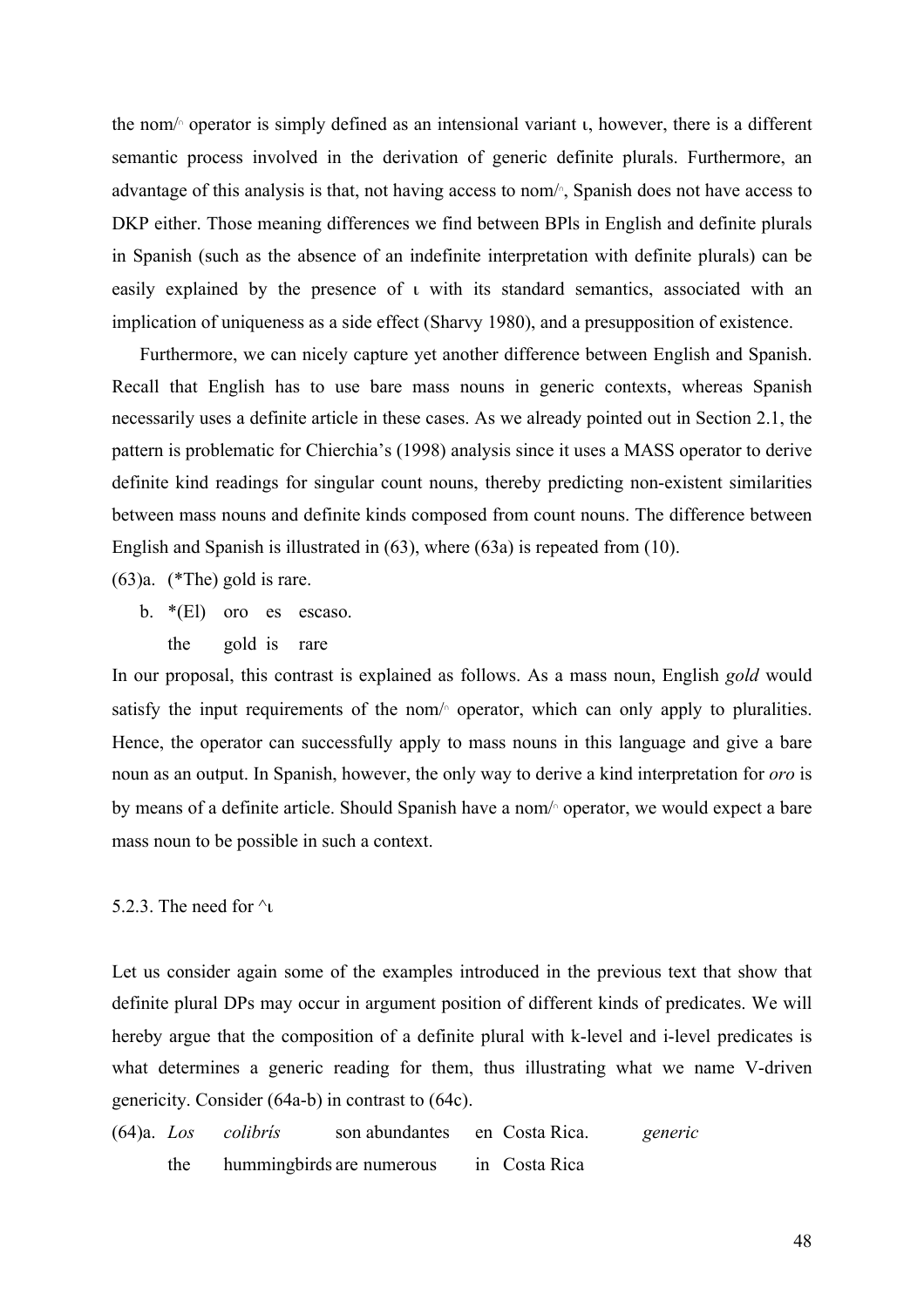'Hummingbirds are numerous in Costa Rica.'

- b. *Los colibrís* vuelan hacia atrás. =(49b) *generic* the hummingbirds fly towards backwards 'Hummingbirds fly backwards.'
- c. *Los colibrís* están enjaulados. =(60c) *non-generic* the hummingbirds are in.cage 'The hummingbirds are incaged.'

Example (64c) is a non-generic sentence composed by a definite plural argument and an slevel predicate. In this case, the definite plural refers to the maximal sum of contextually determined individuals specified in the domain of discourse. The other two sentences are generic. They are comprised by the same definite plural and a k-level (64a) or an i-level (64b) predicate. Note, furthermore, that, whereas the English translation for (64c) requires a definite plural, the translations of examples (64a-b) use a bare plural that can only be interpreted as a kind-referring expression (cf. Ionin et al. 2011).

For the analysis of generic definite plurals we partially assume the proposal advocated in Chierchia (1998). In Chierchia's account, two ways of deriving kind reference was postulated in the domain of pluralities. One canonical way is to apply a nom/<sup>∩</sup> operator to the denotation of a noun to get a BPl with a generic reference, as in English. Another way, which is specific for Romance languages, was the application of an intensional operator to a definite plural expression. The latter is the only analysis that we need for assigning a generic reading to definite plurals and intensionalizing a plural DP in Spanish.

Since a definite article is standardly associated with the  $\iota$  operator, Chierchia's proposal for Italian is that in those cases where definite plurals correspond to BPls in English, they are derived by an intensional operator *^*, which applies to a definite description in the context of a k-level predicate. The output of this operation is *^*ι, an analysis we only adopt for generic definite plurals in argument position of k- and i-level predicates in Spanish. In relation to our particular examples in (64), we assume the semantic representations in (65).

(65)a. son-abundantes (^ι colibrís)

- b. vuelan-hacia-atrás (^ι colibrís)
- c. están-enjaulados (ι colibrís)

A definite plural denotes a maximal sum of individuals, as defined by  $\iota$ , and an s-level predicate looks for object individuals. Therefore, in (64c) the predicate *estar enjaulado* 'to be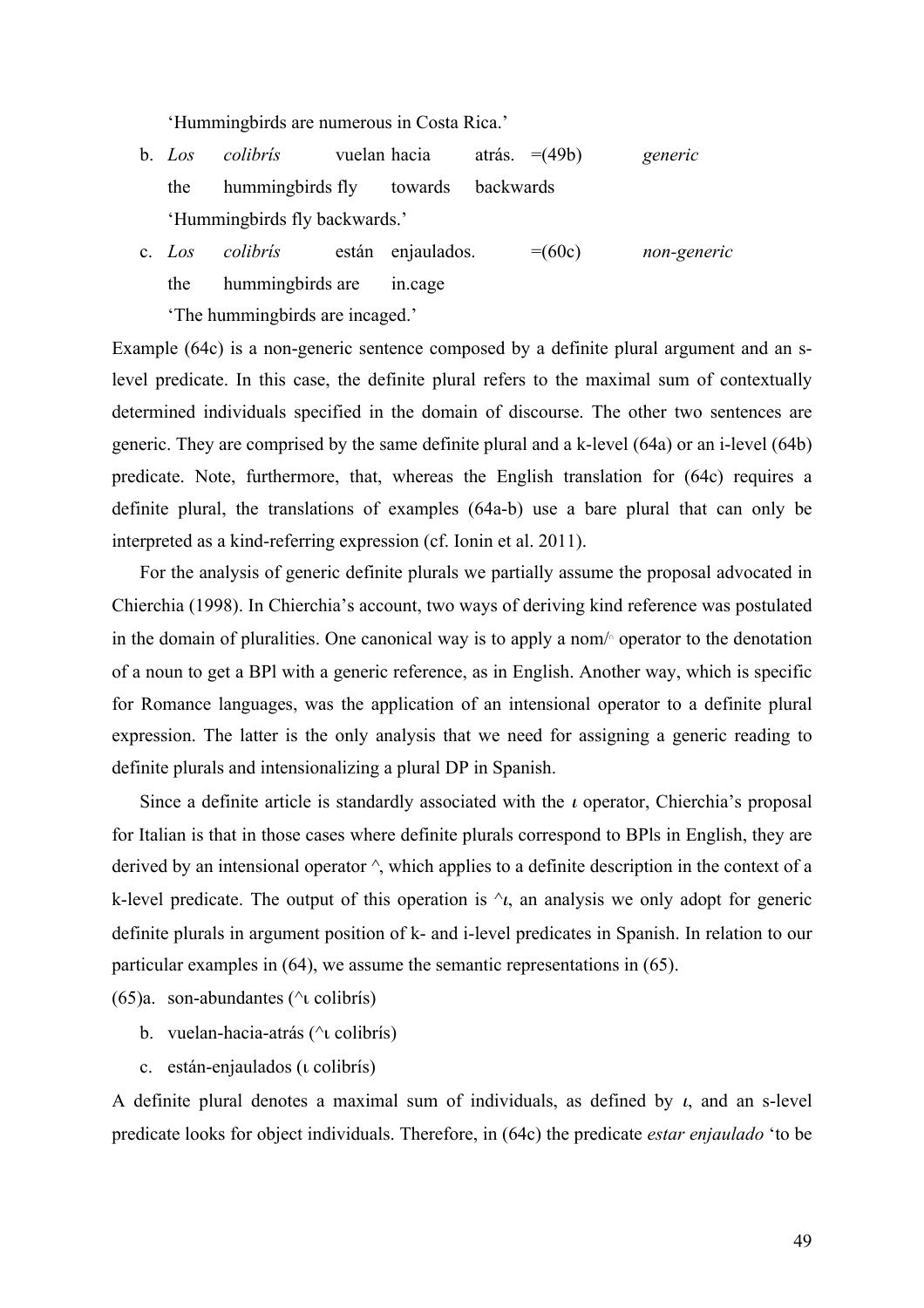incaged' selects for the sum of all the individuals of the kind *colibrí* 'hummingbird' to be considered in the discourse domain.

However, a compositional problem arises when kind-seeking predicates like *ser abundantes* 'to be numerous' or *volar hacia atrás* 'to fly backwards' combine with a definite plural whose meaning is the contextually defined maximal sum of individuals of the kind *colibrí* 'hummingbird'. In this context a type mismatch is created between the meaning of the plural DP and the meaning of the selecting predicate, the former denoting the maximal plural object and the latter looking for kinds. A way to avoid this mismatch is to coerce the interpretation of the plural DP by abstracting over worlds/situations, thereby making the denotation of the nominal expression intensional. The output of this operation makes it possible to refer to the maximal sum of hummingbirds with respect to the world / situation, and predicate a certain property of them (i.e., the property of being numerous or flying backwards in our examples). In other words, the meaning of the definite plural DP is shifted into an intensionalized generic reading in the context of a k- or an i-level predicate. In accordance with this approach, the semantic formulas corresponding to (64a) and (64c) have the form of (66).

(66)a.  $\alpha x^{\circ}$   $\exists x^{k}$  [colibrí( $x^{k}$ ) & R( $x^{\circ}$ ,  $x^{k}$ ) &  $x^{\circ}$   $\in$  Sum] & abundante( $x^{\circ}$ )

b.  $\alpha^{\circ}$   $\exists x^{k}$  [colibrí( $x^{k}$ ) & R( $x^{\circ}$ ,  $x^{k}$ ) &  $x^{\circ}$   $\in$  Sum] & enjaulado( $x^{\circ}$ )

Summing up, in this section we have first shown that definite plurals in Spanish crucially differ from BPls in English because they never license an existential interpretation. Furthermore, we provided a number of arguments to illustrate that definite plurals and definite kinds have different meanings. In particular, only definite kinds can be used in descriptive generalizations, and in some other contexts definite kinds cannot be assumed to have the same denotation as definite plurals. We have also argued that, when a definite plural is combined with a k- or an i-level predicate, the potential mismatch between the denotation of the nominal expression and that of the predicate is overcome by intensionalizing the definite plural argument. This means that the generic interpretation of definite plurals is a result of a V-driven type shift, the output of which is an intensionalized version of iota  $(2)$ .

We see a conceptual advantage in our proposal with respect to the one of Dayal (2004), since we do not have to postulate the ambiguity of the definite article as lexicalizing different semantic operators in different languages. In our analysis the definite article is not ambiguous, for it does not lexicalize two distinct operators (iota and nom), and it only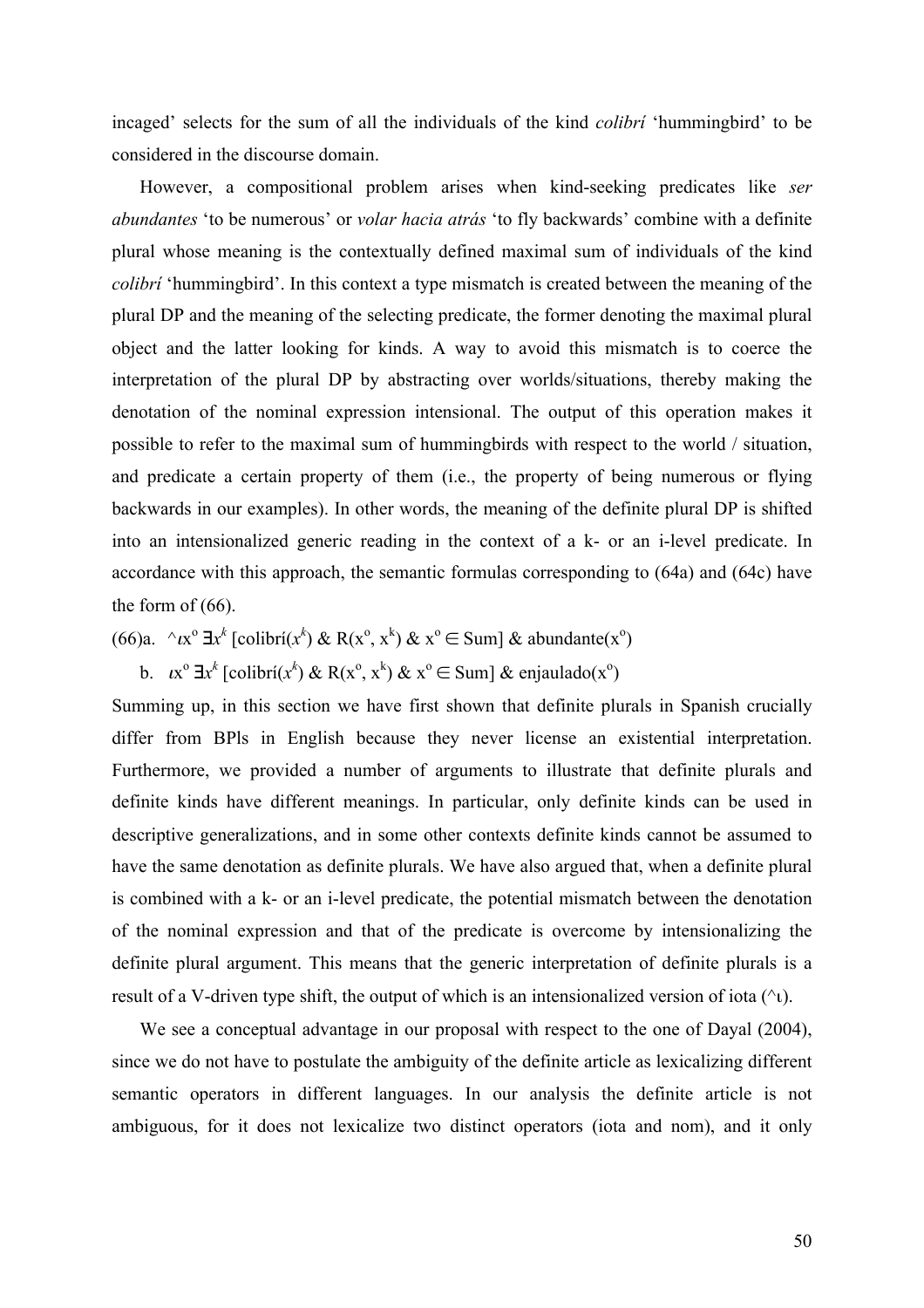corresponds to the maximal iota operator. In Table 2 we summarize the various semantic operators required for kind denotation and generic definite plurals in English and Spanish.

|                             | English | Spanish               | Examples                                                       |
|-----------------------------|---------|-----------------------|----------------------------------------------------------------|
|                             | nom     | Ø                     | <i>Hummingbirds</i> are common in CR.                          |
| kinds                       |         |                       | The humming bird is common in CR<br>El colibrí es común en CR. |
| generic<br>definite plurals | Ø       | $\wedge$ <sub>I</sub> | Los colibrís son comunes en CR.                                |

Table 2: Semantic operators for kinds and generic definite plurals

#### **6. Conclusions.**

In this paper, we have discussed and analysed one of the means of expressing D-genericity in natural languages, namely, definite kinds. Definite kinds, as we have argued, are the expressions built by applying a iota operator, which is encoded by the definite article, to the denotation of a common noun, which refers to properties of kinds. The semantic analysis of definite kinds that we provided in Section 3 does not resort to either the ambiguity of the noun itself (as in Dayal 2004) or to the ambiguity of the definite determiner (as in Chierchia 1998, Dayal 2004), but relies on the independently motivated and commonly recognized semantic properties of common nouns and the definite determiner. We consider this to be a conceptual advantage of our proposal since one of our basic assumptions is that theoretical proposals built on non-ambiguous models should be preferred to those which incorporate ambiguity.

As we emphasized several times throughout the paper, definite kinds are numberless DPs. This is to say that Number is not involved in the denotation of definite kinds neither semantically, nor syntactically, nor conceptually. Kinds are modelled as integral entities and do not form part of the domain of individuals represented by a lattice structure. This reading is composed by applying the definite article (i.e. the iota operator) onto a bare N that has an intensional meaning (i.e., it denotes properties of kinds). The output of this operation provides the unique / largest / maximal kind associated with the property denoted by the noun.

We have argued that predicates can select for kinds or individual objects as their arguments, depending on their lexical requirements. In particular, k- and i-level predicates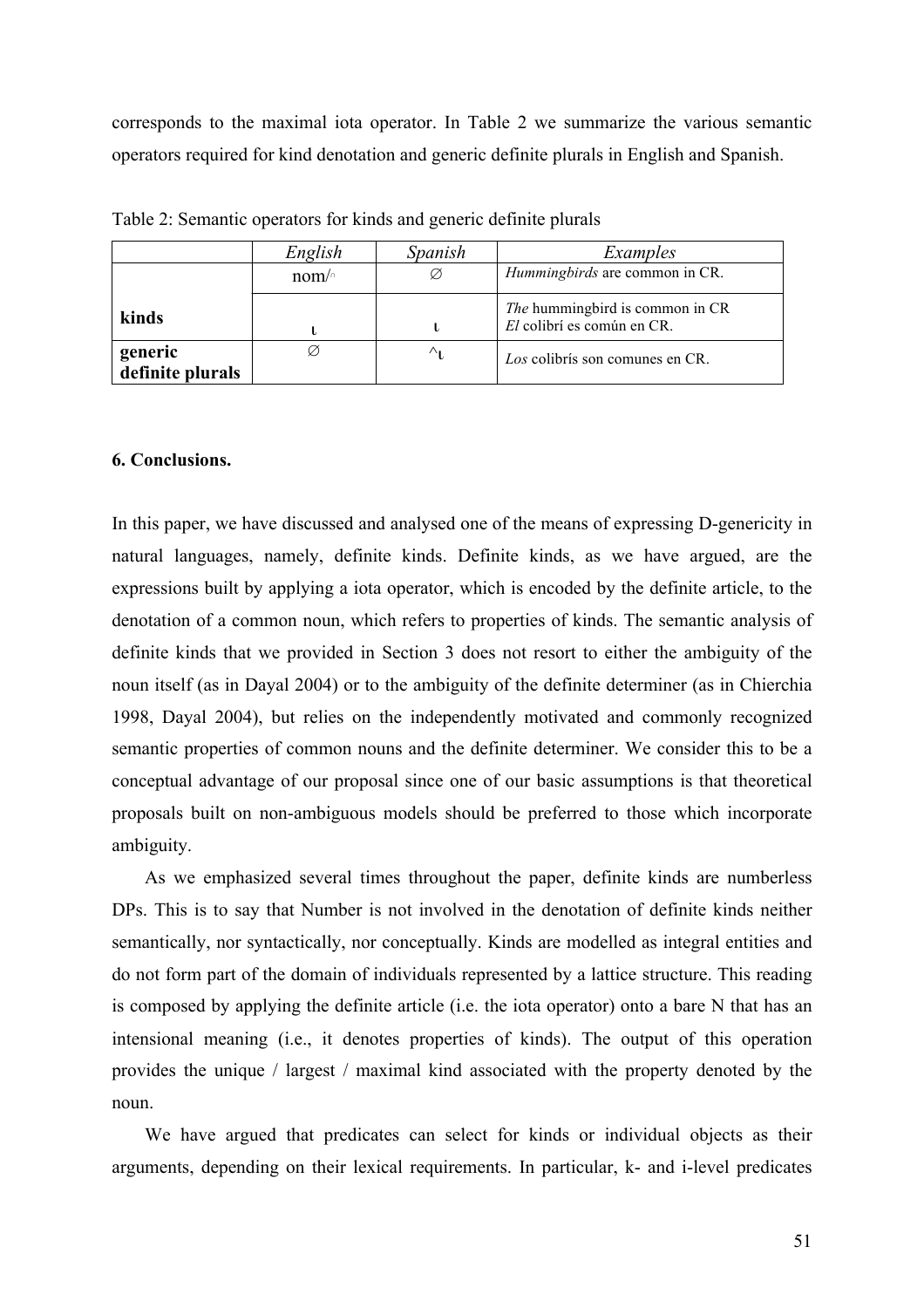take kinds as arguments, whereas s-level predicates allow for object arguments only. This means that the choice between a subkind and an individual object interpretation of a Numbermarked nominal expression is not made at the DP level, but rather at the level of predicateargument composition, when a predicate imposes its requirements on the argument type. Thus, even though conceptually we might be more inclined to think about subkinds as a 'special variant' of a kind, we have shown that linguistically, subkinds and kinds are different and we have argued that subkinds should be treated as instances of V-driven genericity.

Furthermore, in this paper we have argued that definite plurals in a language like Spanish also express what we have called V-driven genericity. When definite plurals are combined with k- or i-level predicates, they are intensionalized to meet the selectional restrictions imposed by the predicate. Thus, a generic interpretation associated with both subkinds and definite plurals in Spanish is viewed as a contextually driven shift in the denotation of the argument: the meaning of the DP needs to be semantically 'adjusted' to be able to satisfy the selectional restrictions of the predicate it combines with. In this paper, we have proposed separate mechanisms for deriving a subkind and a generic interpretation for definite plural nominal expressions in Spanish, although the analyses could potentially be unified as two instances of coercion.

The analysis that we adopted for definite plurals in Spanish essentially leads us to reject one associated claim, namely, that definite plurals are derived by the nom/<sup>∩</sup> operator which, following a common assumption in the literature, also derives BPls in English. We have argued against the alleged equivalence between definite plurals and BPls by showing that this hypothesis would lead to certain predictions that do not find any empirical support in Spanish. In particular, we would expect definite plurals derived by means of nom/<sup>∩</sup> operator to also get an existential reading, but this prediction is not borne out. The detailed discussion of definite plurals in Spanish has led us to conclude that there is no necessity for adopting the nom/<sup>∩</sup> operator at all.

Finally, one of the more general conclusions of our study is that canonical kinds are expressed differently in different languages. In English canonical kinds seem to be expressed by means of a BPl, but in Spanish and other Romance languages (e.g., Catalan) canonical kinds are expressed by definite kinds, composed by a definite determiner preceding a noun unspecified for Number.

## **References**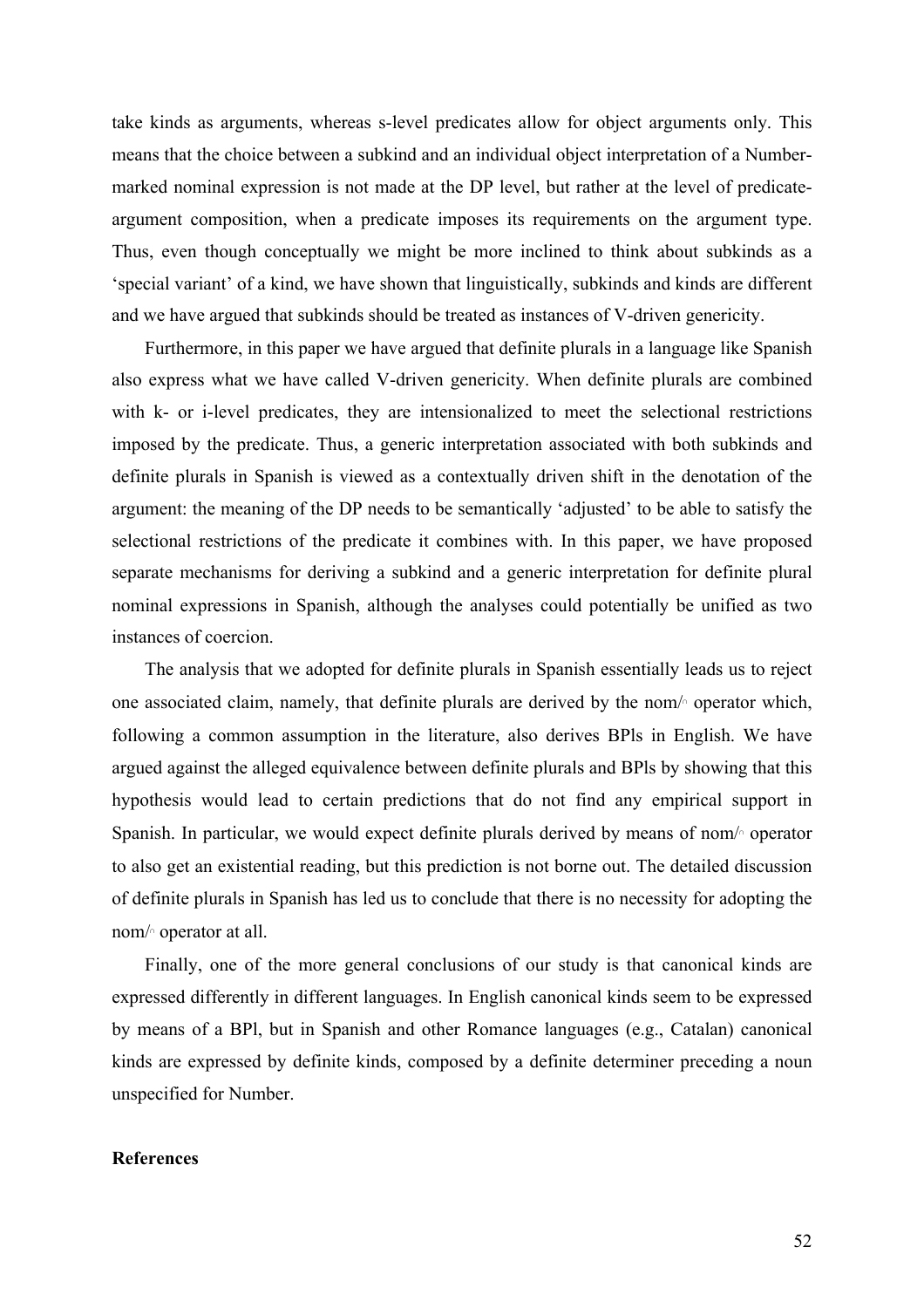- Beyssade, Claire. 2005. Les définis génériques en français: noms d'espèces ou sommes maximales. In Carmen Dobrovie-Sorin (ed.), *Noms Nus et Généricité*, 33-63. Paris: Presses Universitaires de Vincennes.
- Beyssade, Claire. 2007. Bare nouns in French. Paper presented at the Colloque en l'honneur d'Alain Lecomte, Pauillac, 1-2 November.
- Borik, Olga & M.Teresa Espinal. 2012. On definite kinds. *Recherches Linguistiques de Vincennes* 41. 123-145.
- Burton-Roberts, Noel. 1976. On the generic indefinite article. *Language* 52. 427-448.
- Burton-Roberts, Noel. 1977. Generic sentences and analyticity. *Studies in Language* 1. 155- 196.
- Carlson, Greg. 1977. *Reference to Kinds in English.* Amherst, MA: University of Massachusetts at Amherst dissertation. Published in 1980. New York: Garland.
- Carlson, Greg. 2010. Generics and concepts. In Francis J. Pelletier (ed.), *Kinds, Things and Stuff: Mass Terms and Generics* (New Directions in Cognitive Science series), 16-35. Oxford: Oxford University Press.
- Carlson, Greg. 2011. Genericity. In Klaus von Heusinger, Claudia Maienborn & Paul Portner (eds.), *Semantics. An International Handbook of Natural Language Meaning* (HSK 33.2), 1153-1185. Berlin: Mouton de Gruyter.
- Carlson, Greg & Francis J. Pelletier. 1995. *The Generic Book*. Chicago: The University of Chicago Press.
- Chierchia, Gennaro. 1984. *Topics in the Syntax and Semantics of Infinitives and Gerunds.*  Amherst, MA: University of Massachusetts at Amherst dissertation.
- Chierchia, Gennaro. 1995. Individual-level predicates as inherent generics. In Carlson, Greg & Francis J. Pelletier (eds), *The Generic Book*, 176-223. Chicago: The University of Chicago Press.
- Chierchia, Gennaro. 1998. Reference to kinds across languages. *Natural Language Semantics* 6. 339−405.
- Cohen, Ariel. 2001. On the generic use of indefinite singulars. *Journal of Semantics* 18. 183- 209.
- Condoravdi, Cleo. 1992. Strong and weak novelty and familiarity. *Proceedings of SALT 2*. (Ohio State University Working Papers in Linguistics 10), 17-37. Columbus, OH: Ohio State University.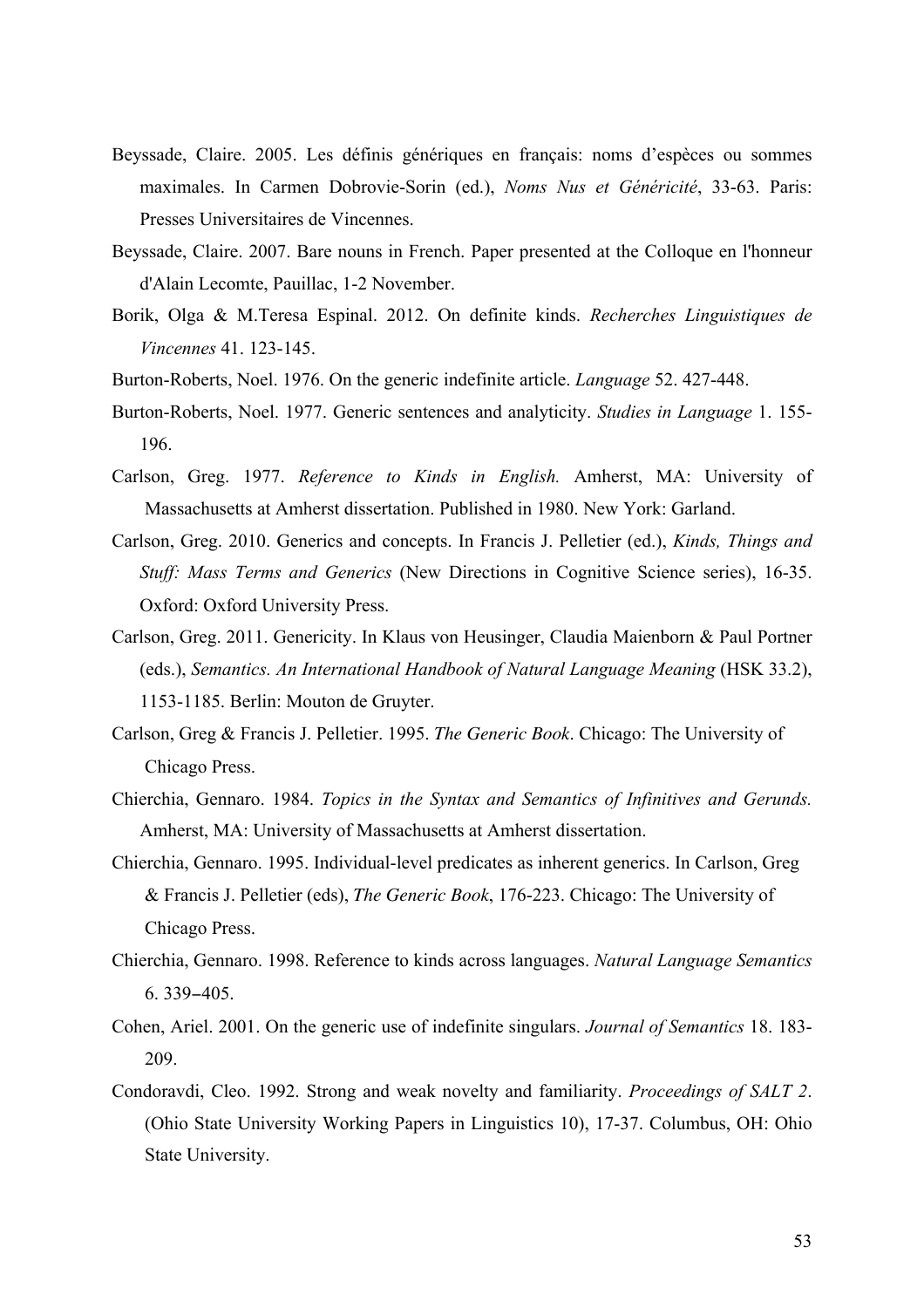- Condoravdi, Cleo. 1994. *Descriptions in Context*. New Haven, CT: Yale University dissertation. Published in 1997. New York: Garland.
- Cyrino, Sonia & M.Teresa Espinal. To appear. Bare nominal in Brazilian Portuguese: more on the DP/NP analysis. *Natural Language & Linguistic Theory.*  http://ling.auf.net/lingbuzz/002024
- Dayal, Veneeta. 1992. The singular-plural distinction in Hindi generics. *Proceedings of SALT 2*. (Ohio State University Working Papers in Linguistics 10), 39-58. Columbus, OH: Ohio State University.
- Dayal, Veneeta. 2004. Number marking and (in)definiteness in kind terms. *Linguistics & Philosophy* 27. 393-450.
- Dayal, Veneeta. 2011. Bare noun phrases. In Klaus von Heusinger, Claudia Maienborn & Paul Portner (eds.), *Semantics. An International Handbook of Natural Language Meaning*  (HSK 33.2), 1088-1109. Berlin: Mouton de Gruyter.
- Déprez, Viviane. 2005. Morphological Number, Semantic Number and bare Nouns. *Lingua* 115(6). 857-883.
- Dobrovie-Sorin, Carmen & Claire Beyssade. 2012. *Redefining Indefinites* (Studies in Natural Language and Linguistic Theory 85). Dordrecht, The Netherlands: Springer.
- Dobrovie-Sorin, Carmen & Brenda Laca. 1996. Generic bare NPs. Ms. Université Paris VII & University of Strasbourgh.
- Dobrovie-Sorin, Carmen & Brenda Laca. 2003. Les noms sans déterminant dans les langues romanes. In Danièle Godard (ed.), *Les Langues Romanes. Problèmes de la Phrase Simple*, 235-281. Paris : Éditions du CNRS.
- Dobrovie-Sorin, Carmen & Roberta Pires de Oliveira. 2007. Reference to kinds in Brazilian Portuguese: bare singulars vs. definite singulars. Paper presented at *Sinn und Bedeutung* 12, University of Oslo, 20-22 September.
- Doron, Edit. 2003. Bare singular reference to kinds. *Proceedings of SALT* 13, 73-90*.* Seattle: University of Washington.
- Enç, Mürvet. 1991. The semantics of specificity. *Linguistic Inquiry*, 22(1). 1-25.
- Espinal, M.Teresa. 2010. Bare nominals in Catalan and Spanish. Their structure and meaning. *Lingua* 120. 984-1009*.*
- Espinal, M.Teresa & Louise McNally. 2007. Bare singulars: Variation at the syntaxsemantics interface. Paper presented at the *Workshop on Bare Nouns and Nominalizations,* University of Stuttgart, 22 June.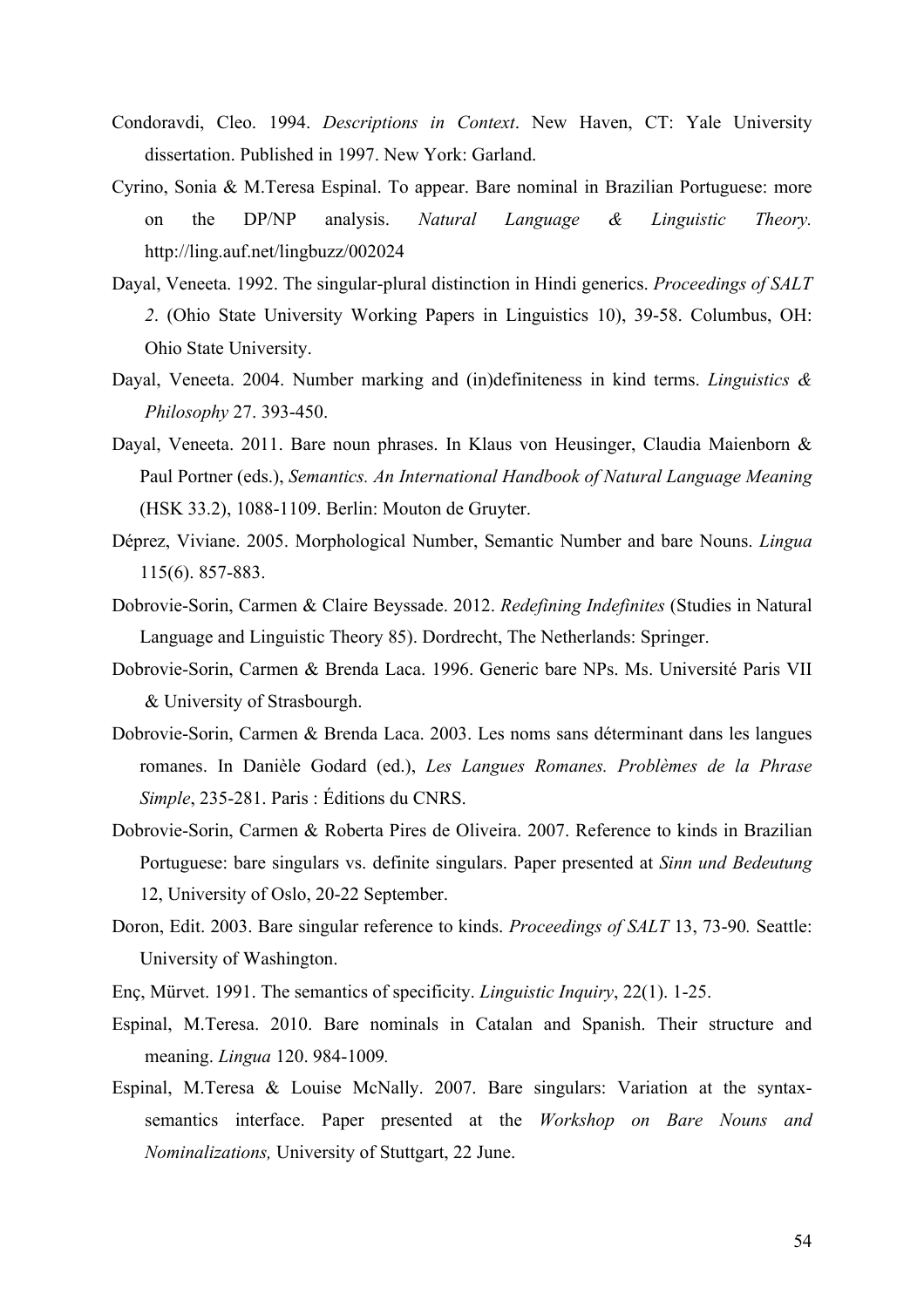- Espinal, M.Teresa & Louise McNally. 2004. Introduction. *Catalan Journal of Linguistics 3. The semantics of nominals*. 7−11.
- Espinal, M.Teresa & Louise McNally. 2011. Bare nominals and incorporating verbs in Catalan and Spanish. *Journal of Linguistics* 47. 87-128.
- Farkas, Donka & Henriëtte de Swart. 2010. The semantics and pragmatics of plurals. *Semantics & Pragmatics* 3(6). 1–54.
- Gehrke, Berit & Louise McNally. 2012. Frequency adjectives and assertions about event types. Ms. Barcelona: Universitat Pompeu Fabra.
- Gerstner-Link, Claudia and Manfred Krifka. 1993. Genericity. In Joachim Jacobs, Arnim von Stechow, Wolfgang Sternefeld & Theo Vennemann (eds.), *Syntax: An International Handbook of Contemporary Research*, 966-978. Berlin: Mouton de Gruyter.
- Greenberg, Yael. 2003. *Manifestations of Genericity* (Outstanding dissertations in Linguistics). New York: Routledge.
- Heim, Irene. 1982. *The Semantics of Definite and Indefinite Noun Phrases.* Amherst, MA: University of Massachusetts at Amherst dissertation.
- von Heusinger, Klaus. 2011. Specificity. In Klaus von Heusinger, Claudia Maienborn & Paul Portner (eds.), *Semantics. An International Handbook of Natural Language Meaning*  (HSK 33.2), 1024-1057. Berlin: Mouton de Gruyter.
- Ionin, Tania, Sylvina Montrul & Hélade Santos. 2011. An experimental investigation of the expression of genericity in English, Spanish and Brazilian Portuguese. *Lingua* 121. 963- 985.
- Jespersen, Otto. 1927. *A Modern English Grammar on Historical Principles.* London: Allen & Unwin.
- Kamp, Hans. 1984. A theory of truth and semantic representation. In Jeroen Groenendijk, Theo M.V. Janssen & Martin Stokhof (eds.), *Truth, Interpretation and Information*: *Selected Papers from the Third Amsterdan Colloquium*, 1-42. Dordrecht: Foris. [Reprinted in Paul Portner and Barbara H. Partee (eds.), *Formal Semantics: The Essential Readings*, 189-222. Oxford: Blackwell].
- Kratzer, Angelika. 1995. Stage-level and individual-level predicates. In Carlson, Greg & Francis J. Pelletier (eds.), *The Generic Book*, 125-175. Chicago: The University of Chicago Press.
- Krifka, Manfred. 2012. Definitional generics. In Alda Mari, Claire Beyssade & Fabio Del Prete (eds.), *Genericity,* 372-389. Oxford: Oxford University Press.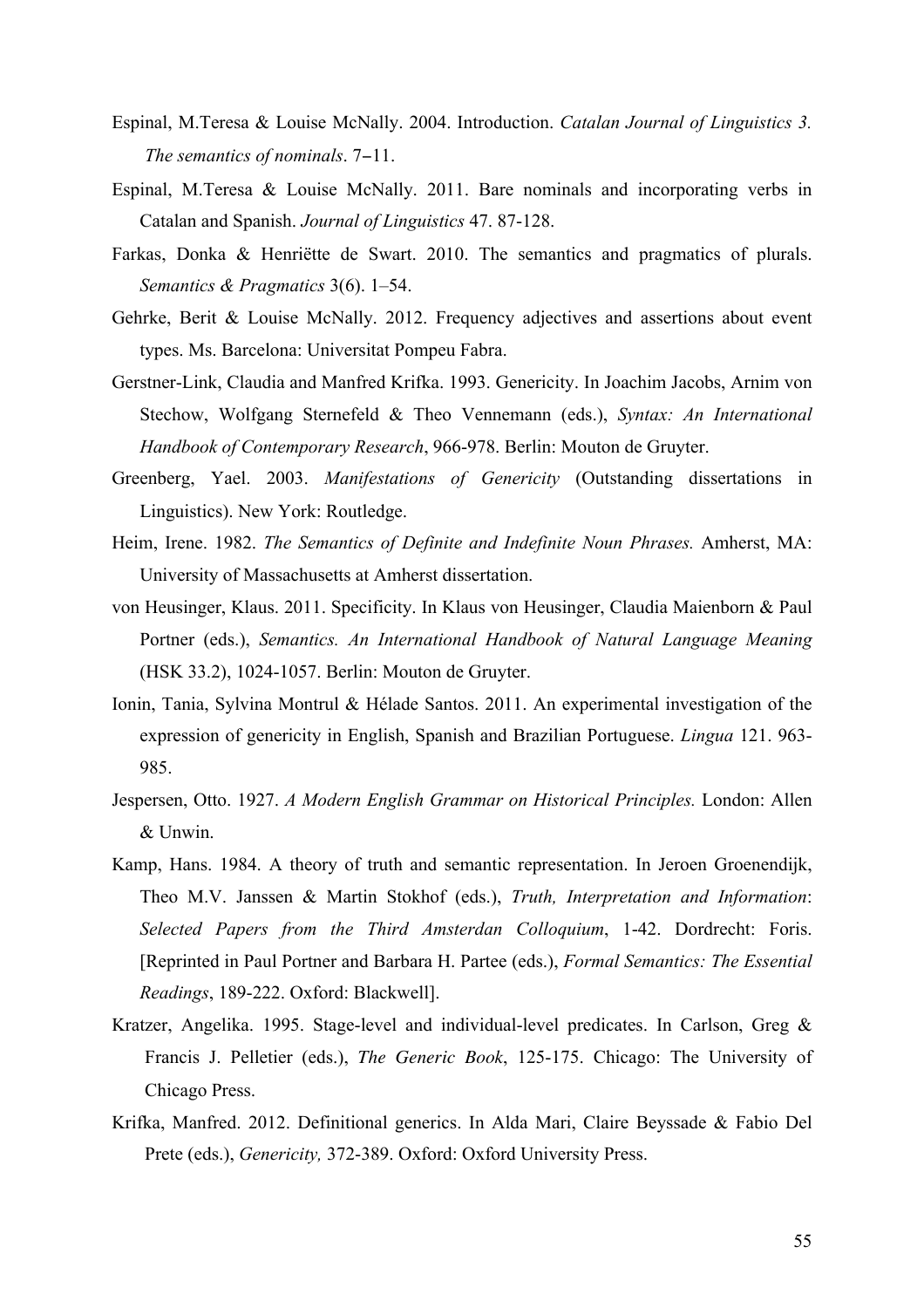Krifka, Manfred, Francis J. Pelletier, Greg Carlson, Alice ter Meulen, Godehard Link & Gennaro Chierchia. 1995. Introduction. In Carlson, Greg & Francis J. Pelletier (eds.), *The Generic Book*, 1-124. Chicago: The University of Chicago Press.

Laca, Brenda. 1990. Generic objects: some more pieces of the puzzle. *Lingua* 81. 25-46.

- Laca, Brenda. 1999. Presencia y ausencia de determinante. In Ignacio Bosque & Violeta Demonte (eds.), *Gramática Descriptiva de la Lengua Española* I, 891-928. Madrid: Espasa Calpe. Madrid.
- Lawler, John Michael. 1973. *Studies in English Generics* (University of Michigan Papers in Linguistics 1(1)). Ann Arbor: University of Michigan Press.
- Link, Godehard. 1983. The logical analysis of plural and mass terms: a lattice theoretical approach. In Rainer Bäuerle, Cristoph Schwarze & Arnim von Stechow (eds.), *Meaning, Use and Interpretation of Language*, 303-323. Berlin: Mouton de Gruyter.
- Longobardi, Giuseppe. 1991. Proper names and the theory of N-movement in Syntax and Logical Form. *University of Venice Working Papers in Linguistics* 9. 1-60. Venice: University of Venice.
- Longobardi, Giuseppe. 1994. Reference and proper names. *Linguistic Inquiry* 25(4). 609-665.
- Longobardi, Giuseppe. 1999. Bare nouns, proper names, and the syntax-semantics mapping: toward a unified parametric approach. *Rivista di Grammatica Generativa* 24. 45-76.
- Longobardi, Giuseppe. 2001. How Comparative Is Semantics? A unified parametric theory of bare nouns and proper names. *Natural Language Semantics* 9. 335-369.
- Longobardi, Giuseppe. 2005. Toward a unified grammar of reference. *Zeitschrift für Sprachwissenschaft* 24. 5-44.
- Löbner, Sebastian. 2011. Concept types and determination. *Journal of Semantics* 28. 279- 333.
- Matushansky, Ora. 2008. On the linguistic complexity of proper names. *Linguistics and Philosophy* 31(5). 573-627.
- McNally, Louise & Gemma Boleda. 2004. Relational adjectives as properties of kinds. In Olivier Bonami & Patricia Cabredo Hofherr (eds.) *Empirical Issues in Syntax and Semantics 5*, 179-196. http://www.cssp.cnrs.fr/eiss5/ (March 7th 2014).
- Montague, Richard. 1970. English as a formal language, in Bruno Visentini & Camillo Olivetti (eds.), *Linguaggi nella Societa et nella Technica*, 188–221. Milan: Edizioni di Communita. [Reprinted in Montague, Richard. 1974. *Formal Philosophy. Selected Papers of Richard Montague.* Edited and with an introduction by Richmond H. Thomason. New Haven/London: Yale University Press.]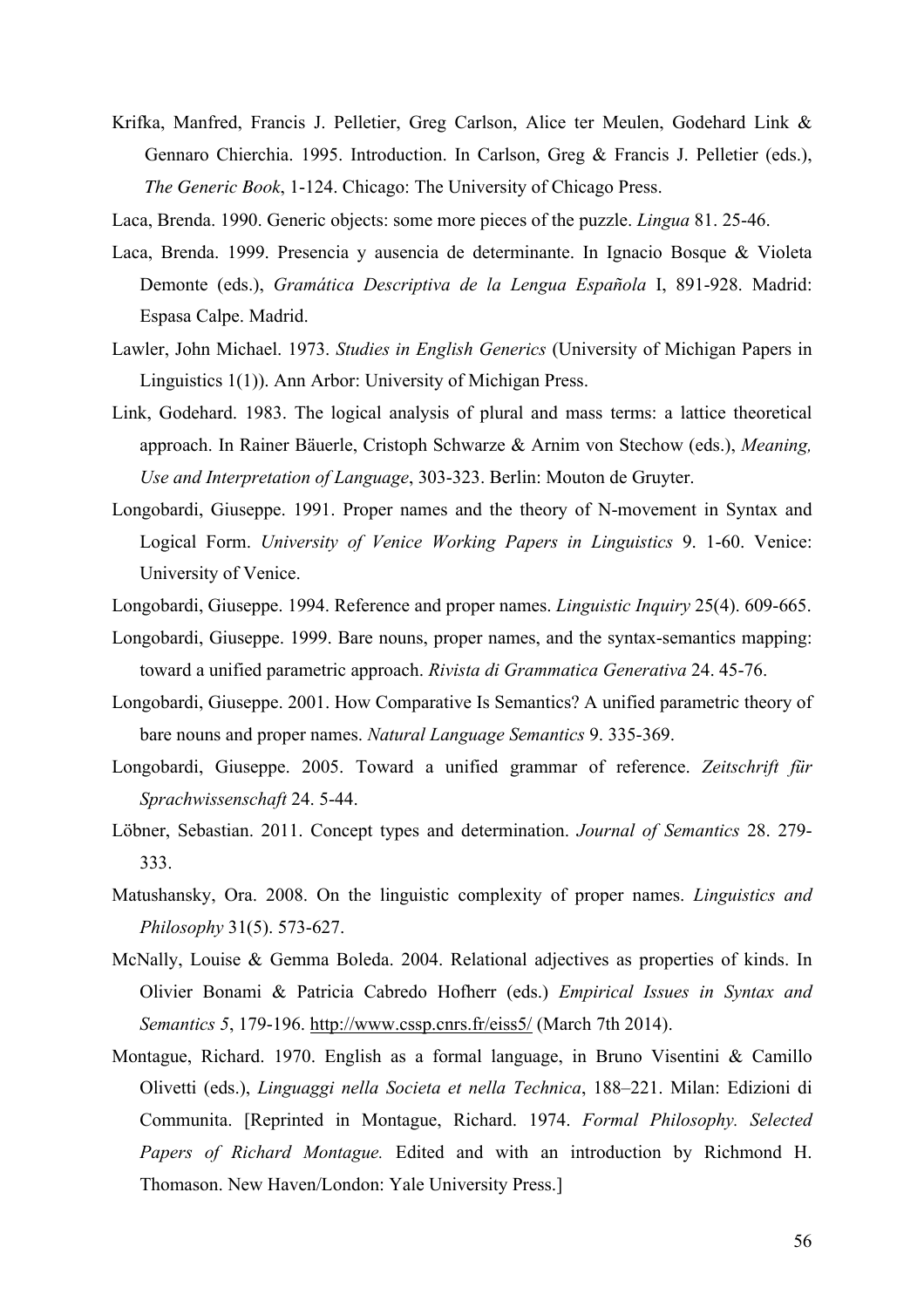- ter Meulen, Alice. 1980. *Substances, Quantities and Individuals.* Stanford, CA: Stanford University dissertation.
- Partee, Barbara. 1987. Noun phrase interpretation and type-shifting principles. In Jeroen Groenendijk, Dick de Jongh & Martin Stokhof (eds.), *Studies in Discourse Representation Theory and the Theory of Generalized Quantifiers,* 115-143. Dordrecht: Foris.
- Partee, Barbara & Mats Rooth. 1983. Generalized conjunction and type ambiguity. In Rainer Bäuerle, Cristoph Schwarze & Arnim von Stechow (eds.), *Meaning, Use and Interpretation of Language*, 361-383. Berlin: Mouton de Gruyter.
- Prasada, Sandeep & Elaine M. Dillingham. 2006. Principled and statistical connections in common sense conception. *Cognition* 99(1). 73-112.
- Rothstein, Susan. 2010. Counting and the mass count distinction. *Journal of Semantics.*  27(3). 343-397.
- Rullmann, Hotze & Aili You. 2006. General number and the semantics and pragmatics of indefinite bare nouns in Mandarin Chinese. In Klaus von Heusinger and Ken P. Turner (eds.) *Where Semantics Meets Pragmatics*, 175-196. Amsterdam: Elsevier.
- Sauerland, Uli, Jan Anderssen & Kazuko Yatsushiro. 2005. The plural is semantically unmarked. In Stephan Kepser & Marga Reis (eds.), *Linguistic evidence*, 413-434. Berlin: Mouton de Gruyter.
- Sharvy, Richard. 1980. A more general theory of definite descriptions. *The Philosophical Review* 89(4). 607-624.
- Spector, Benjamin. 2007. Aspects of the pragmatics of plural morphology: On higher-order implicatures. In Uli Sauerland & Penka Stateva (eds.), *Presuppositions and Implicatures in Compositional Semantics*, 243–281. Basingstoke, New York: Palgrave Macmillan.
- de Swart, Henriëtte. 1998. Aspect shift and coercion. *Natural Language and Linguistic Theory*. 16(2). 347-385.
- de Swart, Henriëtte. 2006. Aspectual implications of the semantics of plural indefinites. In Svetlana Vogeleer & Liliane Tasmowski (eds.), *Non-Definiteness and Plurality*, 161- 189. Amsterdam: John Benjamins.
- de Swart, Henriëtte, Yoad Winter & Joost Zwarts. 2007. Bare nominals and reference to capacities. *Natural Language and Linguistic Theory*. 25(1). 195-222.
- Tsoulas, George. 2009. On the grammar of Number and mass terms in Greek. In Claire Halpert, Jeremy Hartman & David Hill (eds.), *Proceedings of the 2007 Workshop in*